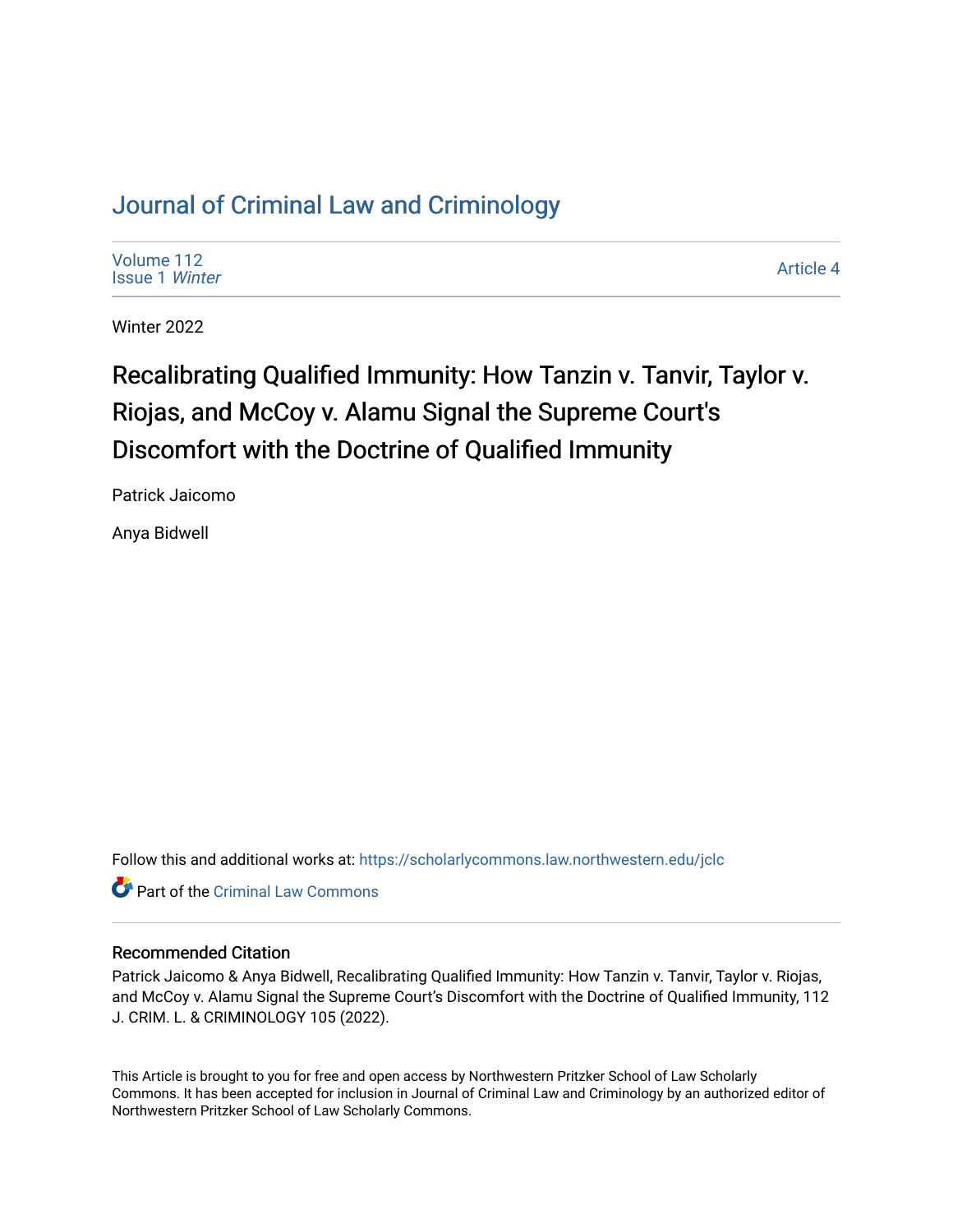# **RECALIBRATING QUALIFIED IMMUNITY: HOW** *TANZIN V. TANVIR***,** *TAYLOR V. RIOJAS***, AND** *MCCOY V. ALAMU* **SIGNAL THE SUPREME COURT'S DISCOMFORT WITH THE DOCTRINE OF QUALIFIED IMMUNITY**

#### **PATRICK JAICOMO & ANYA BIDWELL\***

*In December 2020, the United States Supreme Court issued its most important decision on qualified immunity since* Harlow v. Fitzgerald*, and the issue in the case did not even involve the doctrine. In the Court's unanimous opinion in* Tanzin v. Tanvir*, which dealt with the interpretation of the Religious Freedom Restoration Act, Justice Thomas explicitly distanced the Court from the very type of policy reasoning used to create qualified immunity.*<sup>1</sup> *He also embraced the availability of damages claims against government officials as historically justified and often necessary to vindicate individual rights and to check the government's power.*<sup>2</sup>

*The Court's decision in* Tanvir*—alongside those in* Taylor v. Riojas *and*  McCoy v. Alamu*—offers the strongest signal in decades that the Court is*  ready to recalibrate its qualified immunity jurisprudence. While it is not time *to celebrate the demise of qualified immunity just yet, this Article will discuss how the Court's disposition of those cases reveals the Court is reconsidering both the foundations and applications of qualified immunity.*

<sup>\*</sup> Attorneys at the Institute for Justice and leaders of its Project on Immunity and Accountability. Much of the discussion in this Article expands on arguments made by the authors in a series of amicus briefs. See generally Brief for the Institute for Justice as Amicus Supporting Respondents, Tanzin v. Tanvir, 141 S. Ct. 486 (2020) (No. 19-71); Brief for the Institute for Justice as Amicus Curiae Supporting Petitioners, Jessop v. City of Fresno, 140 S. Ct. 2793 (2020) (No. 19-1021); Brief for the Institute for Justice as Amicus Curiae Supporting Petitioners, Hernandez v. Mesa, 149 S. Ct. 735 (2020) (No. 17-1678).

<sup>1</sup> *See* Tanzin v. Tanvir, 141 S. Ct. 486, 493 (2020).

<sup>2</sup> *Id.* at 491, 493; *see infra* Section III.B.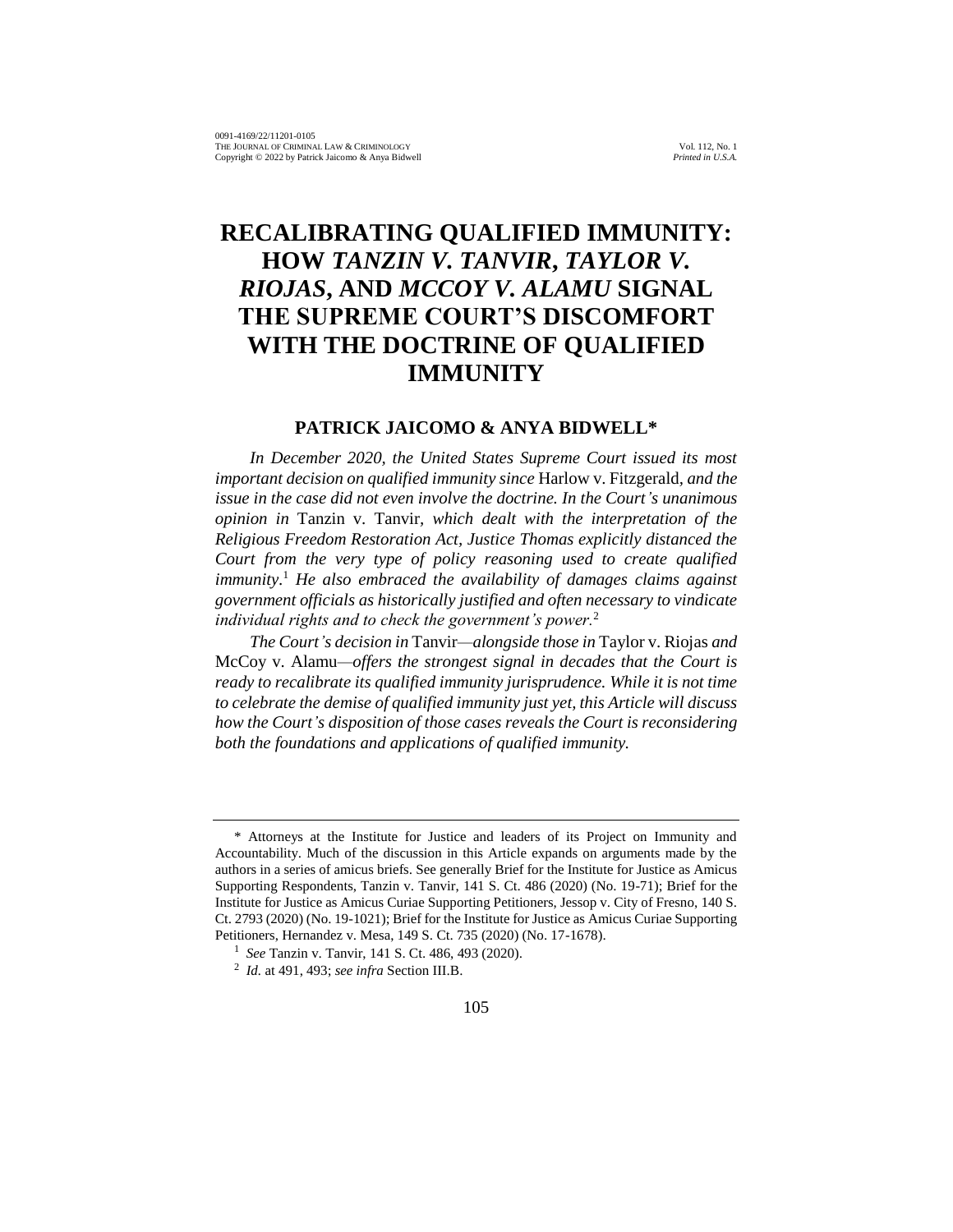|                                    | I. SUITS FOR DAMAGES AGAINST GOVERNMENT                   |  |  |
|------------------------------------|-----------------------------------------------------------|--|--|
|                                    | OFFICIALS HAVE BEEN THE CORNERSTONE                       |  |  |
| OF GOVERNMENT ACCOUNTABILITY SINCE |                                                           |  |  |
|                                    |                                                           |  |  |
| А.                                 | The Availability of Suits Against Individual              |  |  |
|                                    | Government Officials Animated American                    |  |  |
|                                    |                                                           |  |  |
| В.                                 | Early American Courts Applied Strict Liability            |  |  |
|                                    | Against Government Officials Who Violated                 |  |  |
|                                    |                                                           |  |  |
| C.                                 | Congress Historically Considered Policy in                |  |  |
|                                    | Determining the Need for Indemnity and Immunity           |  |  |
|                                    |                                                           |  |  |
| D.                                 | The Historical Rule of Strict Liability was the Law       |  |  |
|                                    | of the Land in 1871 when Congress Enacted                 |  |  |
|                                    | Section 1983, and Courts Continuously Enforced            |  |  |
|                                    |                                                           |  |  |
|                                    | II. THE SUPREME COURT'S CREATION OF QUALIFIED             |  |  |
|                                    | <b>IMMUNITY BROKE WITH CENTURIES OF</b>                   |  |  |
|                                    | AMERICAN JURISPRUDENCE AND SWAPPED                        |  |  |
|                                    | THE JUDICIAL AND LEGISLATIVE ROLES  121                   |  |  |
|                                    | A. In 1967, the Court Announced an Exception to           |  |  |
|                                    | <b>Strict Liability by Shielding Government Officials</b> |  |  |
|                                    | who Acted Reasonably and in Good Faith  121               |  |  |
| В.                                 | With the Creation of Qualified Immunity in 1982,          |  |  |
|                                    | the Supreme Court Erased the Historical Rule of           |  |  |
|                                    | Strict Liability and Shielded even Bad-Faith Actors       |  |  |
|                                    | from the Consequences of their Lawless Conduct 123        |  |  |
|                                    | 1. By Announcing the Doctrine of Qualified Immunity,      |  |  |
|                                    | the Court Acted as a Policymaking Body  123               |  |  |
|                                    | 2. The Court has Expanded Qualified Immunity by           |  |  |
|                                    | Repeatedly Restricting the Definition of Clearly          |  |  |
|                                    |                                                           |  |  |
|                                    | 3. Qualified Immunity now Regularly Facilitates           |  |  |
|                                    | Egregious Constitutional Violations  127                  |  |  |
|                                    | III. THREE RECENT DECISIONS SIGNAL THAT THE               |  |  |
|                                    | SUPREME COURT MAY BE ON ITS WAY TO                        |  |  |
|                                    | RECALIBRATING QUALIFIED IMMUNITY  130                     |  |  |
| А.                                 | The Recent Decisions in Taylor v. Riojas and              |  |  |
|                                    | McCoy v. Alamu Suggest that the Court may be              |  |  |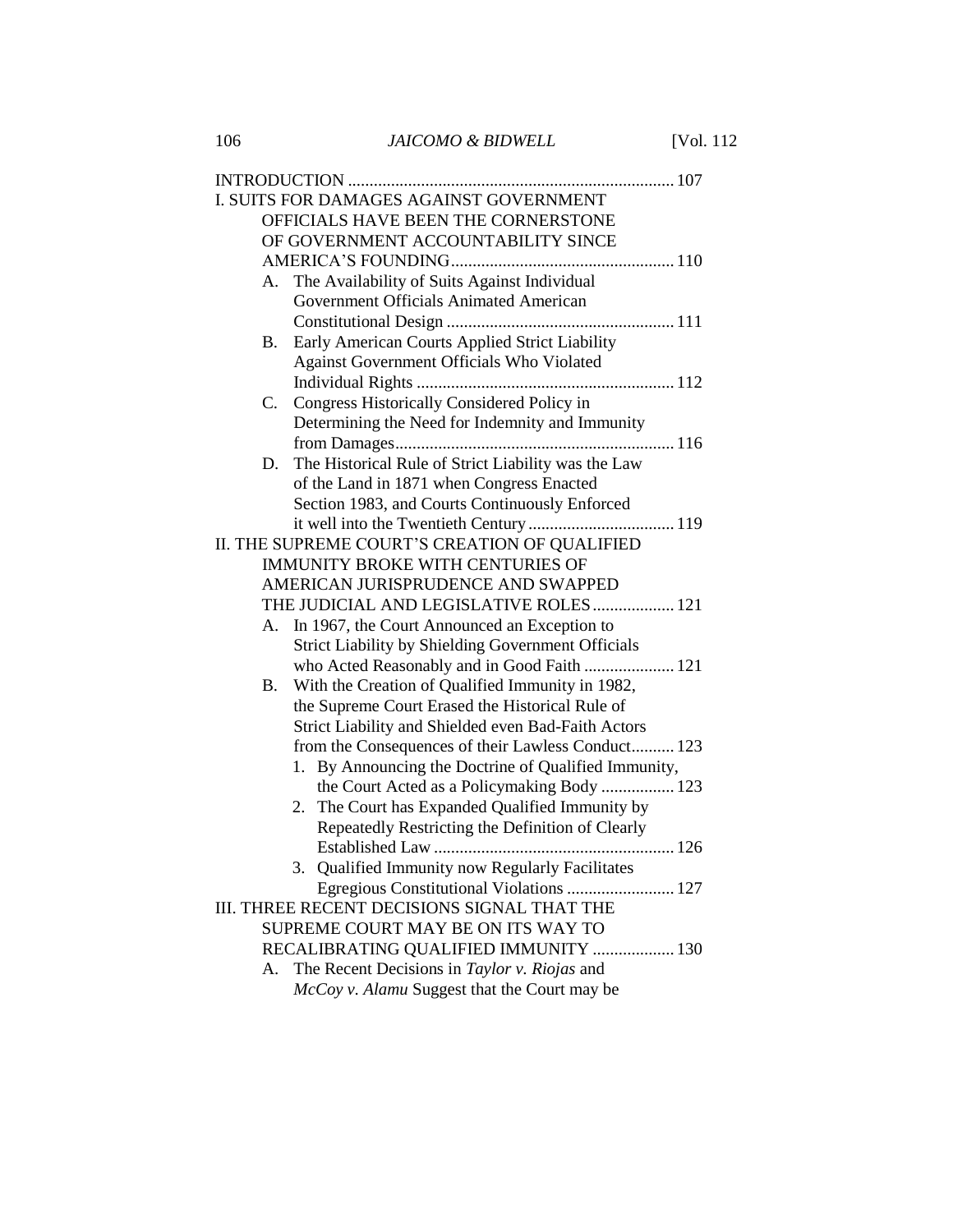| Adjusting the Application of the Clearly                  |  |
|-----------------------------------------------------------|--|
|                                                           |  |
| B. <i>Tanzin v. Tanvir</i> Casts Doubt on the Foundations |  |
|                                                           |  |
|                                                           |  |
|                                                           |  |

#### **INTRODUCTION**

In the spring 2020, several high-profile police killings captured the nation's attention. In March, Louisville police executing a late-night, noknock raid shot Breonna Taylor to death in her apartment.<sup>3</sup> Two months later, Minneapolis police killed George Floyd, kneeling on his neck in the street for nearly nine-and-a-half minutes.<sup>4</sup> Those incidents and others like them inspired widespread outrage and provoked calls for police reform.<sup>5</sup> In the subsequent public discussion, a complex legal doctrine called qualified immunity was recognized as a chief mechanism by which police avoid accountability for constitutional violations.

In 1982, the Supreme Court created the qualified immunity doctrine through its decision in *Harlow v. Fitzgerald*. <sup>6</sup> Qualified immunity shields all government officials—including police—from damages when they violate the Constitution. Under the doctrine, a government official is immune by default. To overcome immunity, a victim of government abuse must prove that the government official who caused the harm harmed violated "clearly established" law, $\frac{7}{1}$  which has come to mean that a plaintiff must point to a prior Supreme Court or circuit court opinion that held nearly identical

<sup>3</sup> *See*, *e.g.*, Radley Balko, Opinion, *The No-Knock Warrant for Breonna Taylor was Illegal*, WASH. POST (June 3, 2020), https://www.washingtonpost.com/opinions/2020/06/03/ no-knock-warrant-breonna-taylor-was-illegal/ [https://perma.cc/779S-MYNR].

<sup>4</sup> *See*, *e.g.*, Nicholas Bogel-Burroughs, *Prosecutors Say Derek Chauvin Knelt on George Floyd for 9 Minutes 29 Seconds, Longer than Initially Reported*, N.Y. TIMES (Mar. 30, 2021, 10:24 AM), https://www.nytimes.com/2021/03/30/us/derek-chauvin-george-floyd-kneel-9 minutes-29-seconds.html [https://perma.cc/6W9J-4ZXD].

<sup>5</sup> *See*, *e.g.*, Patrick Jaicomo & Anya Bidwell, *Police Act Like Laws Don't Apply to Them Because of 'Qualified Immunity.' They're Right.*, USA TODAY (May 30, 2020, 4:00 AM), https://www.usatoday.com/story/opinion/2020/05/30/police-george-floyd-qualifiedimmunity-supreme-court-column/5283349002/ [https://perma.cc/AAG6-77WV].

<sup>6</sup> *See* Harlow v. Fitzgerald, 457 U.S. 800, 813 (1982). As discussed in Part II, *infra*, the Supreme Court also used the phrase "qualified immunity" between 1967 and 1982 to refer to a defense of good faith and reasonableness. *See, e.g.*, Pierson v. Ray, 386 U.S. 547, 555 (1967). But, as explained later in the Article, that defense bears no resemblance to the modern doctrine of qualified immunity.

<sup>7</sup> *Harlow*, 457 U.S. at 816–18.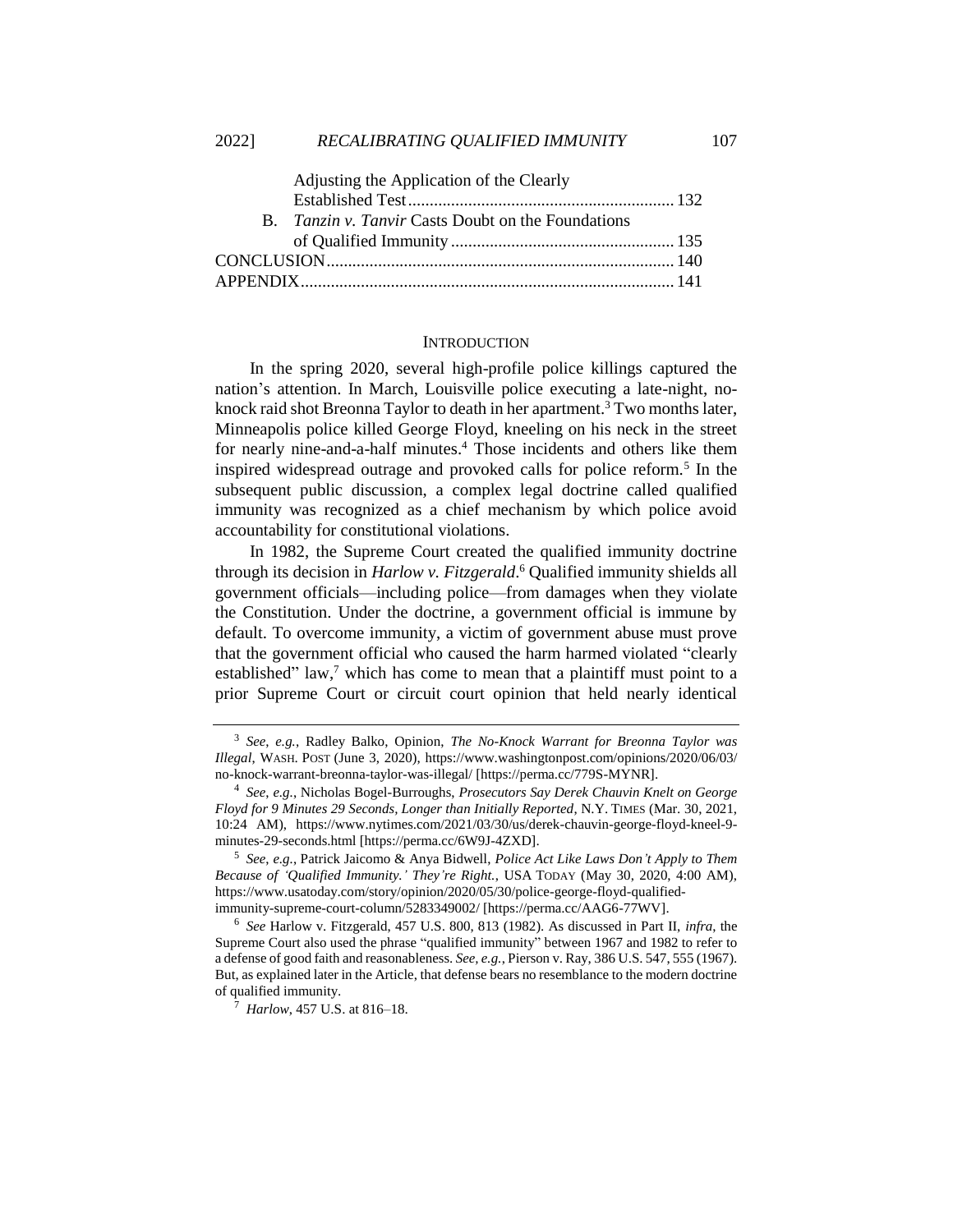behavior unconstitutional.<sup>8</sup> An officer's subjective intent does not matter. Even if an officer behaves in bad faith, qualified immunity can still provide a shield.

Policy, not law, drove the Supreme Court's adoption of qualified immunity.<sup>9</sup> Concerned that liability and litigation could chill the behavior of government officials, *Harlow* largely exempted them from both.<sup>10</sup> The doctrine metastasized from there, eating away at government accountability almost completely.<sup>11</sup> Today, even victims of the most outrageous unconstitutional conduct are often left without a remedy.<sup>12</sup>

*Harlow*'s approach to official liability would have been unrecognizable to the founders. For the first two centuries of this nation's history, the Supreme Court, relying largely on the English common-law precedent, met the unlawful acts of government officials with strict liability.<sup>13</sup> This liability ensured effective constitutional limits on governmental authority and the separation of powers.<sup>14</sup> The Court addressed law—adjudicating claims and applying remedies to victims of rights violations—while Congress addressed policy—adjusting incentives by crafting immunities and indemnifying government officials who made justifiable mistakes.<sup>15</sup> In 1824, Justice Story articulated those distinct roles in *The Apollon*, writing that policy is for Congress; "this Court can only look to the questions, whether the laws have been violated; and if they were, justice demands, that the injured party should receive a suitable redress."<sup>16</sup>

*Harlow* swapped the judicial and legislative roles, which resulted in a decades-long period of hostility toward valid constitutional claims brought against individual government defendants.<sup>17</sup> But there are recent signs that the Court may be recalibrating on qualified immunity. Three decisions stand out from the 2020 term. In its November decision, *Taylor v. Riojas*, the Supreme Court took the rare step of reversing a grant of qualified immunity.<sup>18</sup>

<sup>16</sup> The Apollon, 22 U.S. 362, 367 (1824).

<sup>18</sup> *See* Taylor v. Riojas, 141 S. Ct. 52, 54 (2020) (per curiam). In the 38 years before *Taylor*, the Court had only twice reversed grants of qualified immunity on the ground that the law was clearly established. *See infra* Section II.B.3; Appendix.

<sup>8</sup> Mullenix v. Luna, 577 U.S. 7, 12 (2015).

<sup>9</sup> *See infra* Part II.

<sup>10</sup> *See infra* Section II.B.1.

<sup>11</sup> *See infra* Section II.B.

<sup>12</sup> *See infra* Section II.B.3.

<sup>13</sup> *See infra* Part I.

<sup>14</sup> *Id.*

<sup>15</sup> *See infra* Section I.B–C.

<sup>17</sup> *See infra* Section II.B.1.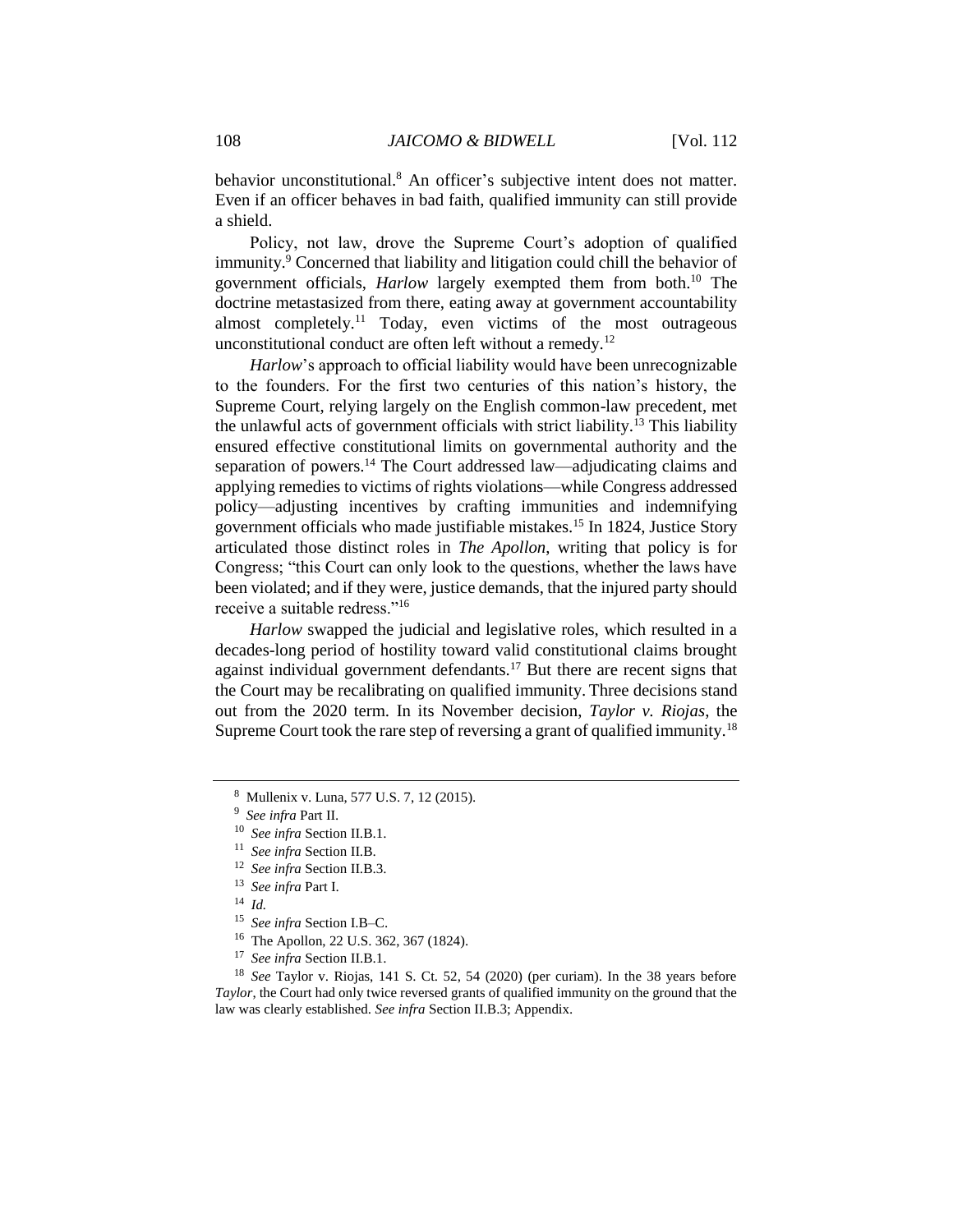Three months later, it did so again in *McCoy v. Alamu*. <sup>19</sup> Between those cases, the Court offered the most promising sign that it may be rethinking qualified immunity in December 2020, through its unanimous decision in *Tanzin v. Tanvir*. 20

Authored by Justice Thomas, *Tanzin* addressed whether damages against government officials are "appropriate relief" under the Religious Freedom Restoration Act.<sup>21</sup> The decision did not reach the issue of qualified  $\frac{1}{2}$  but its historical analysis of government official liability directly undermines the reasoning cited in *Harlow* to create qualified immunity. And *Tanzin* explicitly rejected, despite the government's best efforts to convince it to the contrary, $^{23}$  the Court's ability to carve out policy-based exceptions into government liability. Mirroring the words of Justice Story nearly two centuries earlier in *The Apollon*, Justice Thomas wrote in *Tanzin,* "To the extent the Government asks us to create a . . . policy-based presumption against damages against individual officials, we are not at liberty to do so."<sup>24</sup>

*Tanzin*, *Taylor*, and *McCoy* provide hope that the Court may be recalibrating qualified immunity to better reflect the historic availability of damages for constitutional violations. The availability of damages against government officials animated the American founding and prevailed through the time Congress passed America's most significant civil rights legislation: 42 U.S.C. § 1983.<sup>25</sup>

Part I describes the legal history of official immunity and its unyieldingly confined nature through the eighteenth, nineteenth, and first half of the twentieth centuries. Part II addresses the Supreme Court's twostep creation of qualified immunity and abandonment of historical government liability beginning in 1967. And Part III discusses how *Tanzin*, *Taylor*, and *McCoy* show the current Court's discomfort with qualified immunity in both theory and practice. Although the Court turned down the opportunity to revisit qualified immunity in its 2019 term,  $^{26}$  it did so twice in its 2020 term and, through *Tanzin*, signaled strongly that the foundations of qualified immunity are in doubt.

<sup>19</sup> *See* McCoy v. Alamu, 141 S. Ct. 1364, 1364 (2021) (mem.).

<sup>20</sup> *See* Tanzin v. Tanvir, 141 S. Ct. 486 (2020).

<sup>21</sup> *Id.* at 489; 42 U.S.C. §§ 2000bb–2000bb-4.

<sup>22</sup> *Tanzin*, 141 S. Ct. at 492 n.\*.

<sup>23</sup> *Id*. at 493.

<sup>24</sup> *Id.*

<sup>25</sup> *See infra* Part I.

<sup>26</sup> See *infra* note [169.](#page-26-0)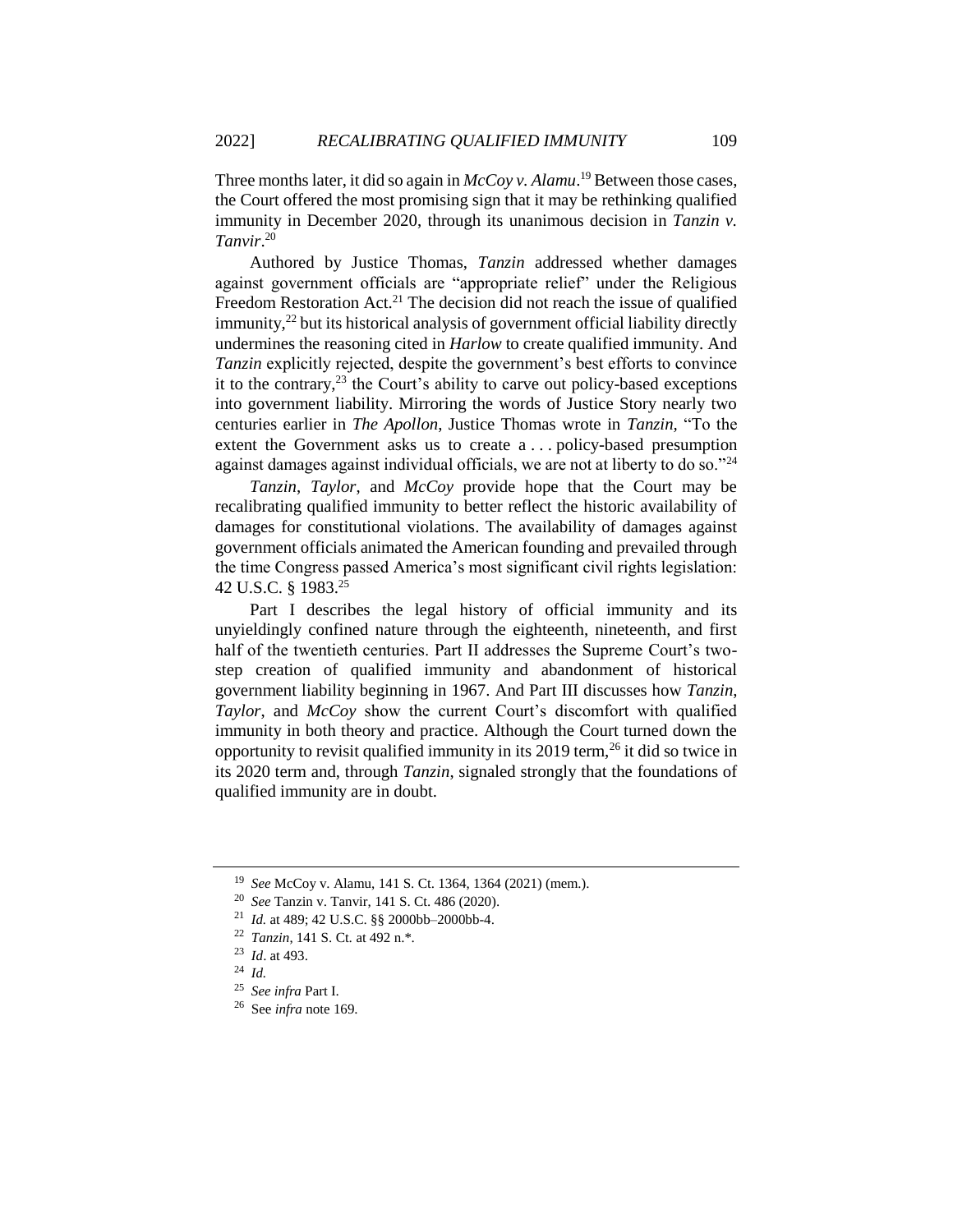#### I. SUITS FOR DAMAGES AGAINST GOVERNMENT OFFICIALS HAVE BEEN THE CORNERSTONE OF GOVERNMENT ACCOUNTABILITY SINCE AMERICA'S FOUNDING

For most of American history, suits for damages against government officials were at the heart of a constitutional system that prided itself on government accountability.<sup>27</sup> "In the early Republic, an array of writs . . . allowed individuals to test the legality of government conduct by filing suit against government officials for money damages payable by the officer."<sup>28</sup> This not only ensured the accountability of the government and its agents, but it ensured that every right was met with a corresponding remedy.

<span id="page-6-0"></span>Rather than worry about policy concerns, such as whether potential liability would chill the conduct of government officials, courts focused on whether rights were violated and, if they were, providing a suitable remedy.<sup>29</sup> The legislature's job, on the other hand, was to weigh policy considerations and fashion indemnities and immunities to address them.<sup>30</sup>

This allocation of responsibility allowed each branch to perform its constitutional duties within the system of checks and balances. Judges, tasked with deciding cases in law and equity, interpreted the law, evaluated whether it was violated, and ordered appropriate relief.<sup>31</sup> Legislators, in charge of the government's purse and matters of public policy, calibrated incentives, ensuring that government officials were protected from, or subject to, liability.<sup>32</sup>

<sup>27</sup> *See* Wheeldin v. Wheeler, 373 U.S. 647, 656–57 (1963) (Brennan, J., dissenting) (collecting cases beginning in 1765).

<sup>28</sup> *Tanzin*, 141 S. Ct. at 491 (internal quotation marks omitted) (citing James E. Pfander & Jonathan L. Hunt, *Public Wrongs and Private Bills: Indemnification and Government Accountability in the Early Republic*, 85 N.Y.U. L. REV. 1862, 1871–75 (2010)).

<sup>29</sup> *See infra* Section I.B.

<sup>30</sup> *See infra* Section I.C.

<sup>31</sup> *See* U.S. CONST. art. III, § 2.

<sup>32</sup> *See* U.S. CONST. art. I, § 8.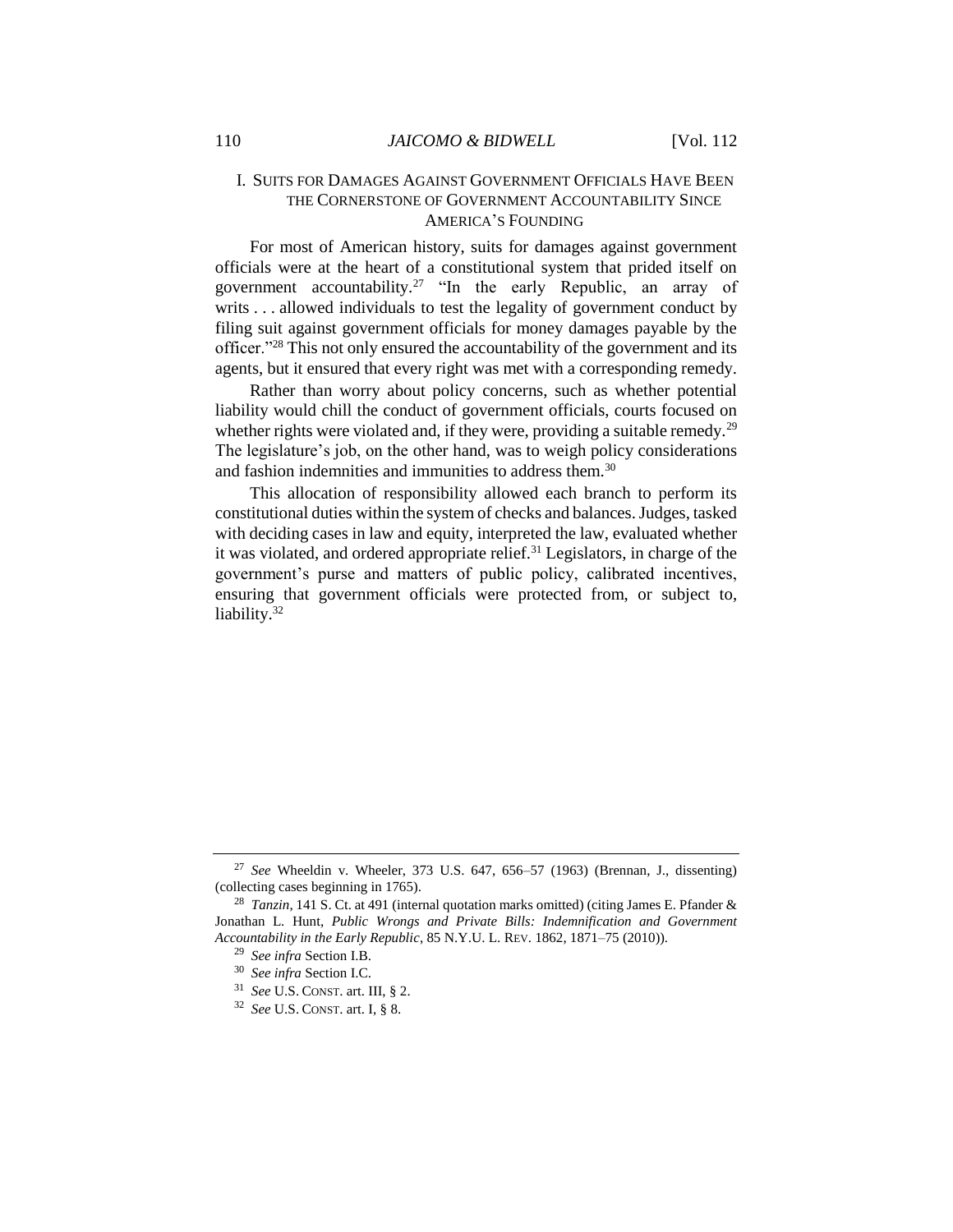#### <span id="page-7-0"></span>A. THE AVAILABILITY OF SUITS AGAINST INDIVIDUAL GOVERNMENT OFFICIALS ANIMATED AMERICAN CONSTITUTIONAL DESIGN

Suits against government officials date back to English common law, <sup>33</sup> where they grew from the maxim, "the king can do no wrong."<sup>34</sup> By the eighteenth century, courts interpreted that fiction to mean: because the king was incapable of wrongdoing, any wrong done in the king's name was attributable to the individual government officials responsible.<sup>35</sup> But those officials—unlike the king—could be sued.<sup>36</sup>

<span id="page-7-1"></span>At the core of this long tradition was the concern that without enforcement, there is no accountability, and without accountability, there are no rights. Thus, in *Ashby v. White*, the House of Lords allowed a suit for damages against a commissioner who prevented an individual from voting in a local election.<sup>37</sup> According to Lord Chief Justice Holt, whose dissent the House of Lords later upheld, the ability to file such a suit would not only "make publick officers more careful," but would also vindicate the principle that if "the plaintiff is obstructed of his right, [he] shall therefore have his action."<sup>38</sup> "[I]ndeed it is a vain thing to imagine a right without a remedy."<sup>39</sup>

The famous search-and-seizure cases involving Lord Halifax's general warrants issued to crack down on John Wilkes and his associates reaffirmed this precedent.<sup>40</sup> These cases upheld jury verdicts in suits for damages to redress injuries caused by government officials that "violat[ed] Magna Charta, and attempt[ed] to destroy the liberty of the kingdom."<sup>41</sup>

<sup>33</sup> Louis L. Jaffe, *Suits Against Governments and Officers: Sovereign Immunity*, 77 HARV. L. REV. 1, 1–2 (1963) ("From time immemorial many claims affecting the Crown could be pursued in the regular courts if they did not take the form of a suit against the Crown . . . . Long before 1789 it was true that sovereign immunity was not a bar to relief.").

<sup>34</sup> *See* David E. Engdahl, *Immunity and Accountability for Positive Governmental Wrongs*, 44 U. COLO. L. REV. 1, 2–5 (1972).

<sup>35</sup> *Id.* at 4.

<sup>36</sup> 1 WILLIAM BLACKSTONE, COMMENTARIES ON THE LAWS OF ENGLAND 237 (1765) ("For as a king cannot misuse his power, without the advice of evil counsellors, and the assistance of wicked ministers, these men may be examined and punished.").

 $37$  Ashby v. White (1703) 92 Eng. Rep. 126, 135–36; 2 Ld. Raym. 938, 952–54 (Lord Holt CJ, dissenting).

<sup>38</sup> *Id.* at 137; 2 Ld. Raym. at 955.

<sup>39</sup> *Id.* at 136; 2 Ld. Raym. at 953.

<sup>40</sup> *See* Entick v. Carrington (1765) 19 How. St. Tr. 1029, 1063; Money v. Leach (1765) 97 Eng. Rep. 1075, 1088–89; 3 Burr. 1742, 1766–68; Wilkes v. Wood (1763) 98 Eng. Rep. 489, 498–99; Lofft. 1, 17–19; Huckle v. Money (1763) 95 Eng. Rep. 768, 768–69; 2 Wils. K.B. 206, 206–07.

<sup>41</sup> *Huckle*, 95 Eng. Rep. at 768–69; 2 Wils. K.B. at 206–07.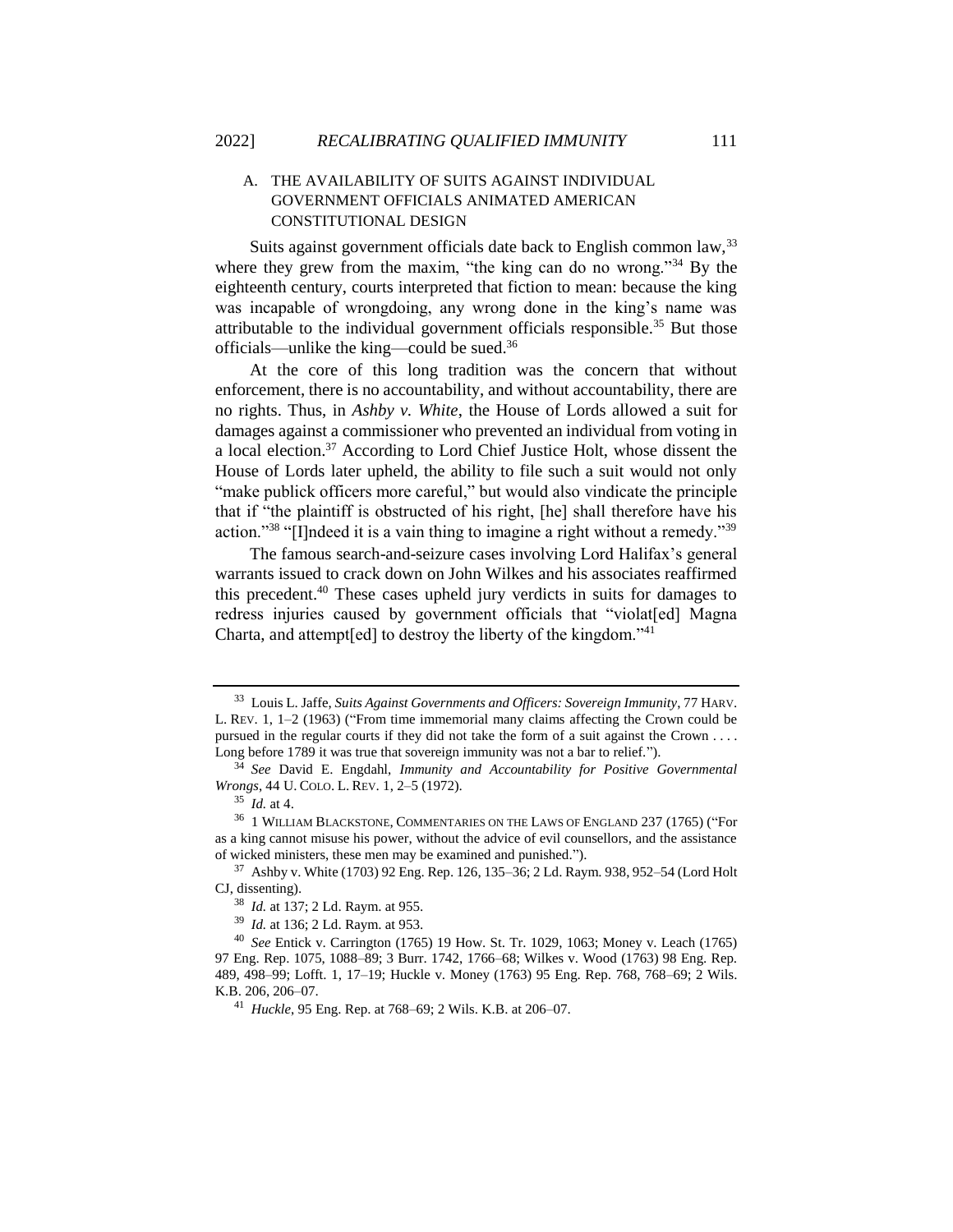In *Entick v. Carrington*, perhaps the most famous of these search-andseizure cases, the King's Chief Messenger broke into the house of John Wilkes's associate and under the power of a general warrant searched through the associate's home and papers.<sup>42</sup> The associate sued for trespass.<sup>43</sup> In defense, the messenger argued that the general warrant authorized him "to seize and apprehend [the associate] and bring together with his books and papers in safe custody, before the Earl of Halifax."<sup>44</sup> The court dismissed the general warrant defense and upheld the damages award against both the messenger and Lord Halifax.<sup>45</sup> After all, the general warrant "to seize and carry away the party's papers . . . . is illegal and void."<sup>46</sup> Allowing it "would destroy all the comforts of society" and would violate liberty by subjecting individuals to "the search and inspection of a messenger, whenever the secretary of state shall think fit to charge, or even suspect, a person to be the author . . . of a seditious libel."<sup>47</sup>

Before the American founding, English courts allowed claims for damages in individual-rights cases.<sup>48</sup> Just like their American descendants, they could not countenance a legal system with rights but no remedies, seeing civil damages actions as a way to protect fundamental liberties and check government power.<sup>49</sup> "American courts seized this principle of personal official liability . . . and applied it with unprecedented vigor."<sup>50</sup>

#### B. EARLY AMERICAN COURTS APPLIED STRICT LIABILITY AGAINST GOVERNMENT OFFICIALS WHO VIOLATED INDIVIDUAL RIGHTS

*Entick* was a "monument of English freedom, undoubtedly familiar to every American statesman at the time the Constitution was adopted, and

- <sup>46</sup> *Entick*, 19 How. St. Tr. at 1074.
- <sup>47</sup> *Id.* at 1063, 1066.

<sup>49</sup> Carlos M. Vázquez & Stephen I. Vladeck, *State Law, the Westfall Act, and the Nature of the* Bivens *Question*, 161 U. PA. L. REV. 509, 531 (2013) ("Federal officials have never been categorically exempt from damages suits under the common law simply by virtue of their status as federal officers. From the beginning of the nation's history, federal (and state) officials have been subject to common-law suits as if they were private individuals, just as English officials were at the time of the Founding.").

<sup>42</sup> *Entick*, 19 How. St. Tr. at 1030.

<sup>43</sup> *Id.*

<sup>44</sup> *Id.* at 1031.

<sup>45</sup> *See* Boyd v. United States, 116 U.S. 616, 626 (1886) (describing the outcome of *Entick*).

<sup>48</sup> *See, e.g.*, *Boyd*, 116 U.S. at 626 (noting that in *Entick*, John Wilkes "obtained a verdict of £1,000 against Wood, one of the party who made the search, and £4,000 against Lord Halifax, the secretary of state, who issued the warrant.").

<sup>50</sup> Engdahl, *supra* not[e 34,](#page-7-0) at 14.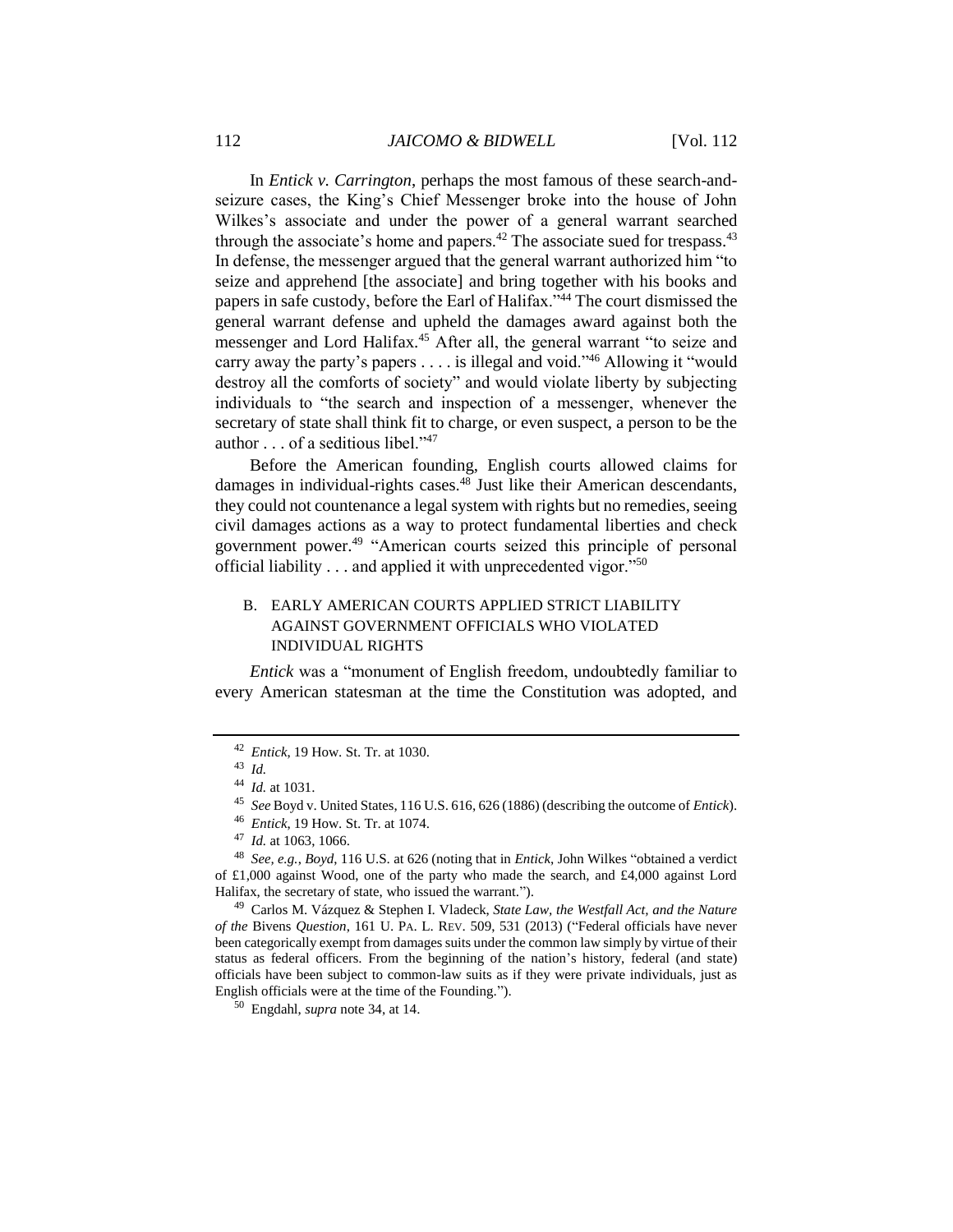considered to be the true and ultimate expression of constitutional law . . . ."<sup>51</sup> From its earliest decisions, the Supreme Court regarded "effective judicial redress for positive governmental wrongs" "as paramount and essential to American constitutional government . . . ."<sup>52</sup> This redress was achieved through various common-law causes of action against responsible government officials, including trespass and assumpsit, both of which resulted in the entry of judgment for money damages.<sup>53</sup> The rule was strict and did not spare even officers who acted in good faith or under orders.<sup>54</sup> If a public official violated the law, he was answerable in damages without exception for reasonableness or good faith.<sup>55</sup> That rule—like its English counterpart—grew out of agency principles and the recognition that sovereign immunity demanded individual official liability to ensure that rights had corresponding remedies.<sup>56</sup>

<span id="page-9-1"></span><span id="page-9-0"></span>The historical rule of strict liability is perhaps best displayed in the famous case of *Little v. Barreme*. <sup>57</sup> On December 2, 1799, U.S. Navy Captain George Little seized the Danish vessel the *Flying-Fish* as it was en route from a French port.<sup>58</sup> Captain Little was acting on the orders of President John Adams, but those orders hinged on a statutory misconstruction and the seizure was, thus, unauthorized by law.<sup>59</sup> The owner of the vessel sued for its return and damages from Captain Little.<sup>60</sup> The federal district court ordered

<sup>53</sup> *See* Pfander & Hunt, *supra* note 28, at 1874; James E. Pfander & David Baltmanis, *Rethinking* Bivens*: Legitimacy and Constitutional Adjudication*, 98 GEO. L.J. 117, 134 (2009) ("[F]or much of the nation's history, state common law provided victims with a right of action that, although somewhat cumbersome, could eventually result in a vindication of their constitutional rights. For example, the victim of an unlawful search might sue the responsible federal official for a trespass.").

<sup>54</sup> *See* Sina Kian, *The Path of the Constitution: The Original System of Remedies, How It Changed, and How the Court Responded*, 87 N.Y.U. L. REV. 132, 145–48 (2012); *id.* at 147 ("[I]mmunizing an officer from damages is a way of authorizing or 'legalizing' his conduct, and because the enumeration principle prohibits an unconstitutional act from being 'legalized,' it also prohibited immunizing an officer from damages.").

<sup>55</sup> *See* Ann Woolhandler, *Patterns of Official Immunity and Accountability*, 37 CASE W. RES. L. REV. 396, 414–22 (1987).

 $51$  United States v. Jones, 565 U.S. 400, 405 (2012) (internal quotation marks omitted) (quoting Brower v. County of Inyo*,* 489 U.S. 593, 596 (1989)).

<sup>52</sup> Engdahl, *supra* note [34,](#page-7-0) at 27; *see also, e.g.*, Marbury v. Madison, 5 U.S. (1 Cranch) 137, 163 (1803) ("The government of the United States has been emphatically termed a government of laws, and not of men. It will certainly cease to deserve this high appellation, if the laws furnish no remedy for the violation of a vested legal right.").

<sup>56</sup> *See* Engdahl, *supra* not[e 34,](#page-7-0) at 19.

<sup>57</sup> 6 U.S. (2 Cranch) 170 (1804).

<sup>58</sup> *Id.* at 178.

<sup>59</sup> *Id.* at 170.

<sup>60</sup> *Id.* at 176.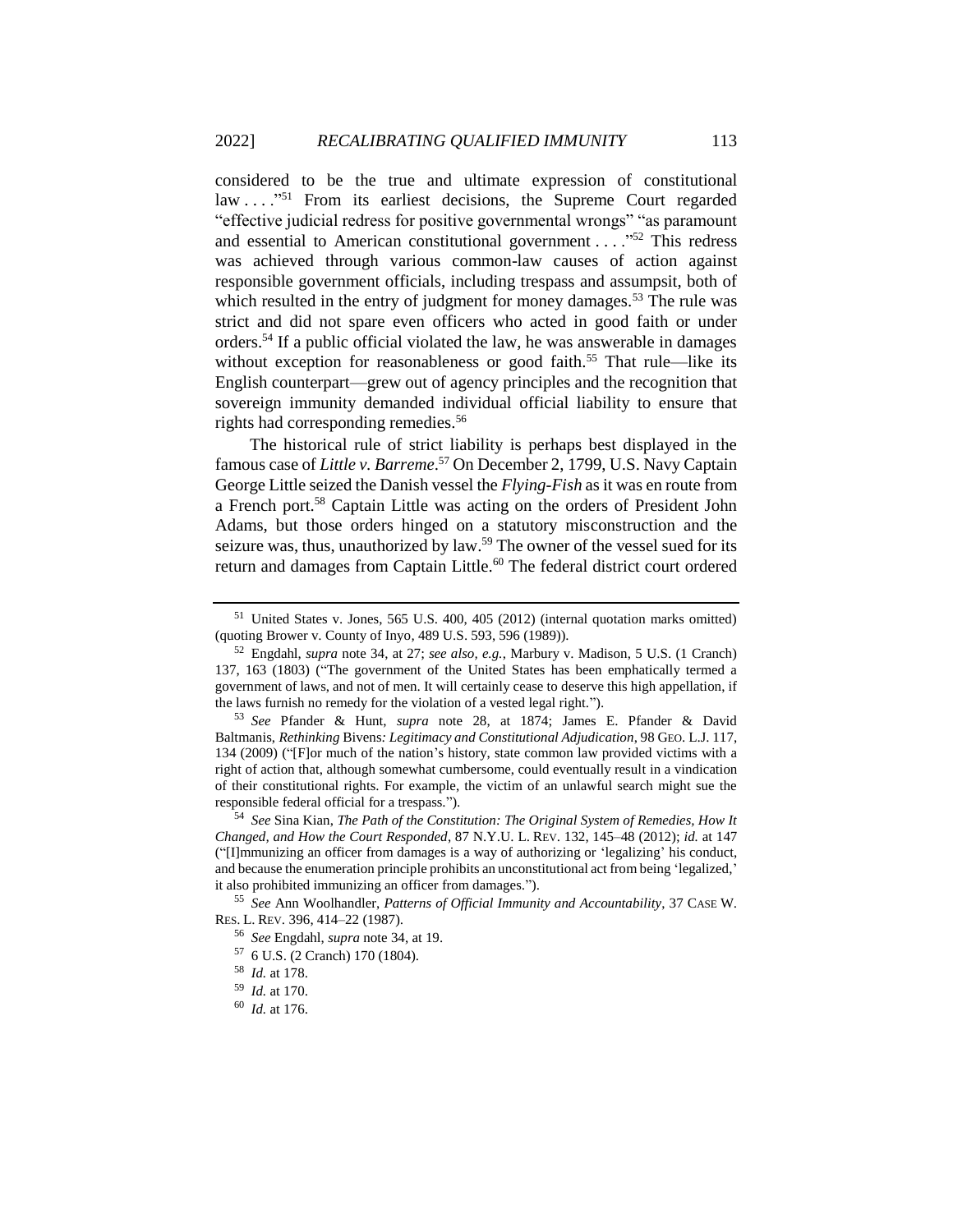the vessel returned but declined to award damages. On appeal, the circuit court reversed and entered judgment for more than \$8,500 against Captain Little (about \$130,000 today).<sup>61</sup> The Supreme Court affirmed on certiorari, declaring: "A commander of a ship of war of the United States, in obeying his instructions from the President of the United States, acts at his peril. If those instructions are not strictly warranted by law he is answerable in damages to any person injured by their execution."<sup>62</sup>

The unforgiving rule prompted Chief Justice Marshall to admit that his "first bias" was "in favor of the opinion that though instructions of the executive could not give a right, they might yet excuse from damages."<sup>63</sup> Ultimately, the Court refused to consider a policy-driven exception. It focused instead on the lawfulness of government conduct, since attenuating circumstances, like good faith on the part of the officer, could not "change the nature of the transaction, or legalize an act which without [such attenuating circumstances] would have been a plain trespass." Congress later mitigated Captain Little's harsh consequences by passing private legislation to indemnify him from damages.<sup>64</sup>

Two fundamental concepts are central to this founding government accountability principle: the importance of redress and the separation of powers.

The first concept hardly needs explanation. As William Blackstone famously proclaimed—in words like those of Lord Chief Justice Holt in *Ashby*—without a method for "recovering and asserting" fundamental rights, "in vain would rights be declared, in vain directed to be observed."<sup>65</sup> The Supreme Court cited a similar quote from Blackstone in *Marbury v. Madison*: "[I]t is a general and indisputable rule, that where there is a legal right, there is also a legal remedy by suit or action at law, whenever that right is invaded."<sup>66</sup> Consonant with that principle, federal courts ordered redress by the government, including through judgments for money damages, payable by the responsible official well into the twentieth century.<sup>67</sup> The Court

<sup>61</sup> Engdahl, *supra* not[e 34,](#page-7-0) at 14; Pfander & Hunt, *supra* note [28,](#page-6-0) at 1877–81.

<sup>62</sup> *Little*, 6 U.S. at 170 (italics omitted).

<sup>63</sup> *Id.* at 179.

<sup>64</sup> *See* Pfander & Hunt, *supra* not[e 28,](#page-6-0) at 1900–03.

<sup>65</sup> BLACKSTONE, *supra* not[e 36,](#page-7-1) at 55–56.

<sup>66</sup> Marbury v. Madison, 5 U.S. (1 Cranch) 137, 163 (1803) (internal quotation marks omitted).

<sup>67</sup> *See, e.g.*, Yearsley v. W.A. Ross Constr. Co., 309 U.S. 18, 20–21 (1940) (admitting plaintiffs can sue federal officers for damages if they exceed their authority or the claimed authority is not within the government's constitutional power to confer); Philadelphia Co. v. Stimson, 223 U.S. 605, 619–20 (1912) ("The exemption of the United States from suit does not protect its officers from personal liability to persons whose rights of property they have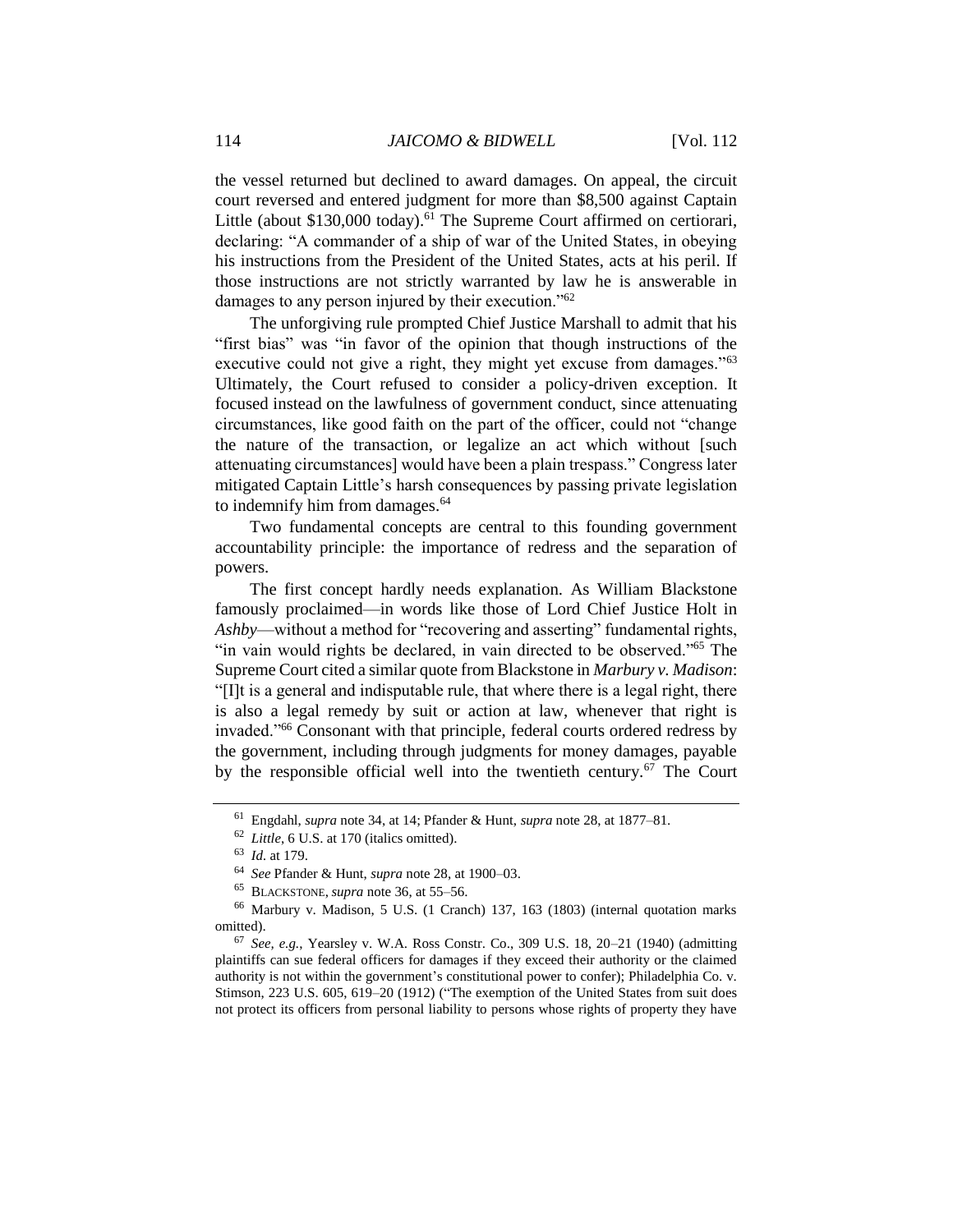emphasized that an alternative framework, in which "courts cannot give remedy when the citizen has been deprived of [his rights] by force" would go against the nation's character and would "sanction[] a tyranny which has no existence in the monarchies of Europe, nor in any other government which has a just claim to well-regulated liberty and the protection of personal rights."<sup>68</sup>

The second concept—fidelity to the separation of powers—was perhaps best articulated by Justice Story in *The Apollon*. There, he distinguished the judicial role from the legislative by writing that the judiciary "cannot enter into political considerations, on points of national policy . . . ."<sup>69</sup> The Court's "duty lies in a more narrow compass; and we must administer the laws as they exist, without straining them to reach public mischiefs  $\dots$  ."<sup>70</sup> As a result, "this Court can only look to the questions, whether the laws have been violated; and if they were, justice demands, that the injured party should receive a suitable redress."<sup>71</sup> It was not the judiciary's job to perform policy analyses and adjust the incentives of government officials by providing them with protections from liability.<sup>72</sup> That was the legislature's province.<sup>73</sup>

*Tracy v. Swartwout* aptly demonstrates both ideas.<sup>74</sup> There, importers of sugarcane syrup sued a New York customs collector for demanding they pay much higher taxes on the import than those owed.<sup>75</sup> Because the importers could not afford the payment, the collector seized the syrup and kept it "for a long time," causing deterioration in value.<sup>76</sup> When the importers sued for

wrongfully invaded."); Belknap v. Schild, 161 U.S. 10, 18 (1896) (reasoning federal officers can be "personally liable to an action of tort by a private person whose rights of property they have wrongfully invaded or injured, even by authority of the United States"); Bates v. Clark, 95 U.S. 204, 209 (1877) (holding federal officers personally liable for wrongfully seizing private property under official orders); *cf.* Buck v. Colbath, 70 U.S. (3 Wall.) 334, 344 (1865) (explaining that an officer in "the exercise of his judgment and discretion . . . is legally responsible to any person for the consequences of any error or mistake").

<sup>68</sup> United States v. Lee, 106 U.S. 196, 221 (1882).

<sup>69</sup> The Apollon, 22 U.S. 362, 366 (1824).

<sup>70</sup> *Id.*

<sup>71</sup> *Id.* at 367.

<sup>72</sup> *See* Pfander & Hunt, *supra* not[e 28,](#page-6-0) at 1870.

<sup>73</sup> *See The Apollon*, 22 U.S. at 366–67 (reasoning that the role of the courts is to analyze legal claims; the Legislature "will doubtless apply a proper indemnity" if good public policy requires); *see also* Pfander & Hunt, *supra* not[e 28,](#page-6-0) at 1868–69 ("[P]erhaps as early as 1804, when the Marshall Court decided *Little* and *Murray* [*v. Schooner Charming Betsy*, 6 U.S. (2 Cranch) 64 (1804)], and certainly by 1836, the Supreme Court simply assumed that indemnity was routinely available to take the sting out of any official liability.").

<sup>74</sup> *See generally* Tracy v. Swartwout, 35 U.S. (10 Pet.) 80 (1836).

<sup>75</sup> *See id.* at 93, 95.

<sup>76</sup> *Id.* at 93.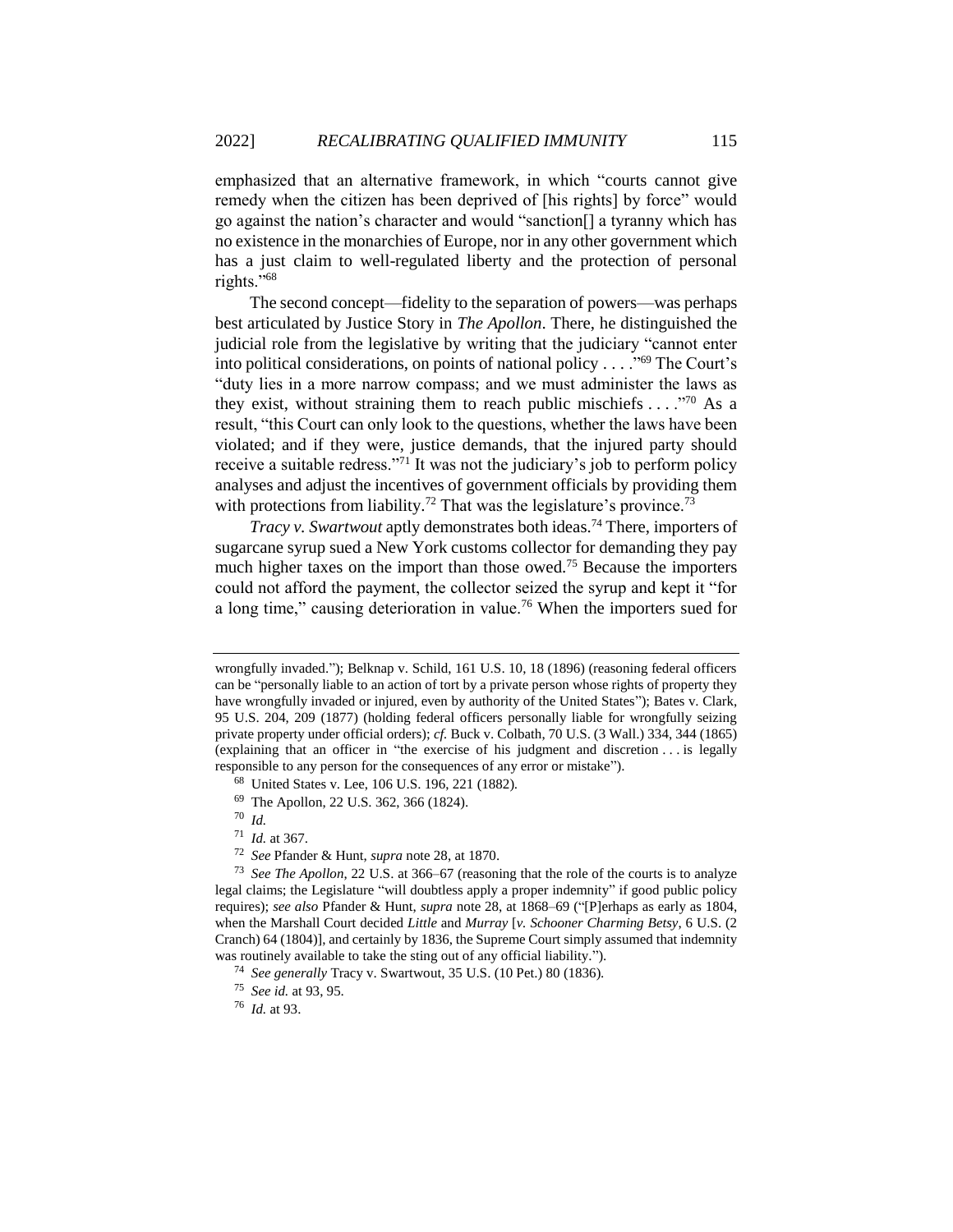damages, the customs collector defended himself by claiming he acted in good faith and in compliance with the Secretary of the Treasury's instructions<sup>77</sup>

The Court rejected the collector's defense, making it clear that its concern lay with enforcing the law: "It would be a most dangerous principle to establish, that the acts of a ministerial officer, when done in good faith, however injurious to private rights, and unsupported by law, should afford no ground for legal redress."<sup>78</sup> But the Court also emphasized that even though it was holding the customs officer responsible in damages "for illegal acts done under instructions of a superior . . . the government [Congress] in such cases is bound to indemnify the officer."<sup>79</sup> In other words, the Court in *Tracy* found that courts do the legal work by deciding whether the government conduct was unlawful and, if so, awarding appropriate relief; Congress does the policy work by determining whether indemnification or immunity is warranted.

#### C. CONGRESS HISTORICALLY CONSIDERED POLICY IN DETERMINING THE NEED FOR INDEMNITY AND IMMUNITY FROM DAMAGES

On the other side of the constitutional ledger, Congress did not wade into damages. Instead, it dealt with immunity and indemnity.<sup>80</sup> As James Madison described it, "injuries committed on aliens as well as citizens, ought to be carried in the first instance at least, before the tribunal to which the aggressors are responsible . . . ."<sup>81</sup> But once the courts determined that a right was violated and ordered damages against the responsible officer, it was then up to Congress to decide whether to shield the officer from liability as a matter of public policy.<sup>82</sup>

<sup>82</sup> The Apollon, 22 U.S. 362, 366–67 (1824):

<sup>77</sup> *Id.*

<sup>78</sup> *Id.*

<sup>79</sup> *Id.*

<sup>80</sup> *See* Pfander & Hunt, *supra* not[e 28,](#page-6-0) at 1873 & n.45 ("Leading thinkers of the day agreed that, from the perspective of the separation of government powers, the task of adjudicating money claims against the government was one that the courts should perform.").

<sup>81</sup> Letter from James Madison to Peder Blicherolsen (Apr. 23, 1802), *in* 3 THE PAPERS OF JAMES MADISON: SECRETARY OF STATE SERIES 152 (D.B. Mattern, J.C.A. Stagg, Jeanne Kerr Cross & Susan Holbrook Perdue eds., 1995).

It may be fit and proper for the government, in the exercise of the high discretion confided to the executive, for great purposes, to act on a sudden emergency, or to prevent an irreparable mischief, by summary measures, which are not found in the text of the laws. Such measures are properly matters of state, and if the responsibility is taken, under justifiable circumstances, the Legislature will doubtless apply a proper indemnity.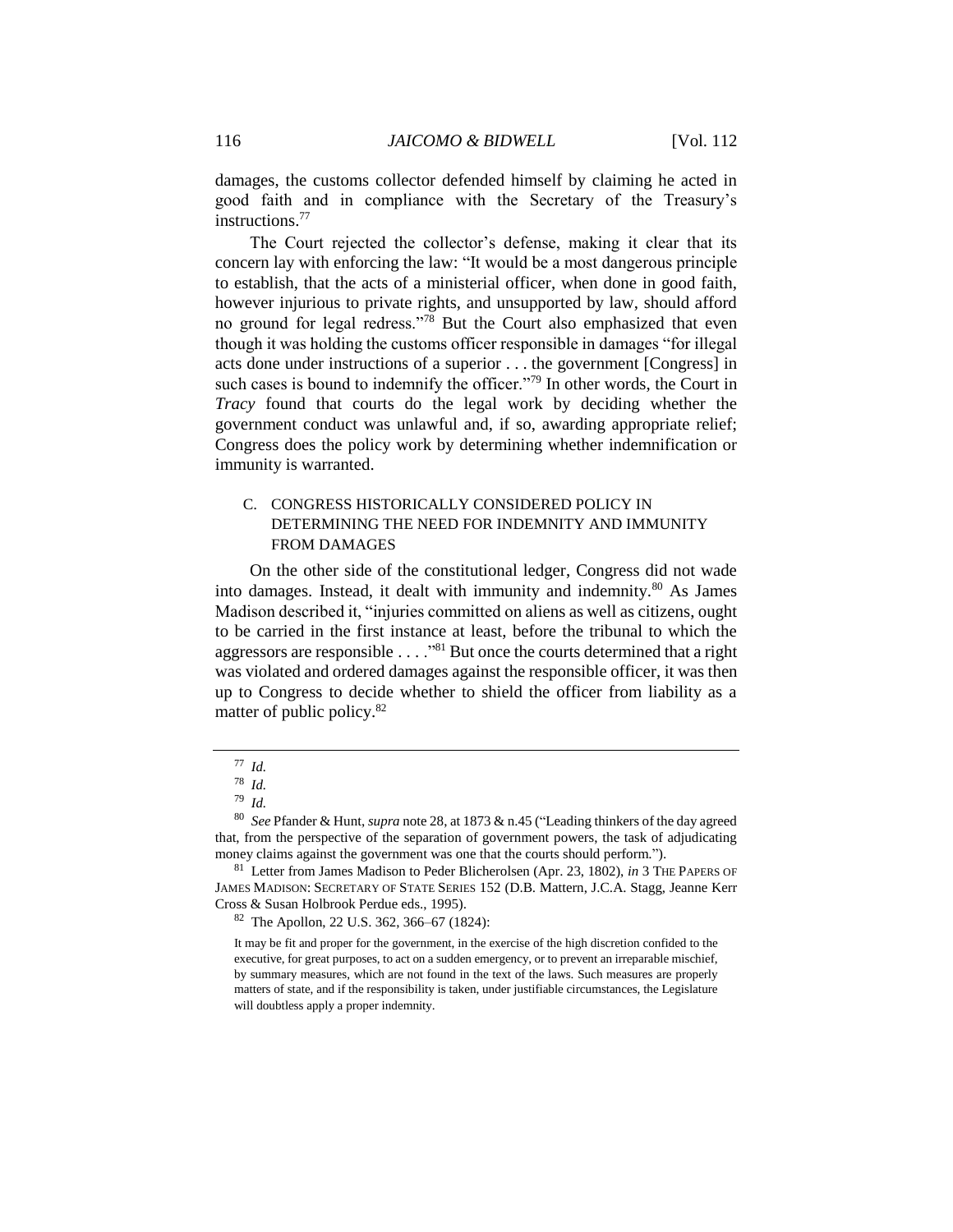Congress did not shy away from this role. Between 1789 and 1860, Congress evaluated fifty-seven petitions of officers held liable in court.<sup>83</sup> It granted some form of indemnification to officers in thirty-six of these fiftyseven petitions, with its determinations focusing on whether the officer acted in good faith and without malice and whether he followed government instructions.<sup>84</sup>

If an officer acted outside the scope of his agency and without attenuating circumstances, as shown in Joel Burt's case, Congress would not offer indemnity.<sup>85</sup> If Congress found that an officer performed his duties with "a strict adherence to the letter of his instructions, with a laudable zeal, and with all good faith,"<sup>86</sup> like in the case of Nathaniel Mitchell,  $87$  then Congress indemnified.<sup>88</sup> By doing so, Congress calibrated incentives for government officials by encouraging fervent pursuit of official duties, while also making sure that pursuit could not veer outside the scope of those duties.

Along with indemnity, Congress provided narrow statutory immunities for certain officers who acted in good faith. For example, in 1789, Congress passed the Collection Act, which allowed courts to absolve collectors of

<sup>86</sup> H.R. REP. NO. 25-780, at 3 (1838).

<sup>87</sup> Mitchell was the postmaster in Portland, Maine, when his superiors tasked him with investigating missing letters containing money. Merriam v. Mitchell, 13 Me. 439, 442–44 (1836). Mitchell set up a trap by putting several test packages in the mail. *Id.* Because one of these packages did not reach its destination, Mitchell concluded that his assistant postmaster William Merriam was the culprit and initiated a criminal investigation against Merriam. *Id.* The missing package eventually turned up, and a grand jury declined to indict Merriam. *Id.* at 445–46. Merriam sued Mitchell for malicious prosecution and requested damages. *Id.* at 439– 40. When the jury awarded \$1,666 to Merriam and the Maine Supreme Court upheld the verdict, Mitchell petitioned Congress for indemnification. *Id.* at 441, 458; H.R. REP. NO. 25-780, at 2 (1838). His petition succeeded. According to a House committee's report, Mitchell simply followed instructions and performed his duties in good faith. *Id.* at 3. The House appropriated \$2,392.21 to cover the judgment against him, plus costs and fees. Act for the Relief of Nathaniel Mitchell, ch. 48, 6 Stat. 754 (1839).

<sup>88</sup> *See* Pfander & Hunt, *supra* not[e 28,](#page-6-0) at 1909.

<sup>83</sup> Pfander & Hunt, *supra* note [28,](#page-6-0) at 1904.

<sup>84</sup> *Id*. at 1905–06; *see also id.* at 1905 ("The forms of relief varied. Some private bills were structured as direct payments to the petitioning government officers; others were structured as payments to the victims of government misconduct.").

<sup>&</sup>lt;sup>85</sup> Burt served as the collector for one of New York's ports when he arbitrarily refused a shipment of potash from his port to go to another port in New York because the collector there would permit the potash to enter Canada and violate the Embargo Act. *See* Pfander & Hunt, *supra* not[e 28,](#page-6-0) at 1907. A New York State court ordered \$1,500 in damages against Burt, who petitioned Congress for indemnification. *Id.* The House of Representatives repeatedly denied Burt the indemnity, eventually explaining that "[i]t should not be the policy of the United States to screen their officers from making a just renumeration for losses sustained by her citizens, when the acts of such officers are illegal, unjust, and without palliating circumstances." H.R. REP. NO. 24-255, at 1 (1836).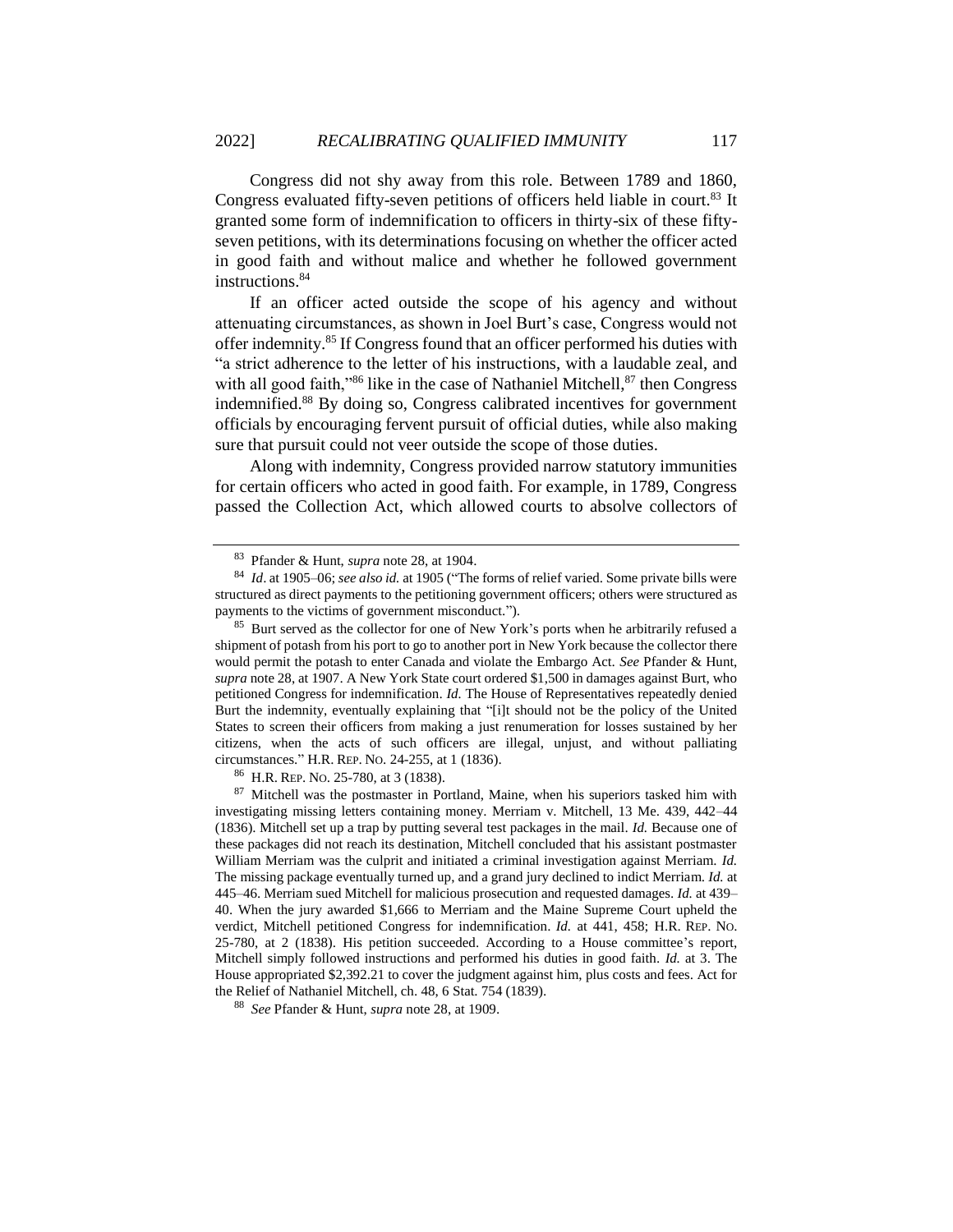liability, despite adverse jury verdicts, upon finding reasonable cause for a seizure.<sup>89</sup> That same act allowed officers to recover double their costs if the plaintiff lost the suit.<sup>90</sup> Similarly, in a 1799 revenue law, Congress established a reasonable cause defense in certain forfeiture cases, so long as the vessel or merchandise was restored to the claimants.<sup>91</sup>

During the Civil War, Congress adopted legislation immunizing federal officers from liability for "any search, seizure, arrest, or imprisonment" made under a presidential order. $92$ 

By passing these immunity provisions, Congress—just as in the examples involving indemnity—weighed policy considerations to encourage vigorous pursuit of official duties, discourage rogue behavior, and prevent baseless lawsuits. Congress left remedy questions to courts but ensured that under certain circumstances remedies did not prove counterproductive to government policy goals.

For at least a century and a half after the founding, the allocation of responsibility between Congress and the courts was simple. Courts did law by analyzing whether the conduct by the government officer was illegal and, if so, ordering damages. Congress did policy by carefully adjusting incentives that led to the best outcome.

Congress may provide for indemnifying those who, in great emergencies, acting under pressing necessities for the public, invade private rights in support of the authority of the government; but between acts of indemnity in such cases and the attempt to deprive the citizen of his right to compensation for wrongs committed against him or his property, or to enforce contract obligations, there is a wide difference, which cannot be disregarded without a plain violation of the constitution.

<sup>89</sup> *See* Jerry Mashaw, *Recovering American Administrative Law: Federalist Foundations, 1787–1801*, 115 YALE L.J. 1256, 1330 (2006).

<sup>90</sup> *Id.*

<sup>91</sup> *Id.*; An Act to Regulate the Collection of Duties on Imports and Tonnage, ch. 22, 1 Stat. 627, 696 (1799).

<sup>92</sup> Amanda Tyler, *Suspension as an Emergency Power*, 118 YALE L.J. 600, 640 (2009). Still, Congress' role as policymaker was limited by its constitutional authority. It could not, therefore, create immunities that would permit the violation of constitutional rights. *See also* Mitchell v. Clark, 110 U.S. 633, 640 (1884) (emphasis added) ("That an act passed after the event, which, in effect, ratifies what has been done, and declares that no suit shall be sustained against the party acting under color of authority, is valid, *so far as congress could have conferred such authority* before, admits of no reasonable doubt.");

*id.* at 649 (Field, J., dissenting); Griffin v. Wilcox, 21 Ind. 370, 373 (1863) ("The question here arises, then, can Congress enact that the citizen shall have no redress for a violation of his rights, secured to him by the ... Constitution ... These sections prohibit the passage of a law by Congress, authorizing the arrest of the citizen, without just cause, because such arrest deprives him of his liberty.").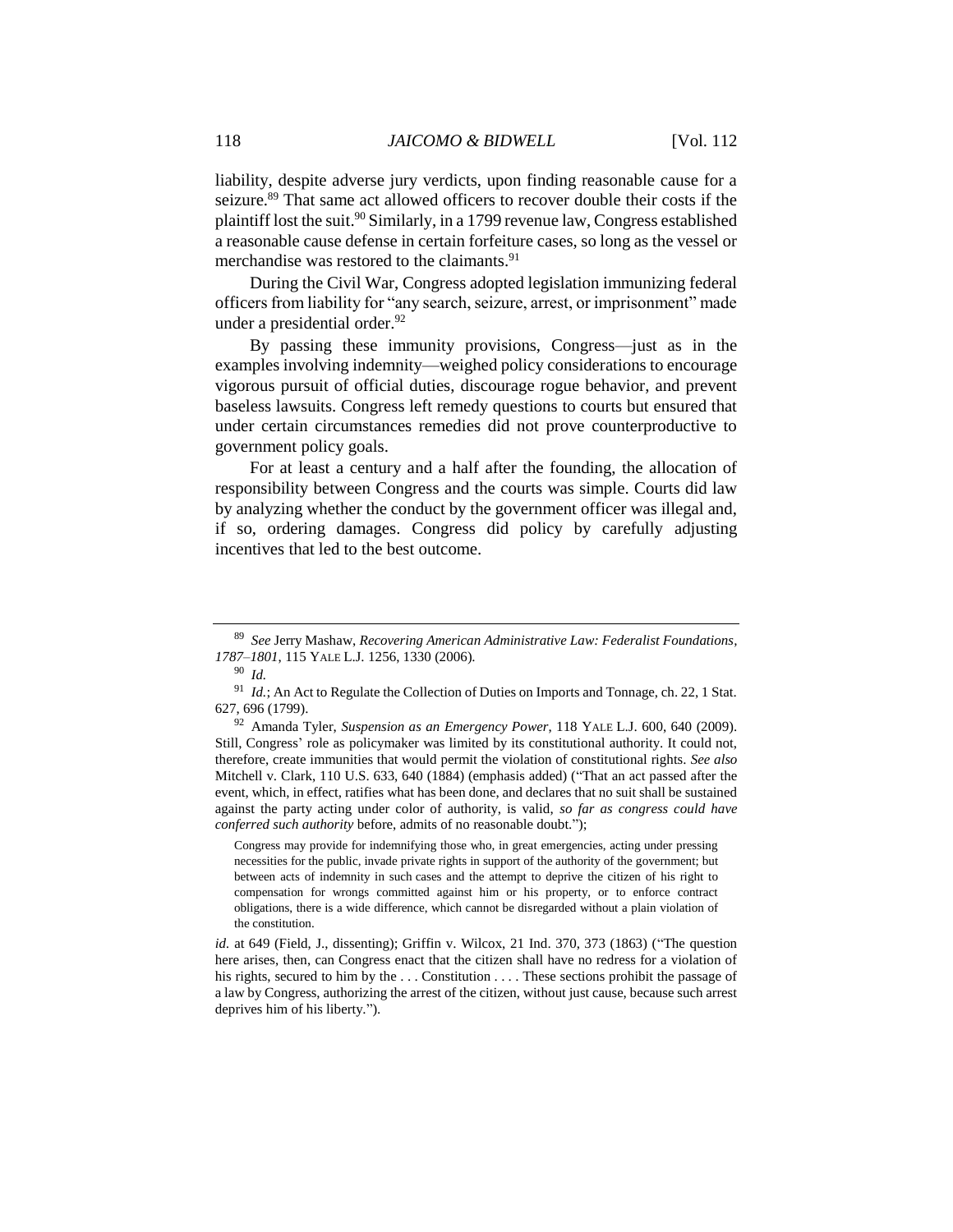#### D. THE HISTORICAL RULE OF STRICT LIABILITY WAS THE LAW OF THE LAND IN 1871 WHEN CONGRESS ENACTED SECTION 1983, AND COURTS CONTINUOUSLY ENFORCED IT WELL INTO THE TWENTIETH CENTURY

The historical rule of strict liability continued in force throughout the nineteenth century,<sup>93</sup> including when Congress enacted the 1871 Ku Klux Klan Act in the wake of the Civil War and ratification of the Fourteenth Amendment. Designed to provide remedies for constitutional violations in the post-war South, the Act created a civil cause of action against any person who, under color of state law, deprives another "of any rights, privileges, or immunities secured by the Constitution and laws."<sup>94</sup> That provision—now commonly known as "Section 1983" (for its codification at 42 U.S.C. § 1983)—would become "one of the most well-known civil rights statutes" in the United States.<sup>95</sup>

Congress included no exceptions in Section 1983's text.<sup>96</sup> And it was well established that none existed outside the statute either.<sup>97</sup> The historical

<sup>94</sup> An Act to Enforce the Provisions of the Fourteenth Amendment to the Constitution of the United States, and for Other Purposes, ch. 22, § 1, 17 Stat. 13 (1871) (codified as amended at 42 U.S.C. § 1983).

<sup>93</sup> *See, e.g.*, Mitchell v. Harmony, 54 U.S. (13 How.) 115, 137 (1851) ("Consequently the order given was an order to do an illegal act; to commit a trespass upon the property of another; and can afford no justification to the person by whom it was executed."); Luther v. Borden, 48 U.S. (7 How.) 1, 46 (1849) ("[I]f the power is exercised for the purposes of oppression, or any injury wilfully [sic] done to person or property, the party by whom, or by whose order, it is committed would undoubtedly be answerable."); Elliott v. Swartwout, 35 U.S. (10 Pet.) 137, 156–58 (1836); Tracy v. Swartwout, 35 U.S. (10 Pet.) 80, 93 (1836); Wise v. Withers, 7 U.S. (3 Cranch) 331, 337 (1806); *see also* Max P. Rapacz, *Protection of Officers Who Act Under Unconstitutional Statutes*, 11 MINN. L. REV. 585, 585 (1927) ("Prior to 1880 there seems to have been absolute uniformity in holding officers liable for injuries resulting from the enforcement of unconstitutional acts.").

<sup>95</sup> Tanzin v. Tanvir, 141 S. Ct. 486, 490 (2020).

<sup>96</sup> *See supra* note 94 [("[A]ny person who, under color of any law . . . of any State, shall subject ... . any person ... to the deprivation of any rights ... shall, any such law ... notwithstanding, be liable to the party injured in any action at law, suit in equity, or other proper proceeding for redress[.]").

 $97$  In some specialized areas of law, exceptions were made. For instance, citing its "conscientious discretion" when defining rules of capture in admiralty law, the Supreme Court declined to "introduce a rule harsh and severe in a case of first impression" where a lieutenant in the Navy had justifiably captured a Portuguese ship but questions remained over whether he was obligated to release the ship once he discovered that it was not involved in piracy. The Marianna Flora, 24 U.S. (11 Wheat.) 1, 54–56 (1825). Even so, *The Marianna Flora* did not announce or apply a general defense or immunity.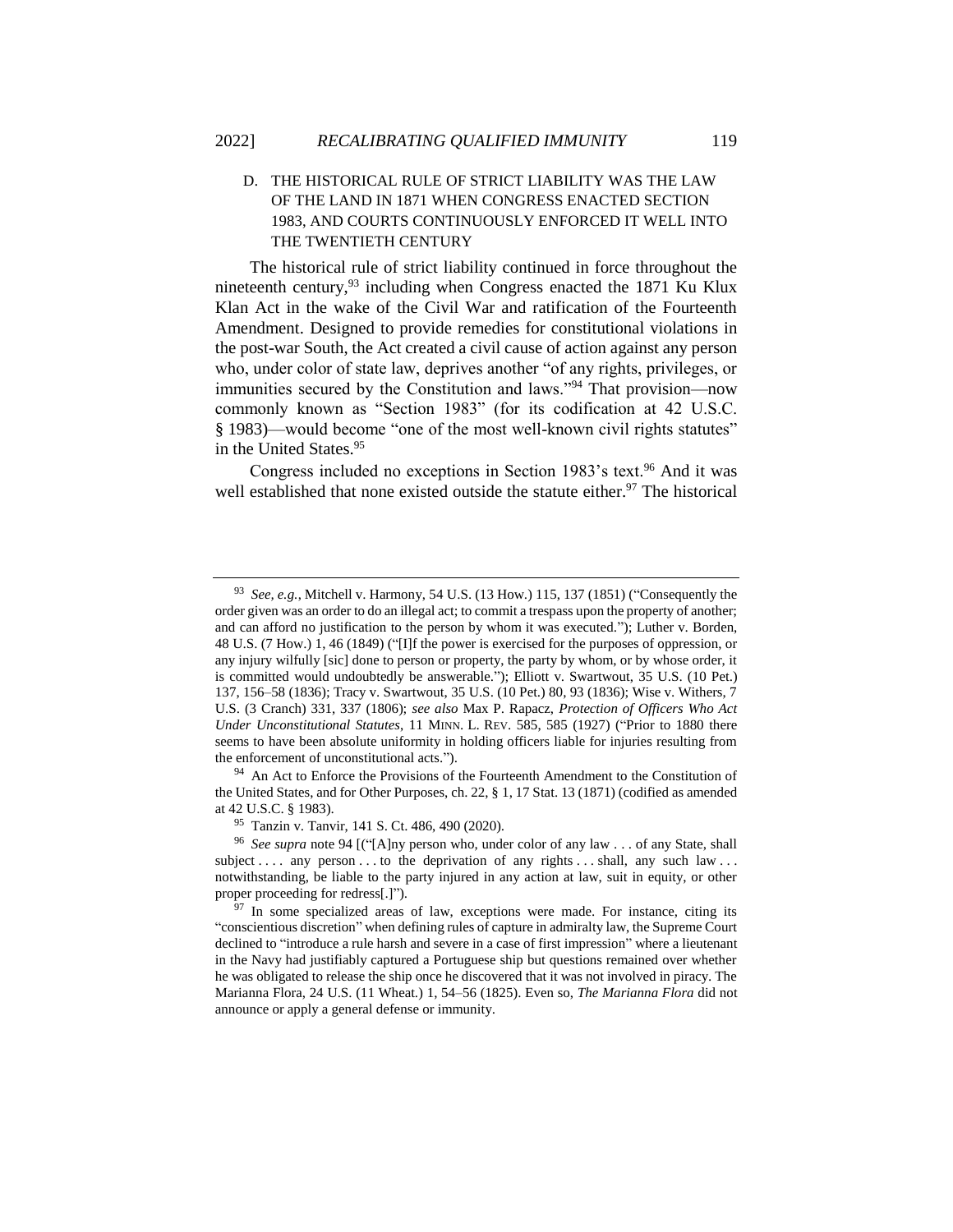rule of strict liability prevailed throughout this period.<sup>98</sup> In rejecting a request for individual immunity in 1882, Justice Miller powerfully extolled:

No man in this country is so high that he is above the law. No officer of the law may set that law at defiance with impunity. All the officers of the government, from the highest to the lowest, are creatures of the law and are bound to obey it. It is the only supreme power in our system of government, and every man who by accepting office participates in its functions is only the more strongly bound to submit to that supremacy, and to observe the limitations which it imposes upon the exercise of the authority which it gives.<sup>99</sup>

The availability of claims against government officials continued through the end of the nineteenth century.<sup>100</sup> In *Poindexter v. Greenhow*, for instance, the Supreme Court held a government official personally liable for acting under a Virginia law later declared unconstitutional.<sup>101</sup> *Poindexter* rejected the official's plea for immunity, holding that to grant it would "obliterate[] the line of demarcation that separates constitutional government from absolutism, free self-government based on the sovereignty of the people from that despotism . . . which enables the agent of the state to declare and decree that he is the state."<sup>102</sup> If "judicial tribunals are forbidden to visit penalties upon individual offenders" "principles of individual liberty and right [cannot] be maintained."<sup>103</sup> *Poindexter* explicitly rejected the consideration of public policy in reaching its holding.<sup>104</sup>

The Supreme Court continued to apply the strict rule into the twentieth century, focusing, instead, on individual rights. In the 1915 *Myers v. Anderson* decision, the Court affirmed a Section 1983 judgment against Maryland election officials who prevented three black men from voting

<sup>98</sup> *See* Mitchell v. Clark, 110 U.S. 633, 648–49 (1884) (Field, J., dissenting); *see also* JOSEPH STORY, COMMENTARIES ON THE LAW OF AGENCY AS A BRANCH OF COMMERCIAL AND MARITIME JURISPRUDENCE, WITH OCCASIONAL ILLUSTRATIONS FROM THE CIVIL AND FOREIGN LAW § 320 (5th ed. 1857) (reasoning that it is not enough for government officials to simply act "bonâ fide, and to the best of their skill and judgment . . . .").

<sup>99</sup> United States v. Lee, 106 U.S. 196, 220 (1882).

<sup>100</sup> *See* Note, *Developments in the Law: Remedies Against the United States and Its Officials*, 70 HARV. L. REV. 827, 832 (1957) ("A government officer who acts without authority is thus subject to the same legal rules as any private person.").

<sup>101</sup> *See* Poindexter v. Greenhow, 114 U.S. 270, 297 (1885).

<sup>102</sup> *Id.* at 291.

<sup>103</sup> *Id.*; *see also* Belknap v. Schild, 161 U.S. 10, 18 (1896) (rejecting an official's defense of reasonableness); Bates v. Clark, 95 U.S. 204, 209 (1877) (rejecting an official's defense of good faith).

<sup>&</sup>lt;sup>104</sup> See Poindexter, 114 U.S. at 297 (permitting individual claims "no matter how much their determination may incidentally and consequentially affect the interests of a state, or the operations of its government").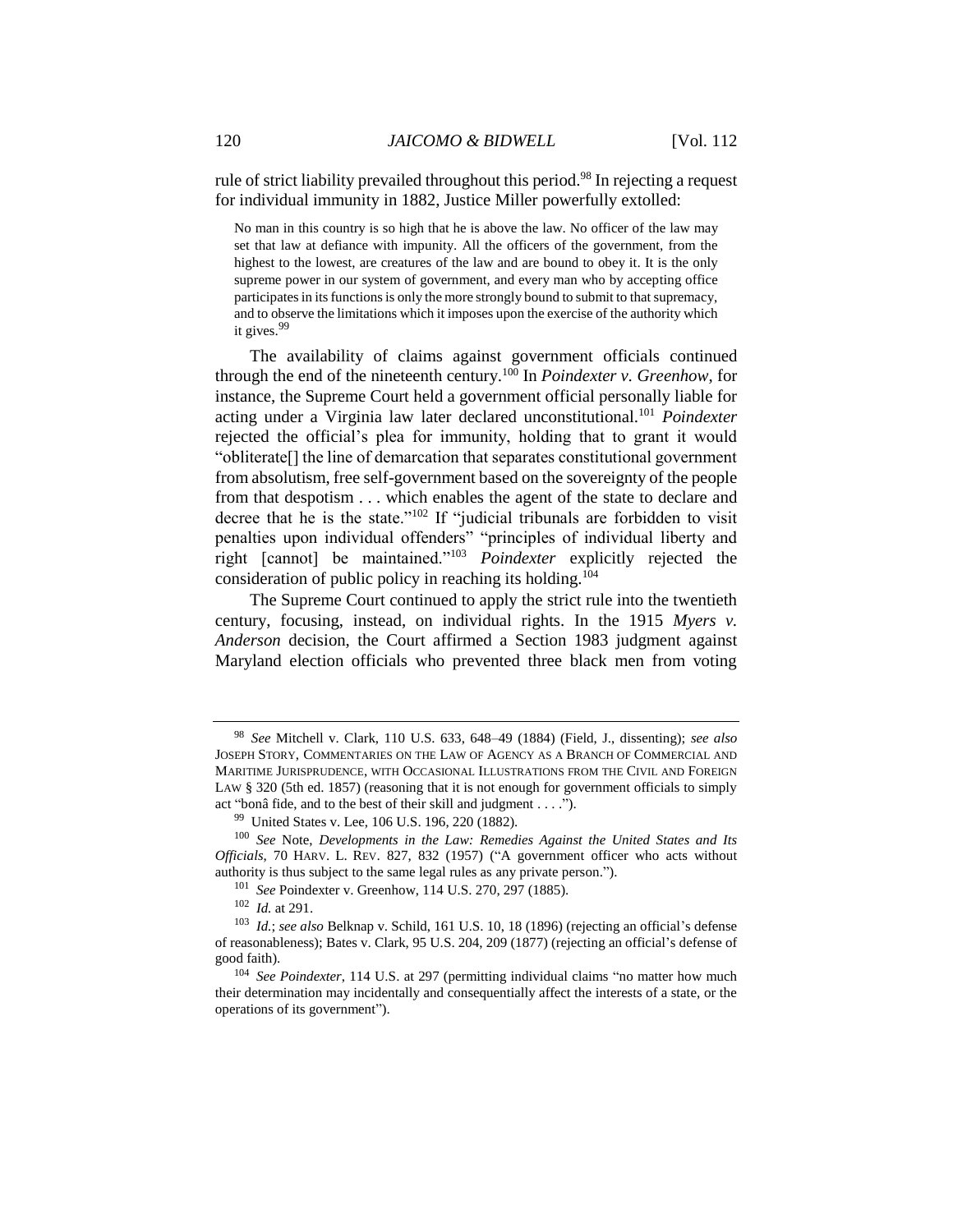<span id="page-17-0"></span>under an unconstitutional state statute.<sup>105</sup> The officers argued that they should not be held liable because they believed, in good faith, that the statute was constitutional.<sup>106</sup> But *Myers* rejected that argument.<sup>107</sup> Instead, it affirmed the circuit court's holding—echoing *Little*—that anyone enforcing an unconstitutional law "does so at his known peril and is made liable to an action for damages."<sup>108</sup>

Through strict liability, eighteenth and early-nineteenth century courts centuries hewed to their judicial role: doing law. When asked to excuse government officials from liability for one reason or another, the Supreme Court uniformly refused—no matter the quality of the excuse.<sup>109</sup> To stray beyond law would force courts to "enter into political considerations, on points of national policy," which the Court proclaimed it would not do.<sup>110</sup> At least for a time.

#### II. THE SUPREME COURT'S CREATION OF QUALIFIED IMMUNITY BROKE WITH CENTURIES OF AMERICAN JURISPRUDENCE AND SWAPPED THE JUDICIAL AND LEGISLATIVE ROLES

For two centuries, American courts diligently focused on determining whether rights were violated and, if so, ordering a remedy.<sup>111</sup> Everything else was left for the political branches to address. But the Supreme Court abandoned the principles of accountability by creating broad immunities to official liability, beginning in 1967.

#### A. IN 1967, THE COURT ANNOUNCED AN EXCEPTION TO STRICT LIABILITY BY SHIELDING GOVERNMENT OFFICIALS WHO ACTED REASONABLY AND IN GOOD FAITH

In 1967, the Supreme Court disclaimed the historical rule of strict liability and drastically changed the law in *Pierson v. Ray*. <sup>112</sup> There, the Court

<sup>105</sup> *See* Myers v. Anderson, 238 U.S. 368, 377–78 (1915).

<sup>106</sup> *See* William Baude, *Is Qualified Immunity Unlawful?*, 106 CALIF. L. REV. 45, 57 (2018) (citing the officials' briefing).

<sup>107</sup> *See Myers*, 238 U.S. at 378.

<sup>108</sup> Anderson v. Myers, 182 F. 223, 230 (C.C.D. Md. 1910).

<sup>109</sup>  *See, e.g.*, Little v. Barreme, 6 U.S. (2 Cranch) 170, 179 ("[T]he [president's wartime] instructions [to a military officer] cannot . . . legalize an act which without those instructions would have been a plain trespass.").

<sup>110</sup> The Apollon, 22 U.S. 362, 366 (1824).

<sup>111</sup> *See* Tanzin v. Tanvir, 141 S. Ct. 486, 491 (2020) (noting that common-law causes of action against government officials "remained available through the 19th century and into the 20th.").

<sup>112</sup> *See* 386 U.S. 547, 557 (1967). Ahead of *Pierson*, scholars and commentators in the twentieth century began to question the fairness of strict official liability, shifting the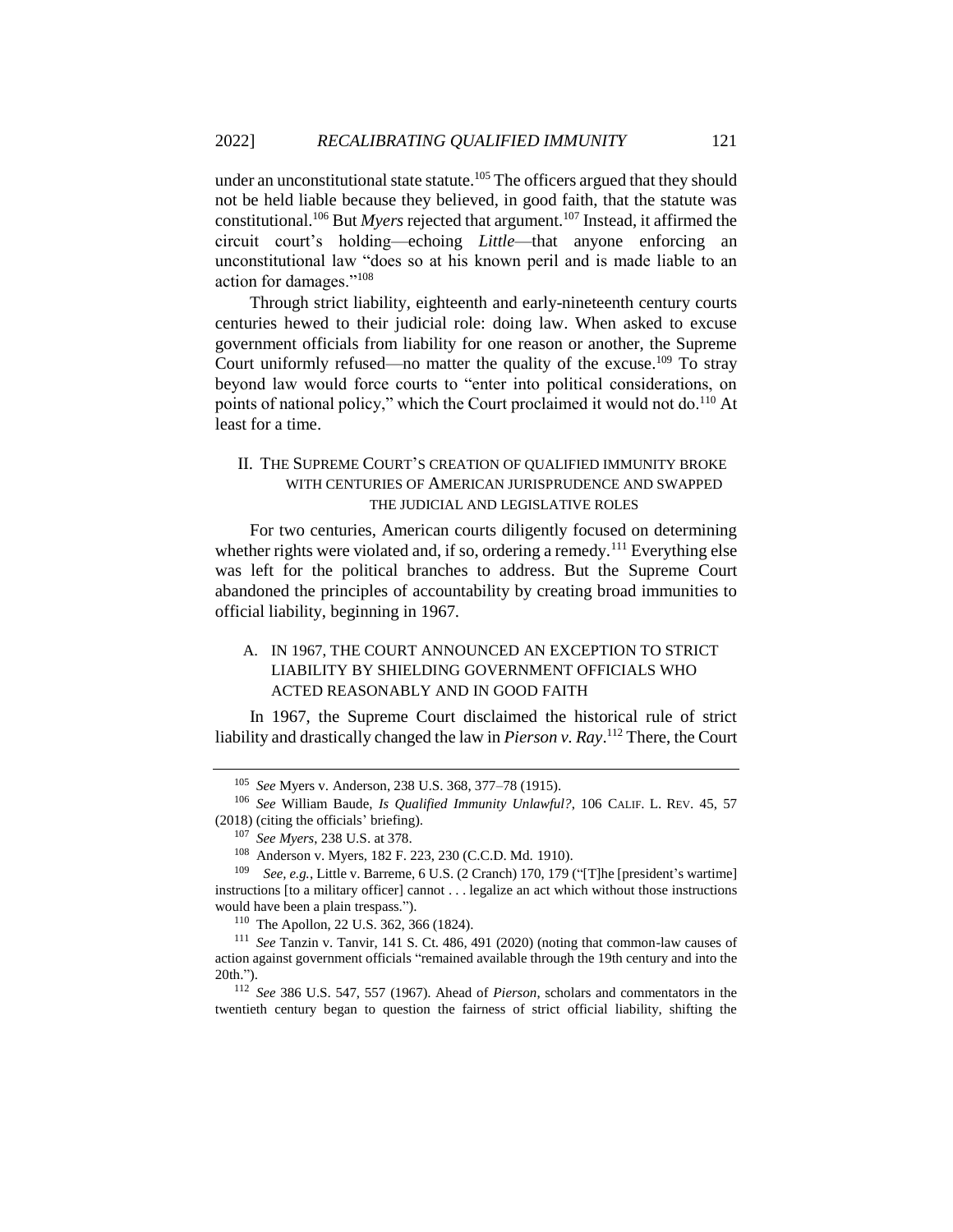addressed whether Mississippi police were liable under Section 1983 for having unreasonably seized a group of anti-segregationist ministers in violation of the Fourth Amendment.<sup>113</sup> Although the officers acted under a Mississippi statute, that statute was later ruled unconstitutional.<sup>114</sup>

Under the historical rule, the officers would have been personally liable. <sup>115</sup> But *Pierson* held they were not. Instead, the Court shielded the officers from liability under a newly announced general "defense of good faith and probable cause," which the Court imported from the common-law tort of false arrest.<sup>116</sup> The creation of a good faith defense to liability represented a major shift in the jurisprudence. It meant that "the officer obedient to an invalid order or executing an invalid law [wa]s . . . protected from personal liability by his good faith," making "the law of personal official liability . . . radically different and more favorable to the officer ... than nineteenth century lawyers ever conceived it to be."<sup>117</sup>

But the Court in *Pierson* seemingly envisioned only minor consequences from its shift.<sup>118</sup> Indeed, cases that followed emphasized that the requirement of good faith would not allow bad actors to go unpunished.<sup>119</sup> Government officials who acted in bad faith were *always* liable, and even government officials who acted in good faith were liable unless their actions were also reasonable.<sup>120</sup> Without both safeguards, constitutional guarantees

discussion from legality to morality. Kian, *supra* note [54,](#page-9-0) at 151. And "[b]y the 1920s . . . states had begun expanding official immunity to executive officers." *Id.* at 153.

<sup>113</sup> *Pierson*, 368 U.S. at 548–51.

<sup>114</sup> *See id.* at 554–57; *see also* Thomas v. Mississippi, 380 U.S. 524, 524 (1965) (mem.) (holding the Mississippi statute unconstitutional under similar facts).

<sup>115</sup> *See, e.g.*, Myers v. Anderson, 238 U.S. 368, 378–79 (1915); Poindexter v. Greenhow, 114 U.S. 270, 291 (1885).

<sup>116</sup> *Pierson*, 386 U.S. at 556; *see also* Baude, *supra* note [106,](#page-17-0) at 52–53 (explaining and commenting on *Pierson*'s stated justification for creating a new general defense to Section 1983 claims).

<sup>117</sup> Engdahl, *supra* not[e 34,](#page-7-0) at 55.

<sup>118</sup> *See Pierson*, 386 U.S. at 555 (describing the defense as a response to the claim that police officers "should not be liable if they acted in good faith and with probable cause in making an arrest under a statute that they believed to be valid"). Notably, *Pierson*'s forgiveness of the officers for their reliance on an unconstitutional statute was not only inconsistent with earlier cases, *see, e.g., Poindexter v. Greenhow*, 114 U.S. 270, 297 (1885), but also inconsistent with the text of Section 1983 as enacted, *see supra* notes 94, 96. That text explicitly made government officials liable for the deprivation of rights "any such law, statute, ordinance, regulation, custom, or usage of the State *to the contrary notwithstanding* . . . ." *Id.* (emphasis added).

<sup>119</sup> *See, e.g.*, Wood v. Strickland, 420 U.S. 308, 321 (1975) (requiring that an "official himself must be acting sincerely and with a belief that he is doing right").

<sup>120</sup> *See* Butz v. Economou, 438 U.S. 478, 484 (1978); Procunier v. Navarette, 434 U.S. 555, 562 (1978); O'Connor v. Donaldson, 422 U.S. 563, 577 (1975) ("[T]he relevant question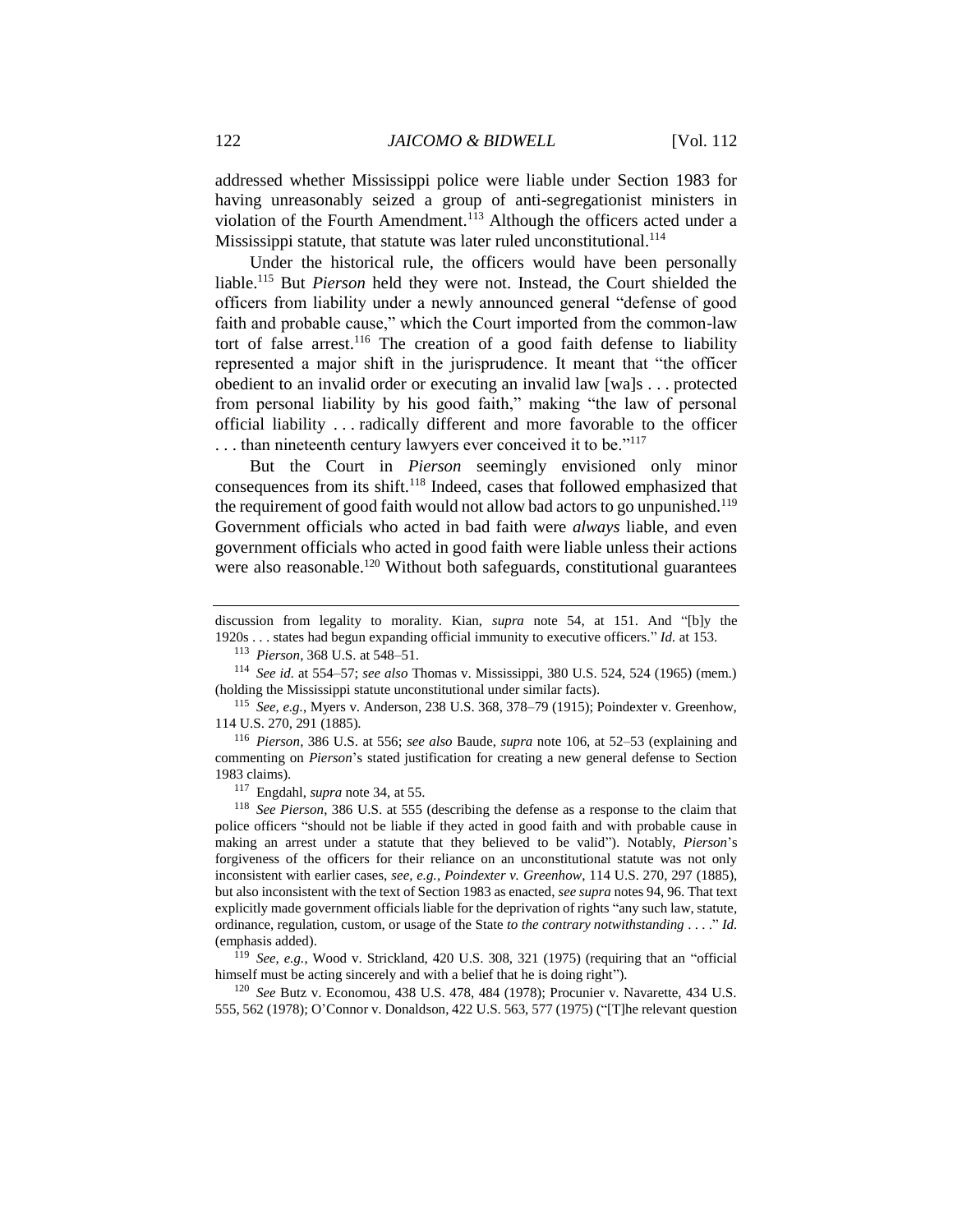would be a matter of judicial grace—"[a]ny lesser standard would deny much of the promise of [Section] 1983."<sup>121</sup>

#### B. WITH THE CREATION OF QUALIFIED IMMUNITY IN 1982, THE SUPREME COURT ERASED THE HISTORICAL RULE OF STRICT LIABILITY AND SHIELDED EVEN BAD-FAITH ACTORS FROM THE CONSEQUENCES OF THEIR LAWLESS CONDUCT

With its decision in *Harlow v. Fitzgerald*, the Supreme Court created the qualified immunity doctrine, which removed good faith from the analysis and converted official liability from the general rule to the rare exception.

#### *1. By Announcing the Doctrine of Qualified Immunity, the Court Acted as a Policymaking Body*

In an act of judicial policymaking, *Harlow v. Fitzgerald* discarded the historical standards of liability and replaced them with qualified immunity in 1982.<sup>122</sup> No statutory enactment or constitutional amendment precipitated that radical shift. *Harlow* simply did policy.<sup>123</sup>

In *Harlow*, a federal whistleblower named A. Ernest Fitzgerald brought First Amendment retaliation claims against members of the Nixon Administration, Bryce Harlow and Alexander Butterfield.<sup>124</sup> Both men allegedly terminated Fitzgerald's position as a contractor with the U.S. Air Force because he testified about cost overruns in a Pentagon weapons program.<sup>125</sup> Fitzgerald brought his claims through an implied cause of action under *Bivens v. Six Unknown Named Agents of the Federal Bureau of* 

for the jury is whether O'Connor 'knew or reasonably should have known that the action he took within his sphere of official responsibility would violate the constitutional rights of [Donaldson], or if he took the action with the malicious intention to cause a deprivation of constitutional rights or other injury to [Donaldson].'") (citation omitted); Scheuer v. Rhodes, 416 U.S. 232, 247–48 (1974) ("It is the existence of reasonable grounds for the belief formed at the time and in light of all the circumstances, coupled with good-faith belief, that affords a basis for qualified immunity of executive officers for acts performed in the course of official conduct.").

<sup>121</sup> *Wood*, 420 U.S. at 322.

<sup>122</sup> Harlow v. Fitzgerald, 457 U.S. 800, 813–14 (1982).

<sup>123</sup> Wyatt v. Cole, 504 U.S. 158, 167 (1992) ("[A]s our precedents make clear, the reasons for recognizing such an immunity were based not simply on the existence of a good faith defense at common law, but on the special policy concerns involved in suing government officials.").

<sup>124</sup> *Harlow*, 457 U.S. at 802–06.

<sup>125</sup> Fitzgerald also sued President Nixon in the companion case, *Nixon v. Fitzgerald*, 457 U.S. 731 (1982), where his claims were met with absolute immunity.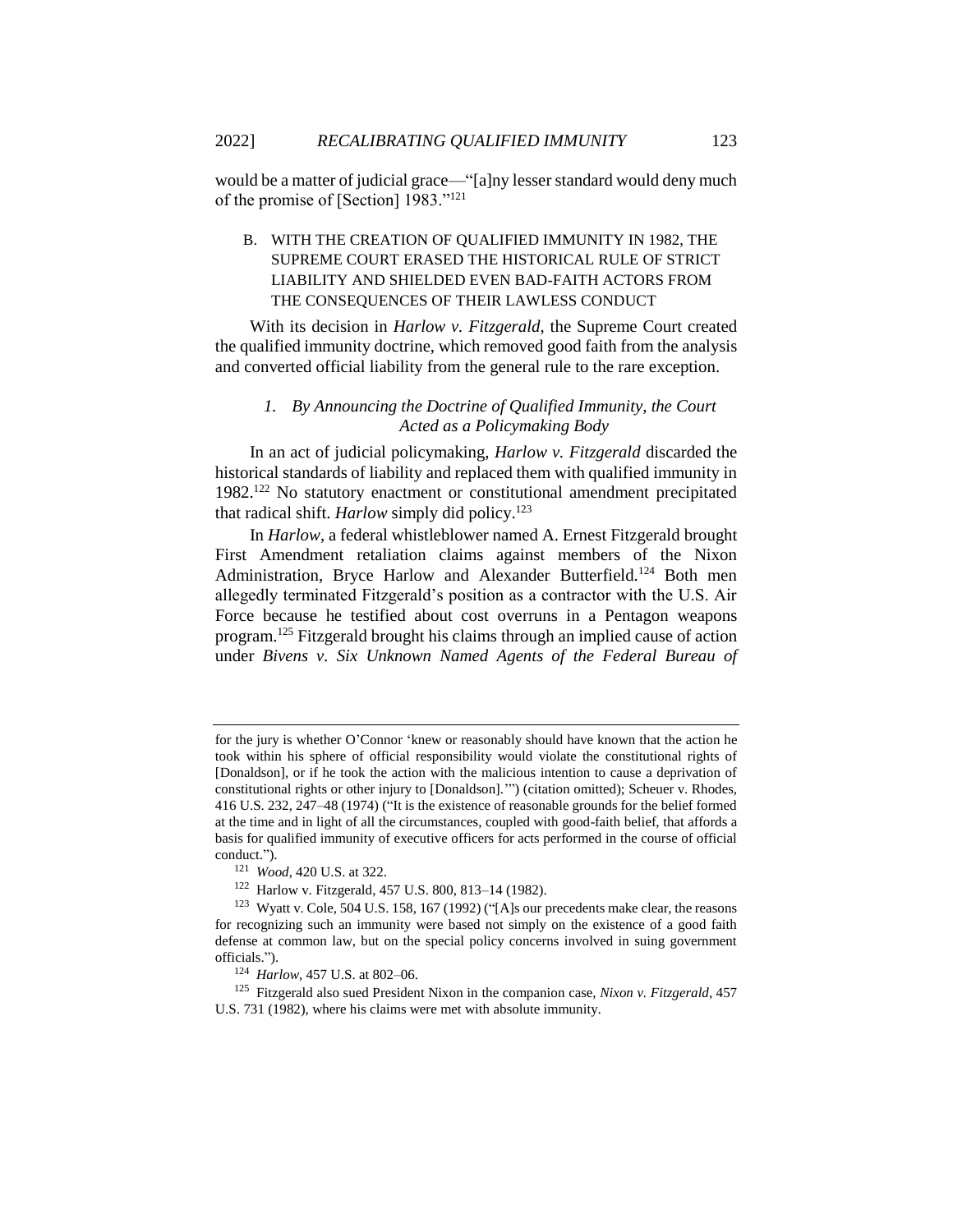Narcotics.<sup>126</sup> Weighing the "competing values" of constitutional guarantees against litigation costs,<sup>127</sup> *Harlow* concluded that it was too costly to require government officials like Harlow and Butterfield to establish good faith for their unlawful acts.<sup>128</sup> So the Court struck that requirement and converted liability from the rule to the exception, pronouncing: "[G]overnment officials . . . generally are shielded from liability for civil damages insofar as their conduct does not violate clearly established statutory or constitutional rights of which a reasonable person would have known."<sup>129</sup>

Following *Harlow*, all government officials—state, federal, and local are, by default, entitled to a "qualified immunity" from suit.<sup>130</sup> Unlike most defenses, qualified immunity places the burden on the plaintiff, not the defendant invoking the defense.<sup>131</sup> And the availability of immunity is only rebuttable, and therefore "qualified," if a plaintiff can prove two things: the "violation of a constitutional right" and that the right was "clearly established" when the alleged misconduct occurred.<sup>132</sup>

*Harlow* worked a revolution in official liability for unlawful acts. Although the Court's earlier decisions creating and applying sweeping goodfaith immunities had purportedly rested on defenses "historically accorded

 $128$  Among the costs the Court factored into its policy decision were that "claims" frequently run against the innocent as well as the guilty[,]" "expenses of litigation, the diversion of official energy from pressing public issues," "the deterrence of able citizens from acceptance of public office[,]" and "the danger that [the] fear of being sued will dampen the ardor of all but the most resolute, or the most irresponsible public officials, in the unflinching discharge of their duties." *Id.* at 814 (internal quotation marks omitted).

<sup>129</sup> *Id.* at 818.

<sup>130</sup> On similar policy grounds, the Court applied qualified immunity to state and local officials, even though *Harlow* involved federal officials and, more importantly, Section 1983 "on its face admits of no immunities." Malley v. Briggs, 475 U.S. 335, 339 (1986). Giving short shrift to the holes in its legal reasoning, the Court again reverted to policy, explaining that it would be "untenable to draw a distinction for purposes of immunity law between suits brought against state officials under § 1983 and suits brought directly under the Constitution against federal officials." *Id.* at 340 n.2 (citing *Harlow*, 457 U.S. at 818 n.30).

<sup>131</sup> *See, e.g.*, Johnson v. Moseley, 790 F.3d 649, 653 (6th Cir. 2015) ("[P]laintiff bears the burden of showing that defendants are not entitled to qualified immunity.").

<sup>132</sup> *See, e.g.*, Pearson v. Callahan, 555 U.S. 223, 230–33 (2009); Quinn v. Young, 780 F.3d 998, 1004 (10th Cir. 2015) (quoting Ashcroft v. al-Kidd, 563 U.S. 731, 735 (2011) ("[W]hen this defense is raised, the onus is on the plaintiff to demonstrate '(1) that the official violated a statutory or constitutional right, *and* (2) that the right was "clearly established" at the time of the challenged conduct.'").

<sup>126</sup> Bivens v. Six Unknown Named Agents of the Fed. Bureau of Narcotics, 403 U.S. 388 (1971).

<sup>127</sup> *Harlow*, 457 U.S. at 813–16; *accord id*. at 817 ("Judicial inquiry into subjective motivation . . . may entail broad-ranging discovery and the deposing of numerous persons, including an official's professional colleagues. Inquiries of this kind can be peculiarly disruptive of effective government.") (citations omitted).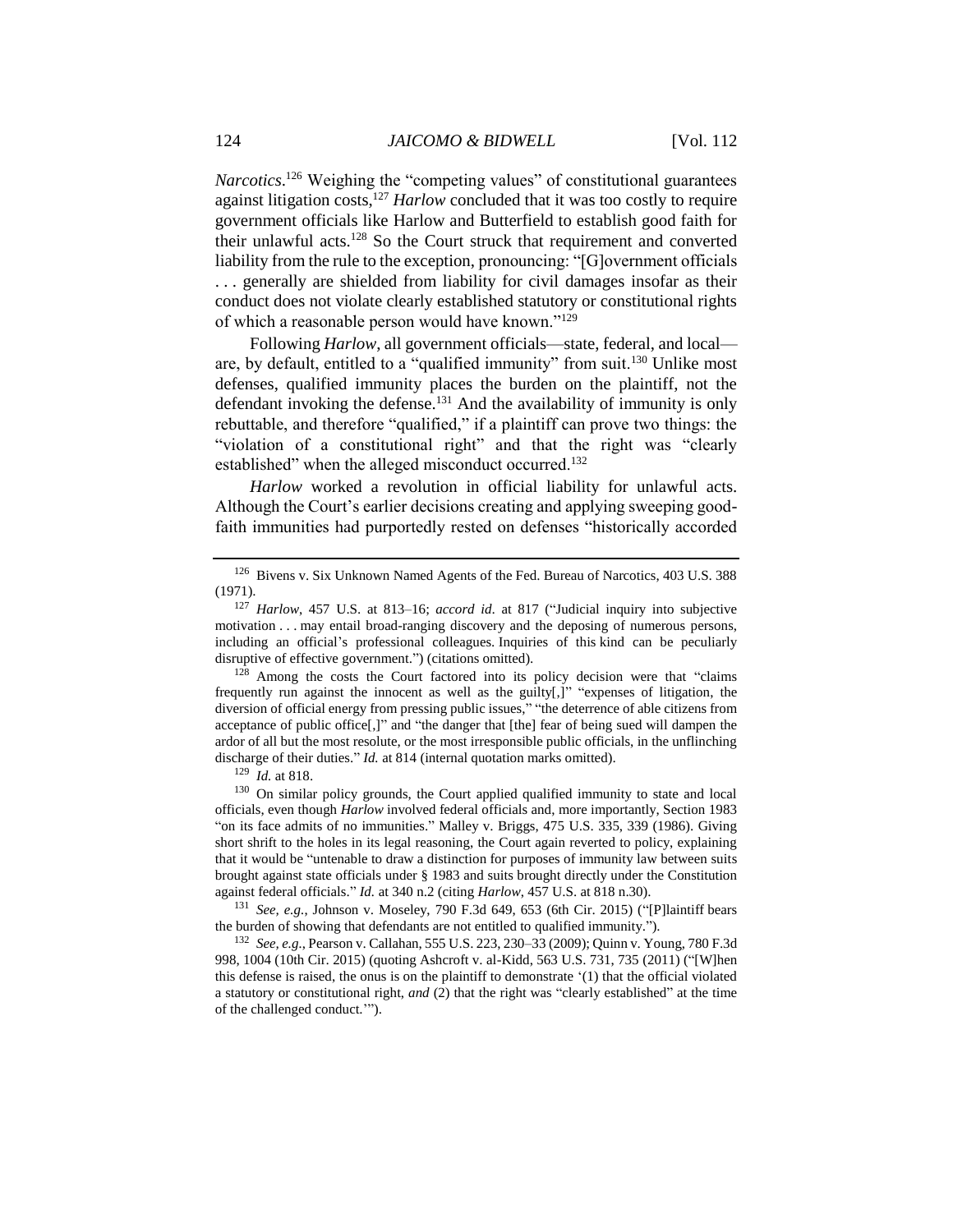the relevant official at common law,"<sup>133</sup> *Harlow* "completely reformulated qualified immunity along principles not at all embodied in the common law  $\dots$ <sup>3134</sup> Rather than focusing on the judicial enforcement of individual rights, the Court waded into policy by designing a test for "objective inquiry into the legal reasonableness of the official action."<sup>135</sup> Through *Harlow*, the Court erased two centuries of case law that consistently held government officials liable for their unlawful acts. In its place, *Harlow* enshrined an immunity that consistently shields them from liability.<sup>136</sup>

<sup>134</sup> Anderson v. Creighton, 483 U.S. 635, 645 (1987). For this reason and others, qualified immunity has been consistently criticized by legal scholars and jurists. *See generally, e.g.*, Baude, *supra* not[e 106;](#page-17-0) Joanna C. Schwartz, *The Case Against Qualified Immunity*, 93 NOTRE DAME L. REV. 1797 (2018); Ziglar v. Abbasi, 137 S. Ct. 1843, 1869–72 (2017) (Thomas, J., concurring in part); Mullenix v. Luna, 577 U.S. 7, 26 (2015) (Sotomayor, J., dissenting). Still, a handful of scholars have begun offering defenses of *some* aspects of the doctrine. *See generally* Andrew S. Oldham, Official Immunity at the Founding (April 12, 2021) (unpublished manuscript), https://ssrn.com/abstract=3824983 [https://perma.cc/MN6H-2374] (Judge Oldham's Article does not deal with the main historical criticism of qualified immunity: that in the absence of a statutory intervention, the common law operates without any qualified immunity defenses. *See* Pfander & Hunt, *supra* note [28,](#page-6-0) at 1881–87); Scott A. Keller, *Qualified and Absolute Immunity at Common Law*, 73 STAN. L. REV. 1337, 1368–77 (2021) (Keller's Article only addresses common-law deference to the exercise of lawful discretion by government officials. It does not undermine the argument that when these officials exceeded the scope of their discretion, or violated individual rights, there was no immunity to protect them. *See generally* James E. Pfander, *Zones of Discretion at Common Law*, 116 NW. L. REV. ONLINE 148 (2021); William Baude, *Is Quasi-Judicial Immunity Qualified Immunity?*, 73 STAN. L. REV. ONLINE (forthcoming 2021)); Aaron L. Nielson & Christopher J. Walker, *A Qualified Defense of Qualified Immunity*, 93 NOTRE DAME L. REV. 1853 (2018). Ultimately, even the defenders of qualified immunity agree that *Harlow* was unmoored from legal principle or history, but further discussion of the specific debates over official immunity goes beyond the scope of this Article.

<sup>135</sup> *Anderson*, 483 U.S. at 645; *see also* Reichle v. Howards, 566 U.S. 658, 664 (2012) (acknowledging that the clearly established test is designed to "protect[] the balance between vindication of constitutional rights and government officials' effective performance of their duties") (internal quotation marks omitted). But one of the core purposes of the strict liability observed at the time of the founding and the passage of Section 1983 was explicitly to limit the performance of duties to ensure that those duties never swerved out of their constitutional guiderails. Engdahl, *supra* note [34,](#page-7-0) at 34 ("The genius of the principle of personal official liability as it had been developed during the nineteenth century was precisely that it *did*  provide a means of enforcing the *governments'* compliance with legal and constitutional limit[s]—indirectly, but effectively enough—despite the principles of government[] immunity.").

<sup>136</sup> *Harlow*'s reliance on policy also highlights the practical issues with that approach, as justices immediately began fighting over who should be entitled to immunity and to what degree. *See* Woolhandler, *supra* not[e 55,](#page-9-1) at 396–97 n.1. *Compare, e.g.*, Cleavinger v. Saxner, 474 U.S. 193, 203–04 (1985) (providing qualified immunity to members of a federal prison's discipline committee), *with id.* at 212 (Rehnquist, J., dissenting) (arguing members should be given absolute immunity); Mitchell v. Forsyth, 472 U.S. 511, 521 (1985) (providing qualified

<sup>133</sup> Imbler v. Pachtman, 424 U.S. 409, 421 (1976).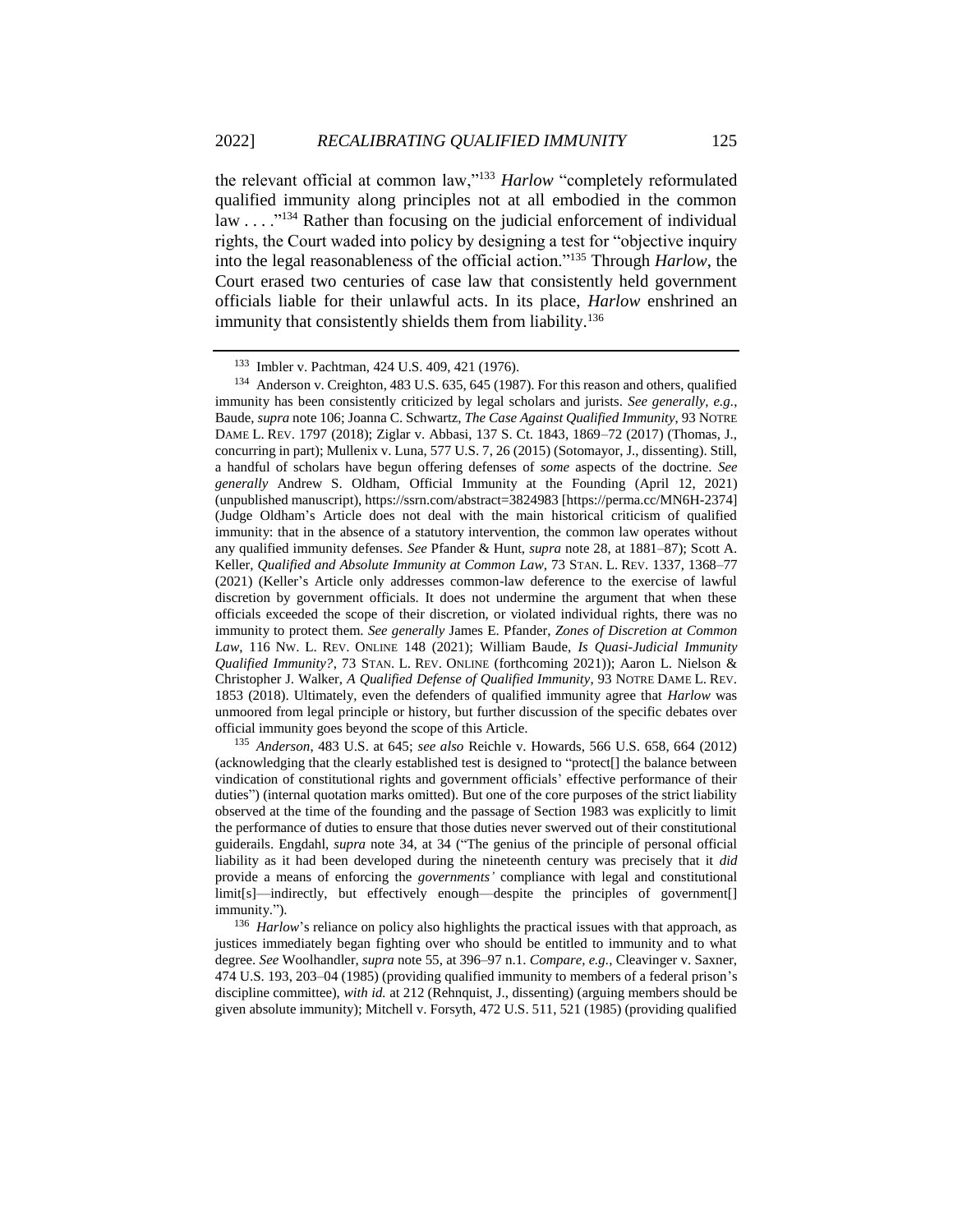#### *2. The Court has Expanded Qualified Immunity by Repeatedly Restricting the Definition of Clearly Established Law*

Following *Harlow*, the Court incrementally but consistently increased the category of unlawful acts for which officials are immune by restricting the definition of "clearly established" law needed to overcome qualified immunity.<sup>137</sup> At first, plaintiffs had to show that the "contours" of a right were "sufficiently clear that a reasonable official would understand that what he is doing violates that right."<sup>138</sup>

By the late 1990s, plaintiffs seeking to overcome qualified immunity not only had to show that a reasonable officer would have known the act was unlawful but point to "controlling authority in their jurisdiction" or a "consensus of cases of persuasive authority."<sup>139</sup>

Soon, on-point authority became insufficient. By the 2000s, even when plaintiffs could point to controlling authority in their circuit, "[the] inquiry [had to] be undertaken in light of the specific context of the case, not as a broad general proposition."<sup>140</sup>

 $137$  The Supreme Court has also magnified the effect of qualified immunity on civil rights litigation in several other key ways that benefit the government and disadvantage plaintiffs. For instance, in *Forsyth*, 472 U.S. at 530, the Court announced that the denial of qualified immunity was immediately appealable under the collateral order doctrine. That procedural giveaway allows government defendants to greatly increase the costs of litigation through lengthy and repeated appeals. *See generally* Michael E. Solimine, *Are Interlocutory Qualified Immunity Appeals Lawful?*, 94 NOTRE DAME L. REV. ONLINE 169 (2019) (arguing that the availability of immediate interlocutory appeals for the denial of qualified immunity is dubious on doctrinal, functional, and institutional grounds). And in *Pearson v. Callahan*, 555 U.S. 223, 236 (2009), the Court announced that lower courts could decide qualified immunity without ever addressing the underlying constitutional violation. *Cf.* Zadeh v. Robinson, 928 F.3d 457, 479 (5th Cir. 2019) (Willet, J., concurring) ("[T]he inexorable result is 'constitutional stagnation'—fewer courts establishing law at all, much less clearly doing so. Section 1983 meets Catch-22.") (citations omitted). The Supreme Court itself has only reached the constitutional merits in nine of its 27 decisions granting qualified immunity. *See* Appendix.

- <sup>138</sup> *Anderson*, 483 U.S. at 640 (citations omitted).
- <sup>139</sup> *See* Wilson v. Layne, 526 U.S. 603, 617 (1999).
- <sup>140</sup> *See* Mullenix v. Luna, 577 U.S. 7, 12 (2015) (citation and quotation marks omitted).

immunity to the attorney general), *with id.* at 536–37 (Burger, C.J., concurring) (stating presidential aids should have absolute immunity in the area of national security), *and id.* at 540 (Stevens, J., concurring) (same); Nixon v. Fitzgerald, 457 U.S. 731, 749–53 (1982) (providing absolute immunity to the president for his official acts), *with id.* at 764–70, 785– 92, 797 (White, J. dissenting) (arguing the president should only have qualified immunity for unlawful dismissal of employees); Harlow v. Fitzgerald, 457 U.S. 800, 807–13 (1982) (creating qualified immunity for presidential aids), *with id.* at 822–29 (Burger, C.J., dissenting) (stating presidential aides should have absolute immunity because congressional aids do). That debate continued. *See* Wyatt v. Cole, 504 U.S. 158, 159 (1992) (denying qualified immunity to private attorney) *with id.* at 175–77 (Rehnquist, J., dissenting) (arguing private attorney should be granted qualified immunity).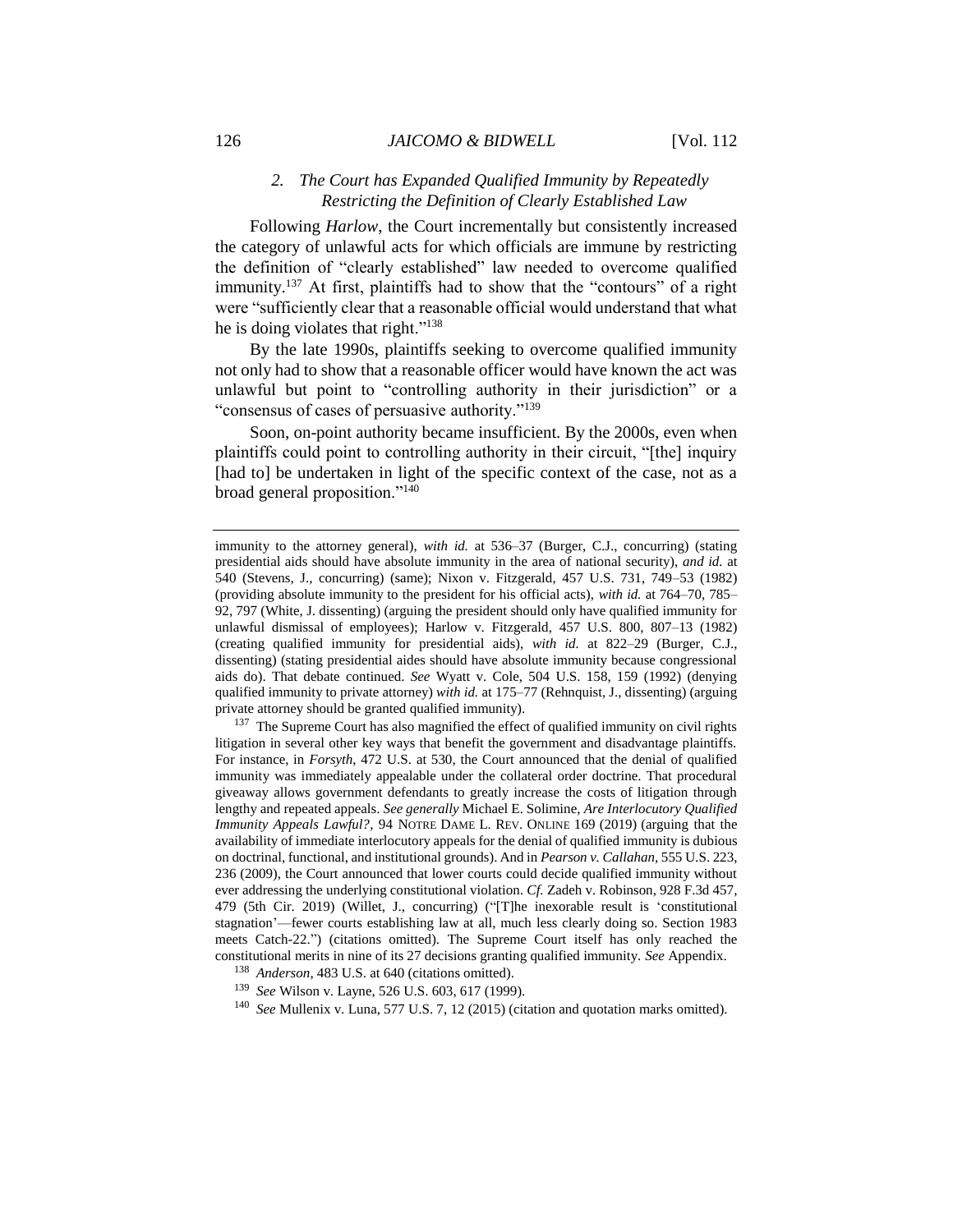Today, plaintiffs must show that it is "beyond debate" that a question of law is clearly established in the relevant circuit.<sup>141</sup> Although the Supreme Court has stated that plaintiffs need not show that "the very action in question has previously been held unlawful,"<sup>142</sup> the Court has repeatedly cautioned the lower courts "not to define clearly established law at a high level of generality."<sup>143</sup> Presently, "[t]he pages of the *United States Reports* teem with warnings about the difficulty of placing a question beyond debate."<sup>144</sup>

#### *3. Qualified Immunity now Regularly Facilitates Egregious Constitutional Violations*

The Court in *Harlow* sensed its ruling would cause concern and promised that "[b]y defining the limits of qualified immunity essentially in objective terms, [the Court] provide[s] no license to lawless conduct."<sup>145</sup> In *Malley v. Briggs*, the Court also assured that qualified immunity's "ample protection" would not extend to "the plainly incompetent or those who knowingly violate the law."<sup>146</sup> Those assurances were hollow.

Nearly forty years later, qualified immunity routinely shields both the plainly incompetent and those who knowingly violate the law. To demonstrate, consider some of the qualified immunity cases the Court collected for its May 25, 2020 conference, but ultimately declined to hear.<sup>147</sup> In those cases, qualified immunity was granted to:

- Police officers who stole more than  $$225,000;^{148}$
- A police officer who shot a ten-year-old child, while repeatedly trying to shoot a nonthreatening family  $\log_1^{149}$

- <sup>144</sup> Morrow v. Meachum, 917 F.3d 870, 874 (5th Cir. 2019).
- <sup>145</sup> *Harlow*, 457 U.S. 800, 819 (1982).
- <sup>146</sup> Malley v. Briggs, 475 U.S. 335, 341 (1986).
- <sup>147</sup> *See infra* Part III.

<sup>148</sup> Jessop v. City of Fresno, 936 F.3d 937, 939–40, 942 (9th Cir. 2019). Although none of the cases in this list went to trial because of qualified immunity, we—as the courts that awarded qualified immunity had to—treat their allegations as true. One of the more obscure costs of qualified immunity is that it prevents government officials from being exonerated at trial. Instead, courts treat them as if they have committed the unlawful acts alleged and shield them anyhow.

<sup>141</sup> District of Columbia v. Wesby, 138 S. Ct. 577, 589 (2018) (citation omitted).

<sup>142</sup> *Wilson*, 526 U.S. at 615.

<sup>143</sup> Ashcroft v. al-Kidd, 563 U.S. 731, 742 (2011).

<sup>149</sup> *See* Corbitt v. Vickers, 929 F.3d 1304, 1308 (11th Cir. 2019).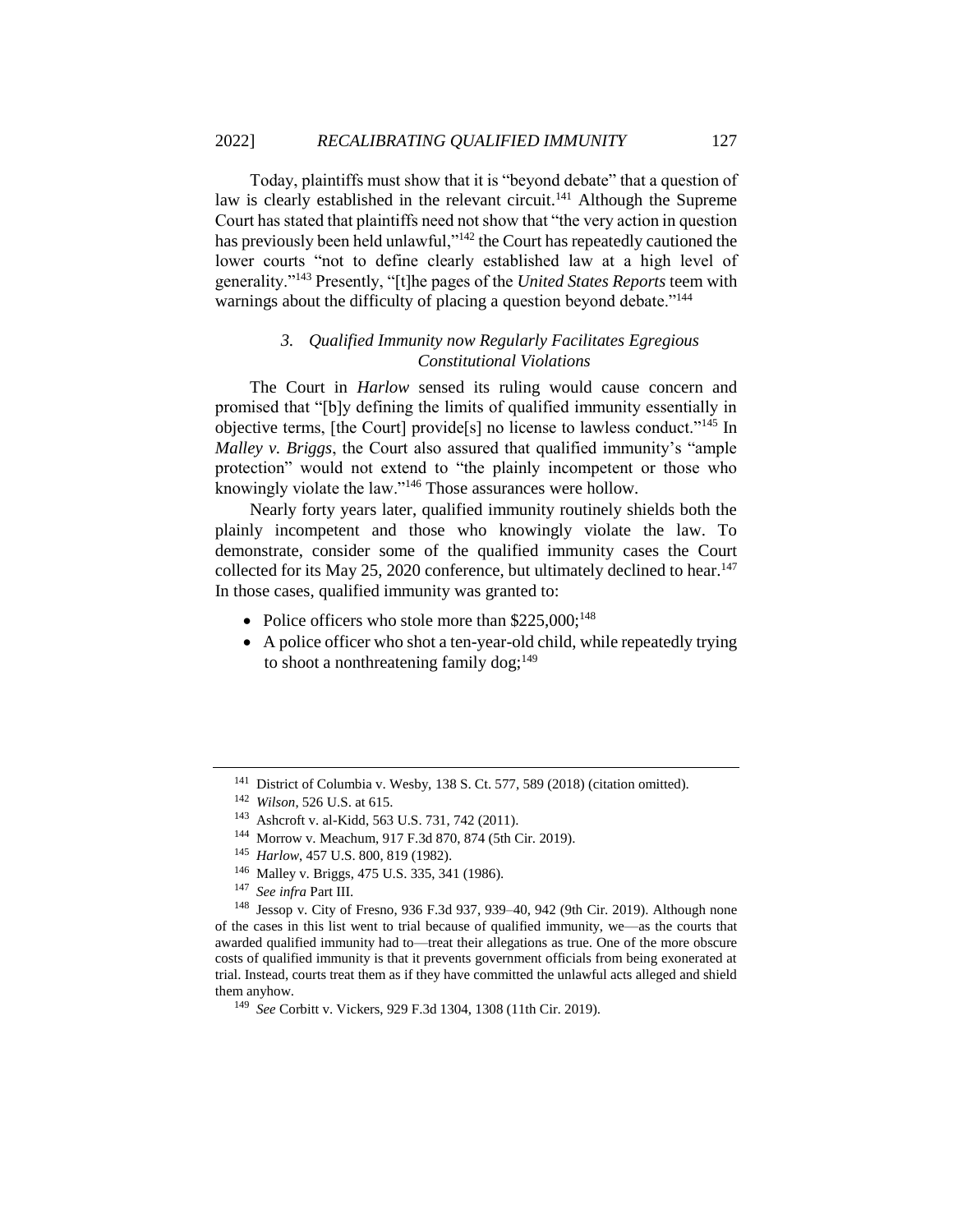- Police officers who fired gas grenades into a woman's home, despite her providing her keys and permission to enter the home to look for a suspect who was not there; $150$
- Medical board officials who searched a doctor's medical records without a warrant:<sup>151</sup>
- A police officer who spent more than ninety minutes peering into the windows of a home, flashing his lights and blaring his siren in the driveway, beating on the door, and doing various other things to force a resident to submit to a breathalyzer test;<sup>152</sup>
- A police officer who body slammed a nonthreatening woman and broke her collarbone as she walked away from him;<sup>153</sup>
- Police officers who allowed their dog to bite a suspect who had surrendered:<sup>154</sup>
- Police officers who tased a man multiple times before he lost consciousness and later died;<sup>155</sup> and
- A department of education superintendent who denied a charter school application to an organization based on the protected speech of the organization's CEO.<sup>156</sup>

Thanks to *Harlow* and its progeny, American courts now permit these and many, many other governmental wrongs for which officials would have faced liability between 1789 and 1981.

The increasingly muscular application of qualified immunity by the circuit courts can be explained, at least in part, by the Supreme Court's routine reversal of circuit decisions denying qualified immunity. Qualified immunity cases occupy an outsized proportion of the Supreme Court's docket, and the Court rarely grants certiorari to deny qualified immunity, but does frequently grant certiorari to allow it.<sup>157</sup> Moreover, although summary reversal is an "extraordinary remedy" meant for only "manifestly incorrect" decisions,<sup>158</sup> the Court routinely applies that remedy to circuit court decisions that allow government officials to face liability for unconstitutional acts by

<sup>150</sup> *See* West v. City of Caldwell, 931 F.3d 978, 981–82, 984–85 (9th Cir. 2019).

<sup>151</sup> *See* Zadeh v. Robinson, 928 F.3d 457, 462, 470 (5th Cir. 2019).

<sup>152</sup> *See* Brennan v. Dawson, 752 F. App'x 276, 278–79 (6th Cir. 2018).

<sup>153</sup> *See* Kelsay v. Ernst, 933 F.3d 975, 978–79, 982 (8th Cir. 2019).

<sup>154</sup> *See* Baxter v. Bracey, 751 F. App'x 869, 870 (6th Cir. 2018).

<sup>155</sup> *See* Cooper v. Flaig, 779 F. App'x 269, 270, 270–72 (5th Cir. 2019) (per curiam).

<sup>156</sup> *See* Clarkston v. White, 943 F.3d 988, 990–93 (5th Cir. 2019).

<sup>157</sup> *See* Baude, *supra* not[e 106,](#page-17-0) at 82–83.

<sup>158</sup> Kisela v. Hughes, 138 S. Ct. 1148, 1162 (2018) (Sotomayor, J., dissenting).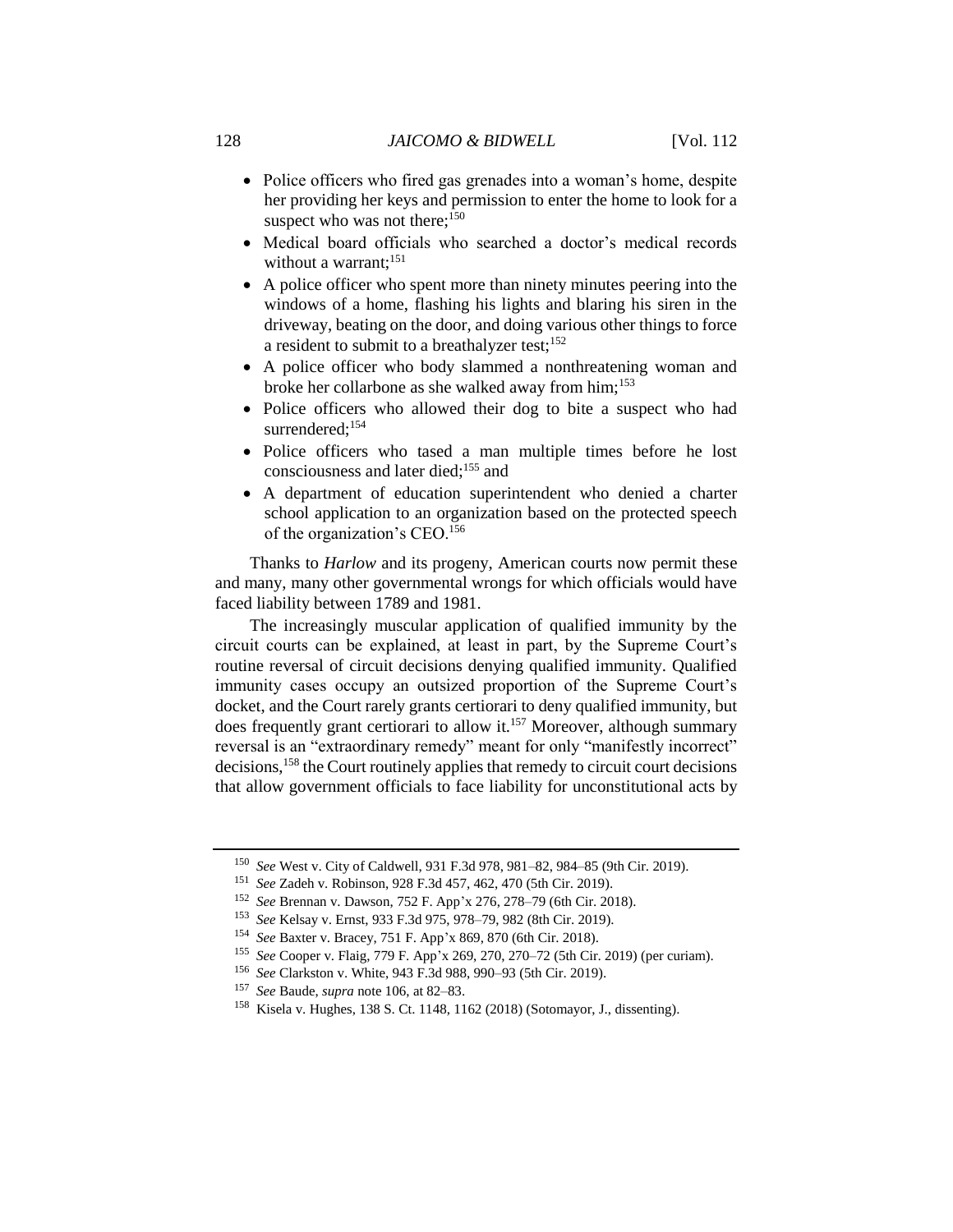<span id="page-25-0"></span>denying qualified immunity.<sup>159</sup> As a result, circuit courts have grown to consider it their obligation to "think twice before denying qualified immunity."<sup>160</sup>

Similarly, the Supreme Court has nearly always sided with qualified immunity. In the 39 years since it decided *Harlow*, the Supreme Court has considered the clearly established test thirty-six times.<sup>161</sup> It has only found that a government official violated clearly established law three times: in *Groh v. Ramirez*<sup>162</sup> and *Hope v. Pelzer*<sup>163</sup> more than a decade ago, and *Taylor v. Riojas* in November 2020.<sup>164</sup>

In 1967, the Supreme Court created a general defense of good faith that would expand into the doctrine of qualified immunity courts apply today.<sup>165</sup> Over the past 53 years, the trend of Supreme Court precedent has consistently favored granting immunity in a growing number of circumstances.<sup>166</sup> But three decisions from the Court's 2020 term indicate that it may be breaking with that trend. In *Taylor v. Riojas* and *McCoy v. Alamu*, the Court pared back the application of the clearly established test—holding that qualified immunity cannot forgive obvious constitutional violations.<sup>167</sup> And in *Tanzin v. Tanvir* the Court rejected the policy arguments *Harlow* cited to create qualified immunity in the first place.<sup>168</sup> Taken together, *Taylor*, *McCoy*, and

- <sup>161</sup> *See infra* Appendix.
- <sup>162</sup> *See* 540 U.S. 551, 565 (2004).
- <sup>163</sup> *See* 536 U.S. 730, 744 (2002).

- <sup>165</sup> *See supra* Section II.A.
- <sup>166</sup> *See supra* Section II.B.
- <sup>167</sup> *See infra* Section III.A.
- <sup>168</sup> *See infra* Section III.B.

<sup>159</sup> *See* Appendix (noting summary reversals with a dagger). More than one-third of the Court's qualified immunity decisions are summary reversals (13 of 36), and only one, *Taylor v. Riojas* resulted in a denial of immunity. As of 2014, the Roberts Court summarily reversed an average of 6.2% of its cases. *See* William Baude, *Foreward: The Supreme Court's Shadow Docket*, 9 N.Y.U. J.L. & Liberty 1, 30 (2015). But when it comes to addressing qualified immunity, the Roberts Court has used summary reversal in 45.8% of its decision (11 of 24). *See* Appendix.

<sup>160</sup> *See* Morrow v. Meachum, 917 F.3d 870, 876 (5th Cir. 2019).

<sup>164</sup> *See* 141 S. Ct. 52, 54 (2020) (per curiam). In 2018, the Supreme Court reversed a grant of qualified immunity in *Sause v. Bauer*, a case where the plaintiff alleged police stopped her from praying. 138 S. Ct. 2561, 2562 (2018) (per curiam). But the Court did not address the clearly established test. Instead, it simply reversed the lower court's decision because they had failed to properly construe the allegations in the plaintiff's *pro se* complaint in the light most favorable to the plaintiff, and so the Court could not address whether qualified immunity applied. *Id.* at 2563. That case and others concerning qualified immunity that were decided on procedural grounds without consideration of the clearly established test are not included in the Appendix.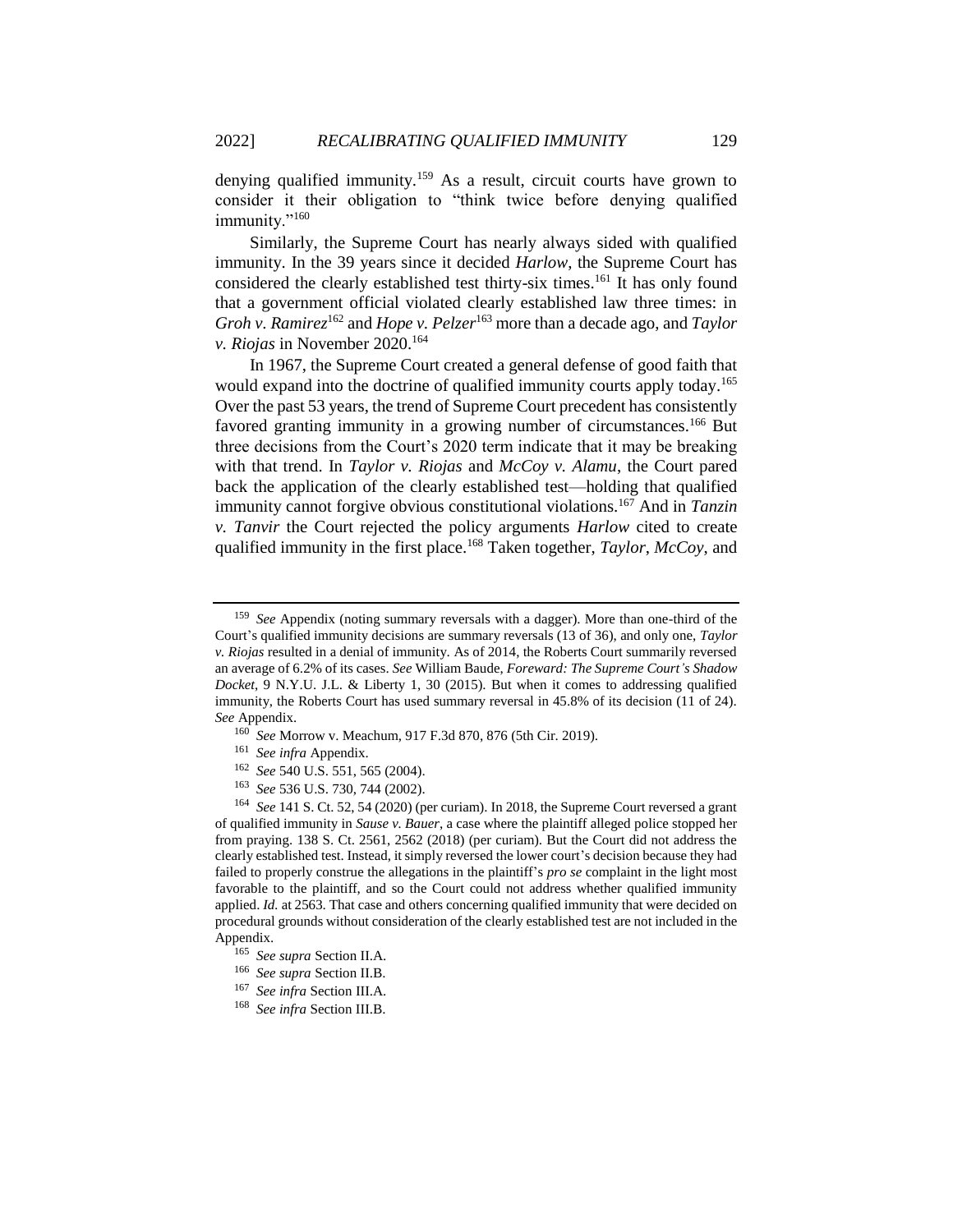*Tanzin* suggest a different trend: that the Court may be recalibrating qualified immunity, if not reconsidering the doctrine entirely.

#### III. THREE RECENT DECISIONS SIGNAL THAT THE SUPREME COURT MAY BE ON ITS WAY TO RECALIBRATING QUALIFIED IMMUNITY

<span id="page-26-0"></span>The Supreme Court has been unquestionably steadfast in its prodefendant application of *Harlow*'s clearly established standard and, until its 2020 term, it showed no signs of wavering. Even near the end of its 2019 term, against the backdrop of demonstrations calling for increased police accountability following the killings of George Floyd and Breonna Taylor, the Supreme Court rejected thirteen petitions urging the reconsideration of qualified immunity.<sup>169</sup> Only Justice Thomas dissented, outlining his "doubts" about our qualified immunity jurisprudence" and its faithfulness to American legal history.<sup>170</sup> But several of the Court's recent decisions suggest that it may finally be coming to appreciate that qualified immunity is flawed in both practice and theory. The Court's decisions in *Taylor* and *McCoy*<sup>171</sup> address the former, its decision in *Tanzin* addresses the latter.

It is impossible to understand these decisions' significance, however, without first dealing with *Hope v. Pelzer*, <sup>172</sup> one of the most important Supreme Court precedents rejecting qualified immunity. In that case, Alabama prison inmate Larry Hope sued prison guards after they staked him, shirtless, to a hitching post in the hot sun for seven hours.<sup>173</sup> Prison officials denied Hope bathroom breaks and only gave him water once or twice.<sup>174</sup> At one point a guard taunted Hope by giving water to dogs and kicking over a

<sup>169</sup> *See* Anderson v. City of Minneapolis, 141 S. Ct. 110 (2020) (mem.); Baxter v. Bracey, 140 S. Ct. 1862 (2020) (mem.); Brennan v. Dawson, 141 S. Ct. 108 (2020) (mem.); Clarkston v. White, 140 S. Ct. 2763 (2020) (mem.); Cooper v. Flaig, 141 S. Ct. 131 (2020) (mem.); Corbitt v. Vickers, 141 S. Ct. 110 (2020) (mem.); Davis v. Ermold, 141 S. Ct. 3 (2020) (mem.); Hunter v. Cole, 141 S. Ct. 111 (2020) (mem.); Jessop v. City of Fresno, 140 S. Ct. 2793 (2020) (mem.); Kelsay v. Ernst, 140 S. Ct. 2760 (2020) (mem.); Mason v. Faul, 141 S. Ct. 116 (2020) (mem.); West v. Winfield, 141 S. Ct. 111 (2020) (mem.); Zadeh v. Robinson, 141 S. Ct. 110 (2020) (mem.).

<sup>170</sup> *Baxter*, 140 S. Ct. at 1862–65 (Thomas, J., dissenting).

<sup>171</sup> Because *McCoy* is a summary order, granting, vacating, and remanding (GVR) the Fifth Circuit's decision, it is not included in the list of cases in which the Court has addressed the clearly established test. *See infra* Appendix. Neither are the many cases the Court has GVRed in favor of qualified immunity. *See, e.g.*, Hunter v. Cole, 137 S. Ct. 497 (2016) (mem.); Piper v. Middaugh, 136 S. Ct. 2408 (2016) (mem.); Pickens v. Aldaba, 136 S. Ct. 479 (2015) (mem.).

<sup>172</sup> 536 U.S. 730 (2002).

<sup>173</sup> *Id.* at 734–35.

<sup>174</sup> *Id*. at 735.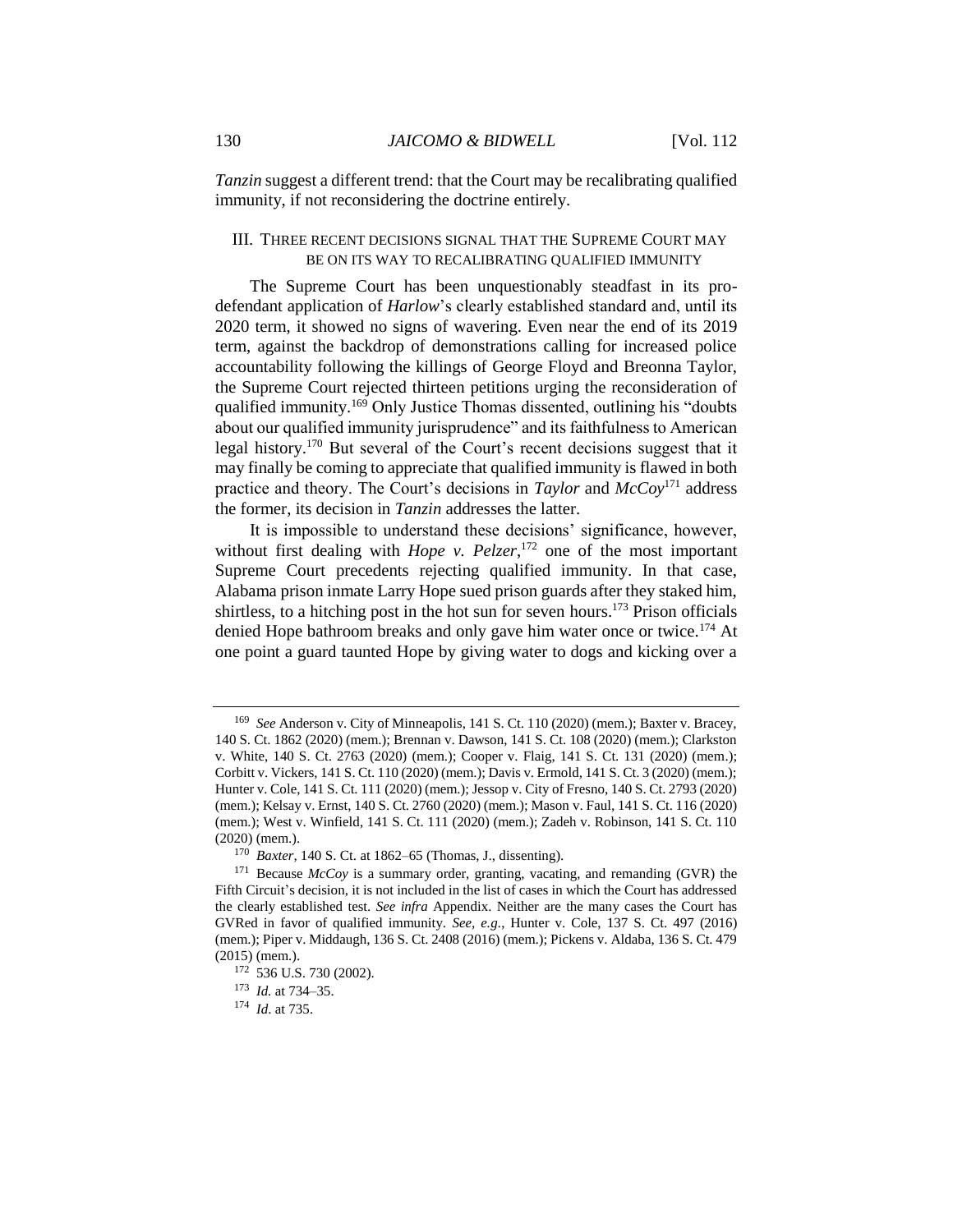cooler in front of him.<sup>175</sup> The lower courts granted qualified immunity to the guards, finding that the law was not clearly established because the cases Hope cited were not "materially similar to Hope's situation."<sup>176</sup>

The Supreme Court reversed, denying the guards qualified immunity and noting that "the Eighth Amendment violation [wa]s obvious."<sup>177</sup> But *Hope* explained that despite the guards' conduct being in obvious violation of the Constitution, they "may nevertheless be shielded from liability . . . if their actions did not violate 'clearly established statutory or constitutional rights of which a reasonable person would have known.'"<sup>178</sup>

*Hope* recentered qualified immunity on the concept of "fair warning,"<sup>179</sup> explaining that two earlier cases—where circuit courts explained that "handcuffing inmates to the fence ... for long periods of time"<sup>180</sup> and withholding water from inmates as a punishment<sup>181</sup> violated the Eighth

<sup>177</sup> *Hope*, 536 U.S. at 738.

<sup>178</sup> *Id.* at 739 (quoting Harlow v. Fitzgerald, 457 U.S. 800, 818 (1982)). Thus, despite being considered to have created an "obviousness" exception to qualified immunity, see Brosseau v. Haugen, 543 U.S. 194, 199 (2004), *Hope* actually explains that qualified immunity can shield government officials even for obvious violations. It often does. *See, e.g.*, Frasier v. Evans, 992 F.3d 1003, 1015 (10th Cir. 2021) (granting qualified immunity to police who seized video taken of them by a bystander to an arrest, despite having been trained that the seizure violated the First Amendment); Jessop v. City of Fresno, 936 F.3d 937, 939–40, 943 (9th Cir. 2019) (granting qualified immunity to police who stole more than \$225,000 while executing a search warrant).

<sup>179</sup> Touching on another point of confusion surrounding qualified immunity, the "fair warning" requirement derives from Section 1983's criminal analogue, Section 242. 18 U.S.C. § 242. While Section 1983 permits a civil action against a person who violates the Constitution under color of law, Section 242 permits their criminal prosecution, so long as they acted "willfully." The Supreme Court has largely ignored this additional mens rea requirement in Section 242. *See* Chapman v. Houston Welfare Rights Org., 441 U.S. 600, 662 & n.38 (1979) (Powell, J., concurring). Moreover, although qualified immunity does not apply to criminal charges under Section 242 and depends on different considerations than the fair warning requirement of Section 242 (qualified immunity's concerns rest on policy, while Section 242 considerations flow from due process), the Court has treated the standards identically. *See, e.g.*, United States v. Lanier, 520 U.S. 259, 264–72 (1997).

<sup>180</sup> Gates v. Collier, 501 F.2d 1291, 1306 (5th Cir. 1974).

<sup>181</sup> *See* Ort v. White, 813 F.3d 318, 325–326 (11th Cir. 1987); *Hope*, 536 U.S. at 743 (explaining that "*Ort*'s premise is that 'physical abuse directed at [a] prisoner *after* he

<sup>175</sup> *Id*.

<sup>&</sup>lt;sup>176</sup> *Id.* at 736 (internal quotation marks omitted). The Eleventh Circuit noted that the clearly established test requires exacting specificity: "[w]hile we recognize that the inappropriateness of the hitching post could be inferred from the[] opinions [cited by *Hope*], a bright-line rule for qualified immunity purposes 'is not to be found in abstractions . . . but in studying how these abstractions have been applied in concrete circumstances.'" Hope v. Pelzer, 240 F.3d 975, 981 (11th Cir. 2001) (citing Lassiter v. Ala. A&M Univ. Bd. of Trs., 28 F.3d 1146, 1150 (11th Cir. 1994)).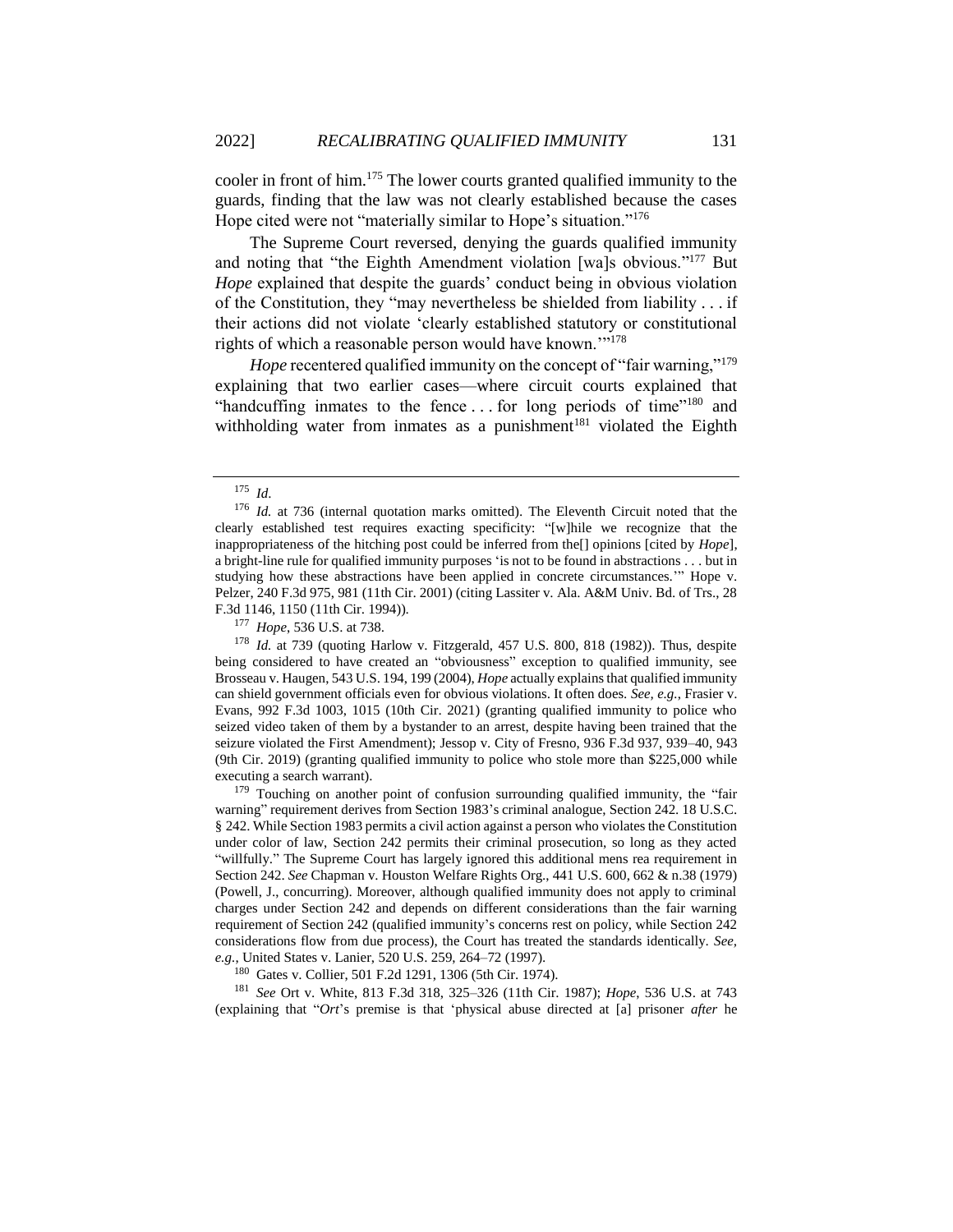Amendment—ensured that the guards "were fully aware of the wrongful character of their conduct," especially in light of Alabama prison regulations and a report from the U.S. Department of Justice on the use of hitching posts.<sup>182</sup> In addition, "[t]he obvious cruelty inherent in this practice should have provided . . . [the guards] with some notice that their alleged conduct violated Hope's constitutional protection against cruel and unusual punishment."<sup>183</sup>

Although aptly named, *Hope* failed to amount to much. That case and *Groh*—where the Court denied qualified immunity to an officer who relied on a facially invalid warrant<sup>184</sup>—stood out as aberrations in the Court's qualified immunity jurisprudence. Until the 2020 term.

#### A. THE RECENT DECISIONS IN *TAYLOR V. RIOJAS* AND *MCCOY V. ALAMU* SUGGEST THAT THE COURT MAY BE ADJUSTING THE APPLICATION OF THE CLEARLY ESTABLISHED TEST

Just months after denying the clutch of qualified immunity cases in June 2020, the Court handed down *Taylor v. Riojas*. <sup>185</sup> In *Taylor*, the Court confronted grotesque horror in an American prison.<sup>186</sup> Trent Taylor, a Texas inmate, spent six days in a pair of inhumane prison cells.<sup>187</sup> In one, "almost" the entire surface—including the floor, ceiling, window, walls, and water faucet—was covered with 'massive amounts' of feces that emitted a 'strong fecal odor.'"<sup>188</sup> In that setting, Taylor was naked. He could not eat or drink for fear of contamination because feces was even "packed inside the water faucet."<sup>189</sup> Prison officials were aware of the conditions. Rather than clean Taylor's prison cell, officials laughed at Taylor and told him he was "going to have a long weekend."<sup>190</sup> Taylor was then moved to another cell that had no "toilet, water fountain, or bunk."<sup>191</sup> That cell was extremely cold and referred to by other prisoners as "the cold room."<sup>192</sup> A guard told Taylor that he hoped Taylor would "fucking freeze" in the cell, which had a drain in the

<sup>185</sup> 141 S. Ct. 52 (2020) (per curiam).

<sup>189</sup> *Id.*

<sup>191</sup> *Id.*

terminate[s] his resistance to authority would constitute an actionable eight amendment violation.'") (quoting *Ort*, 813 F.3d at 324).

<sup>182</sup> *Hope*, 536 U.S. at 744–45.

<sup>183</sup> *Id.* at 745.

<sup>184</sup> Groh v. Ramirez, 540 U.S. 551, 563–65 (2004).

<sup>186</sup> *See id.* at 53.

<sup>187</sup> Taylor v. Stevens, 946 F.3d 211, 218 (2019) [hereinafter *Stevens*].

<sup>188</sup> *Id.*

<sup>190</sup> *Id.*

<sup>192</sup> *Id.* at 218 n.9.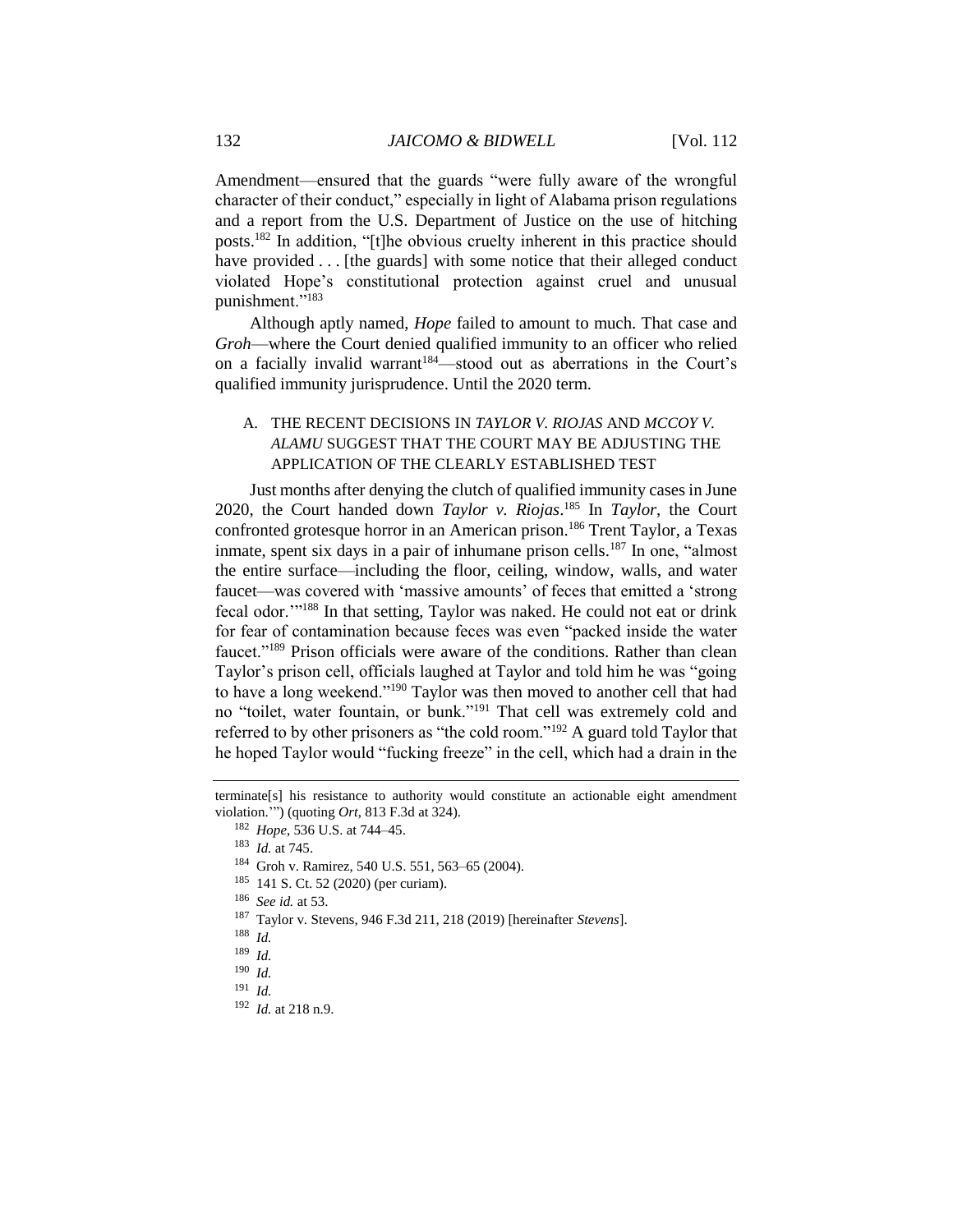floor where guards ordered Taylor to urinate.<sup>193</sup> The drain was clogged and smelled strongly of ammonia.<sup>194</sup> Sewage from the drain also backed up onto the floor, where Taylor had to sleep naked.<sup>195</sup>

Taylor sued the prison officials for violating his Eighth Amendment rights.<sup>196</sup> The Fifth Circuit agreed that the guards subjected Taylor to cruel and unusual punishment, but held that the guards were entitled to qualified immunity because it was not clearly established that "prisoners couldn't be housed in cells teeming with human waste" "for only six days."<sup>197</sup> In an earlier case, the Fifth Circuit noted that it had merely held that prisoners could not be held in those conditions "for months on end."<sup>198</sup> It "hadn't previously held that a time period so short violated the Constitution."<sup>199</sup> According to the Fifth Circuit, "[t]hat doom[ed] Taylor's claim."200 Surprisingly, it did not.

Addressing the case of "shockingly unsanitary cells,"<sup>201</sup> the Supreme Court breathed new life into *Hope*. <sup>202</sup> Citing that case, the Court held that "no reasonable correctional officer could have concluded that, under the extreme circumstances of this case, it was constitutionally permissible to house Taylor in such deplorably unsanitary conditions for such an extended period of time."<sup>203</sup> Going further than *Hope*, *Taylor* did not even identify any earlier decisions or directives that would have provided the officers specific notice of a constitutional violation.<sup>204</sup> Instead, *Taylor* said it was obvious: "[c]onfronted with the particularly egregious facts of this case, any reasonable officer should have realized that Taylor's conditions of confinement offended the Constitution."<sup>205</sup>

*Taylor* could have been written off as another rare instance, like *Hope*, where the Court was so offended by an especially egregious constitutional violation that it was willing to make an exception to the clearly established

<sup>200</sup> *Id.* at 222.

<sup>204</sup> *See id.* at 54.

<sup>205</sup> *Id.*

<sup>193</sup> *Id.* at 218 & n.9.

<sup>194</sup> *Id.* at 218.

<sup>195</sup> *Id.*

<sup>196</sup> *Id.* at 219.

<sup>197</sup> *Id.* at 222.

<sup>198</sup> *Id.* (citing McCord v. Maggio, 927 F.2d 844, 848 (5th Cir. 1991)).

<sup>199</sup> *Id.* (citing Davis v. Scott, 157 F.3d 1003, 1005–06 (5th Cir. 1998)).

 $201$  Taylor v. Riojas, 141 S. Ct. 52, 53 (2020).

<sup>202</sup> The Fifth Circuit had cited *Hope* but held that the prison officials did not have a "'fair warning' that their specific actions were unconstitutional." Taylor v. Stevens, 946 F.3d 211, 222 (2019) (quoting Hope v. Pelzer, 536 U.S. 730, 741 (2002)).

<sup>203</sup> *Taylor*, 141 S. Ct. at 53.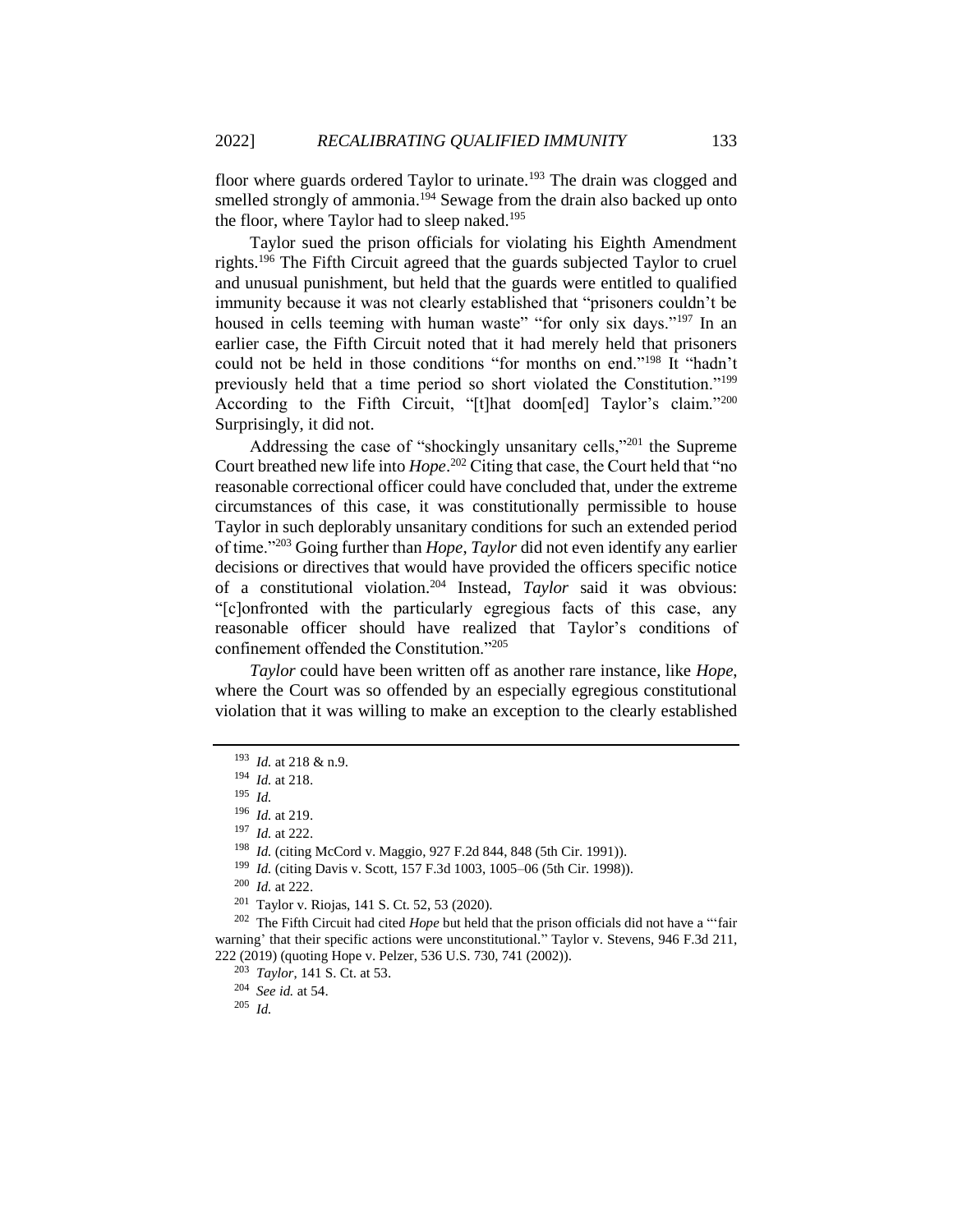<span id="page-30-0"></span>test.<sup>206</sup> But the Court doubled down on *Taylor* just three months later with its decision in *McCoy v. Alamu*. <sup>207</sup> In that case, a prison guard sprayed inmate Prince McCoy "directly in the face with his [chemical] spray for no reason at all," while McCoy was locked in his cell.<sup>208</sup> McCoy sued, and the Fifth Circuit again applied qualified immunity.<sup>209</sup> Using a similarly constrained understanding of the clearly established test as its decision in  $Taylor^{210}$ , the Fifth Circuit held that the constitutional violation was not clearly established, despite circuit decisions clearly establishing that a prison guard could not punch, tase, or strike an inmate with a baton for no reason.<sup>211</sup> Dissenting, Judge Costa protested, citing *Hope*: "Qualified immunity is about notice. If a public official knows that using force is unlawful in a given circumstance, there is no reason to protect him for applying excessive and unreasonable force merely because his means of applying it are novel."<sup>212</sup>

The Supreme Court agreed. Employing its rarely used power of summary reversal, much more commonly reserved for cases in which a circuit court *denied* qualified immunity,<sup>213</sup> the Court granted, vacated, and remanded *McCoy* "for further consideration in light of *Taylor*."<sup>214</sup>

Importantly, unlike *Taylor*, *McCoy* cannot be cabined off as just another grotesquely outrageous case.<sup>215</sup> While the actions of the prison guard in the case were undoubtedly despicable, the defining feature of the case was that the Fifth Circuit chose to make weapon-by-weapon comparisons while considering whether precedent was clearly established.<sup>216</sup> Thus, the case

<sup>206</sup> *See* Jay Schweikert, *The Supreme Court Won't Save Us from Qualified Immunity*, CATO AT LIBERTY (Mar. 3, 2021, 4:58 PM), https://www.cato.org/blog/supreme-court-wontsave-us-qualified-immunity [https://perma.cc/EF4U-EL2S] (arguing that in *Taylor*, "the Supreme Court at least made some effort to curb the worst excesses of the doctrine").

<sup>207</sup> *See* 141 S. Ct. 1364, 1364 (2021) (mem.).

<sup>208</sup> McCoy v. Alamu, 950 F.3d 226, 229 (5th Cir. 2020) [hereinafter *Alamu*].

<sup>209</sup> *Id.* at 232.

<sup>210</sup> *See id.* at 233 n.8 ("Some might find this a puzzling result, insofar as QI might have us find a violation in one breath, but, in the next, hold it too debatable to prevent immunity. No matter. What the first prong gives, the second prong will often snatch back.").

<sup>211</sup> *Id.* at 234–35 (Costa, J., dissenting) (citing Cowart v. Erwin, 837 F.3d 444, 449, 454– 55 (5th Cir. 2016); Outlaw v. City of Hartford, 884 F.3d 351, 366–67 (2d Cir. 2018); Newman v. Guedry, 703 F.3d 757, 763–64 (5th Cir. 2012)).

<sup>212</sup> *Alamu*, 950 F.3d*.* at 235 (citation and internal quotation marks omitted) (citing Hope v. Pelzer, 536 U.S. 730, 739 (2002); *Newman*, 703 F.3d at 764).

<sup>213</sup> *See supra* note [159.](#page-25-0)

<sup>214</sup> McCoy v. Alamu, 141 S. Ct. 1364, 1364 (2021) (mem.).

<sup>215</sup> *But see* Schweikert, *supra* note [206](#page-30-0) (arguing that just like *Taylor*, *McCoy* is about "the worst excesses of qualified immunity").

<sup>216</sup> *Alamu*, 950 F.3d at 234–35 (Costa, J., dissenting).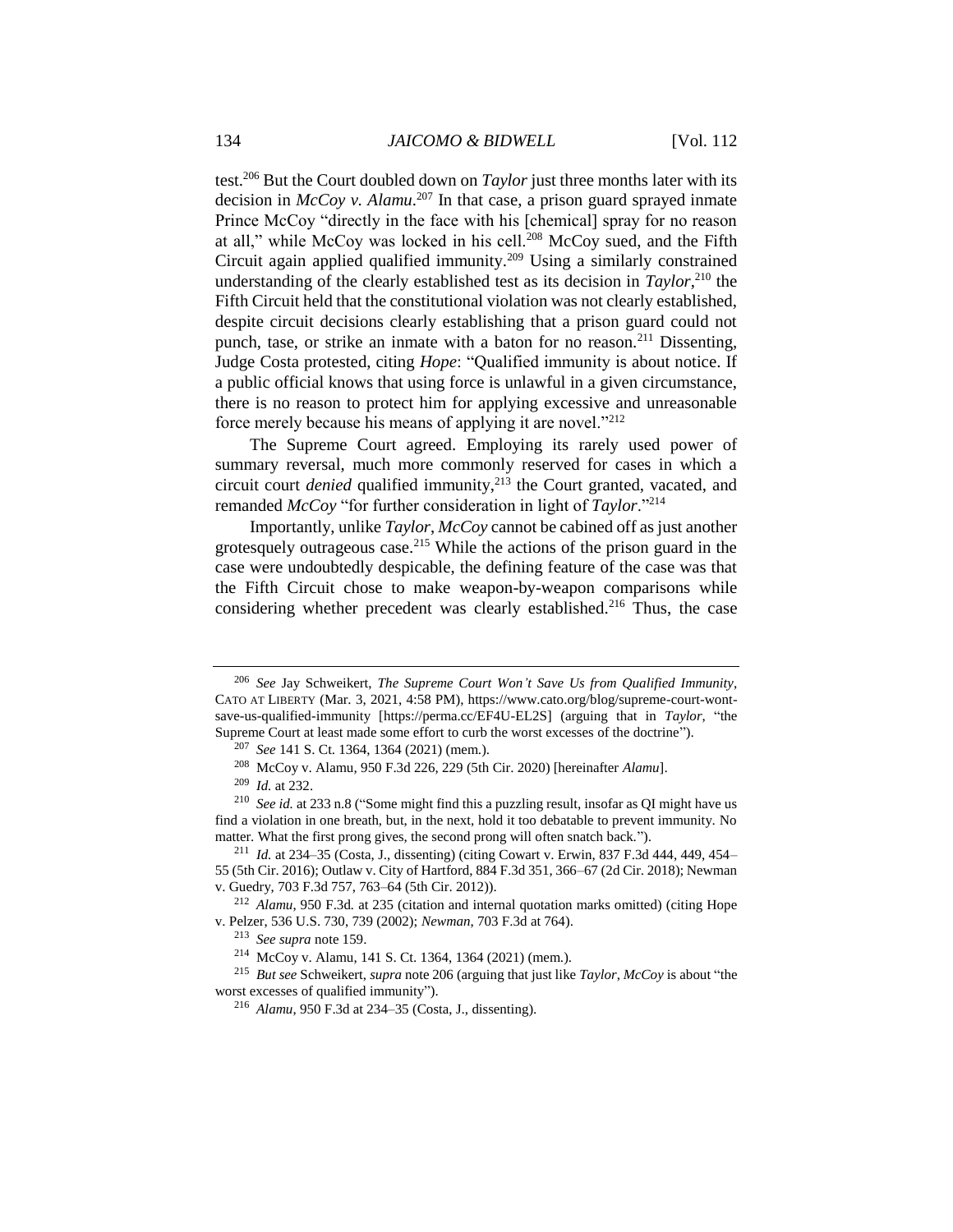stands out not because the facts are "particularly egregious,"<sup>217</sup> but because the Fifth Circuit chose to slice the clearly established law very thinly, in a continuation of the post-*Harlow* circuit court trend. Viewed in this light, *McCoy* becomes a much more significant reversal and a signal from the Court that the lower courts have taken the clearly established test too far.<sup>218</sup>

#### B. *TANZIN V. TANVIR* CASTS DOUBT ON THE FOUNDATIONS OF QUALIFIED IMMUNITY

Between *Taylor* and *McCoy*, the Supreme Court sent another signal that it may be recalibrating qualified immunity. This time the Court addressed the analytical foundation of the doctrine, instead of its application. It dealt with the backbone of the modern-day doctrine of qualified immunity—policy. In Tanzin v. Tanvir,<sup>219</sup> the Court addressed whether damages against individual federal officers were "appropriate relief" under the Religious Freedom Restoration Act  $(RFRA)$ <sup>220</sup> Although the appeal explicitly did not address the issue of qualified immunity,<sup>221</sup> *Tanzin*'s unanimous exposition of the historical role of damages against government officials and the Court's institutional inadequacy as a policymaking body directly undermine the foundations of qualified immunity and cast doubt on *Harlow*.

<sup>217</sup> Taylor v. Riojas, 141 S. Ct. 52, 54 (2020).

<sup>&</sup>lt;sup>218</sup> At first glance, the Supreme Court sent a different signal during its 2021 term when it summarily reversed denials of qualified immunity in *Rivas-Villegas v. Cortesluna*, 595 U.S. \_\_\_ (2021) (per curiam), and *City of Tahlequah v. Bond*, 595 U.S. \_\_\_ (2021) (per curiam). Both cases involved excessive-force claims against police who, responding to 9-1-1 calls, faced split-second decisions about how to react to armed individuals. *Id.* Although the pair of decisions understandably engendered pessimism about the likelihood of qualified-immunity reform at the Supreme Court, see Marcia Coyle, *Reading the Tea Leaves on Qualified Immunity*, NAT'L L.J. (Oct. 20, 2021, 10:53 AM), https://www.law.com/supremecourtbrief/ 2021/10/20/qualified-immunity-scotus-amici-support-u-s-abortion-challenge-the-judge-term -limits/ [https://perma.cc/M87G-USK2], *Rivas-Villegas* and *Tahlequah* represent an unexceptional continuation of the Supreme Court's general deference toward government defendants in its application of the clearly established test, especially in cases involving excessive force claims against law enforcement officers. *See infra* Appendix. Of the 27 cases

in which the Court granted immunity, 26 involved law enforcement officers, and, of those, all involved Fourth Amendment claims, ten for excessive force. *Taylor* and *McCoy*, on the other hand, stand out as rare instances in which the Court has sided with plaintiffs under the clearly established test and are unique for their application of an obviousness exception to qualified immunity. *See supra* Section III.A. That exception has already taken root in the circuit courts. *See Villarreal v. City of Laredo*, \_\_\_ F.4th \_\_\_, \*3–4 (5th Cir. 2021) (applying the obviousness exception to reverse a grant of qualified immunity to police for a First Amendment violation).

<sup>219</sup> 141 S. Ct. 486 (2020).

 $220$  42 U.S.C. § 2000bb-2(1).

<sup>221</sup> *Tanzin*, 141 S. Ct. at 492, n\*.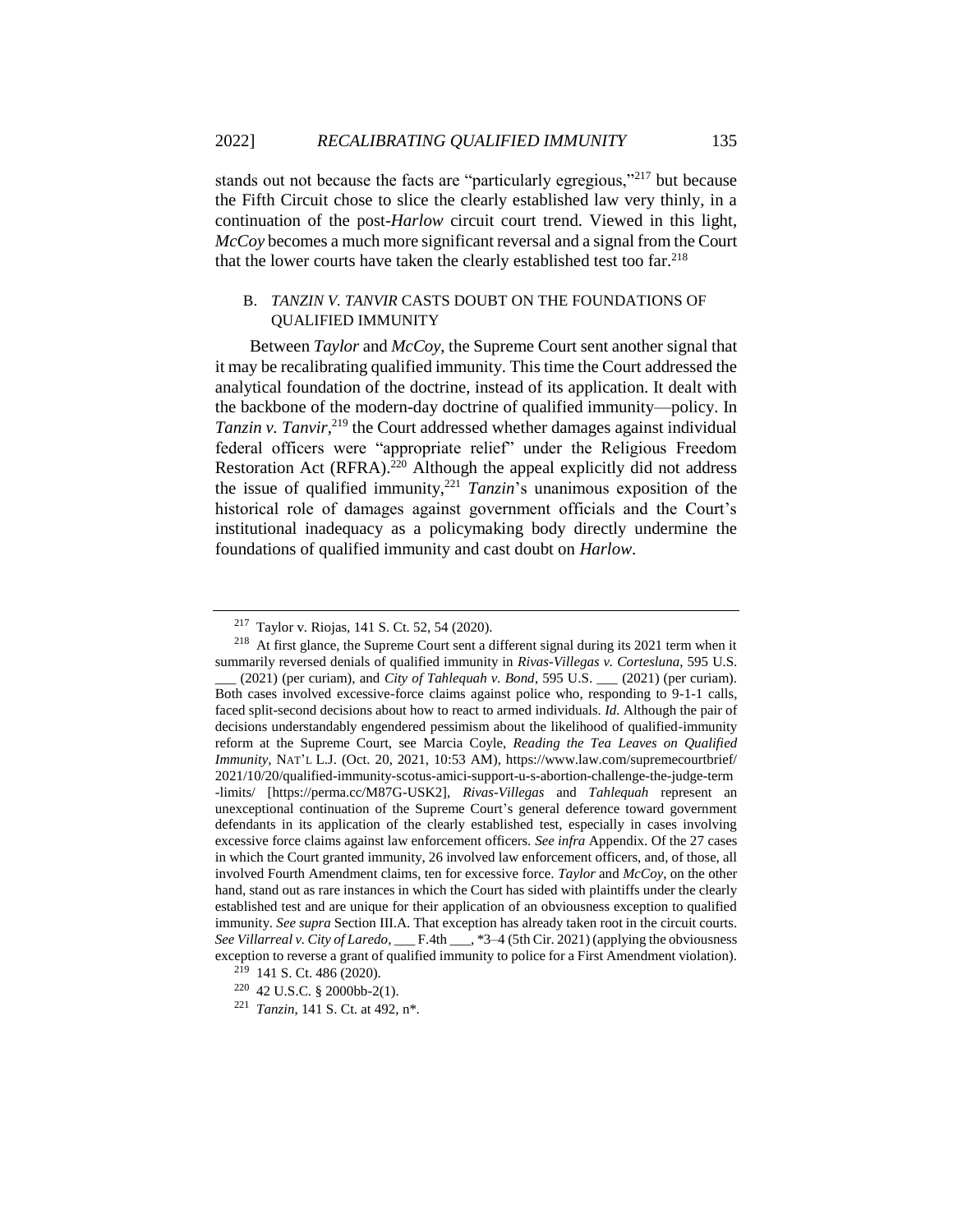*Tanzin* involved claims by several Muslim-American citizens and green card holders, placed on the "No Fly List" by FBI agents in retaliation for their refusal to act as informants in their religious communities.<sup>222</sup> Because of the FBI agents' actions, the men were prohibited from flying for several years, lost substantial sums of money, were unable to visit family in other countries, wasted airline tickets, and lost jobs.<sup>223</sup> The plaintiffs sued various FBI agents in their official and personal capacities, seeking removal from the No Fly List and money damages. More than a year after the plaintiffs sued, the government informed them that they could fly again, thus mooting their injunctive claims, but they continued with their damages claims against the individual FBI agents under RFRA.<sup>224</sup>

RFRA secures the right to free exercise under the First Amendment.<sup>225</sup> Congress passed RFRA in the wake of the Court's decision in *Employment Division v. Smith*, which held that the First Amendment permitted laws that burden religious exercise, so long as those laws were neutral and generally applicable.<sup>226</sup> RFRA sought to restore the pre-*Smith* standard, "provid[ing] a claim . . . to persons whose religious exercise is substantially burdened by government $v<sup>5227</sup>$  and enabled a person so burdened to "obtain appropriate relief against a government."<sup>228</sup> RFRA further defined "government" to include "a branch, department, agency, instrumentality, and official (or other person acting under color of law) of the United States."<sup>229</sup>

The district court dismissed the individual capacity claims against the FBI agents, ruling that RFRA does not permit monetary relief.<sup>230</sup> The Second

<sup>222</sup> *Id.* at 489.

<sup>223</sup> Tanvir v. Tanzin, 894 F.3d 449, 453 (2d Cir. 2018). The Second Circuit's opinion describes behavior by the FBI that sounds an awful lot like a protection racket. In one instance, Tanvir, a long-haul trucker, was in Atlanta for work when he heard his mother was visiting New York from Pakistan. Tanvir booked a flight back, but an airport employee informed him that he could not fly. At that time, FBI agents approached him and directed him to call another agent who had previously pressured him to become an informant. He was forced to travel back to New York by bus, where an agent told Tanvir that if he answered her questions, "she would help remove his name from the 'No Fly List.'" Because he declined, Tanvir had to quit his job. *Id*. at 456.

<sup>224</sup> *Tanzin*, 141 S. Ct. at 489.

<sup>225</sup> 42 U.S.C. § 2000bb-1.

<sup>226</sup> *See* Employment Division v. Smith, 494 U.S. 872, 885–90 (1990).

 $227$  42 U.S.C. § 2000bb(b)(1)–(2).

 $228$  42 U.S.C. § 2000bb-1(c).

 $229$  42 U.S.C. § 2000bb-2(1).

<sup>230</sup> Tanzin v. Tanvir, 141 S. Ct. 486, 489 (2020).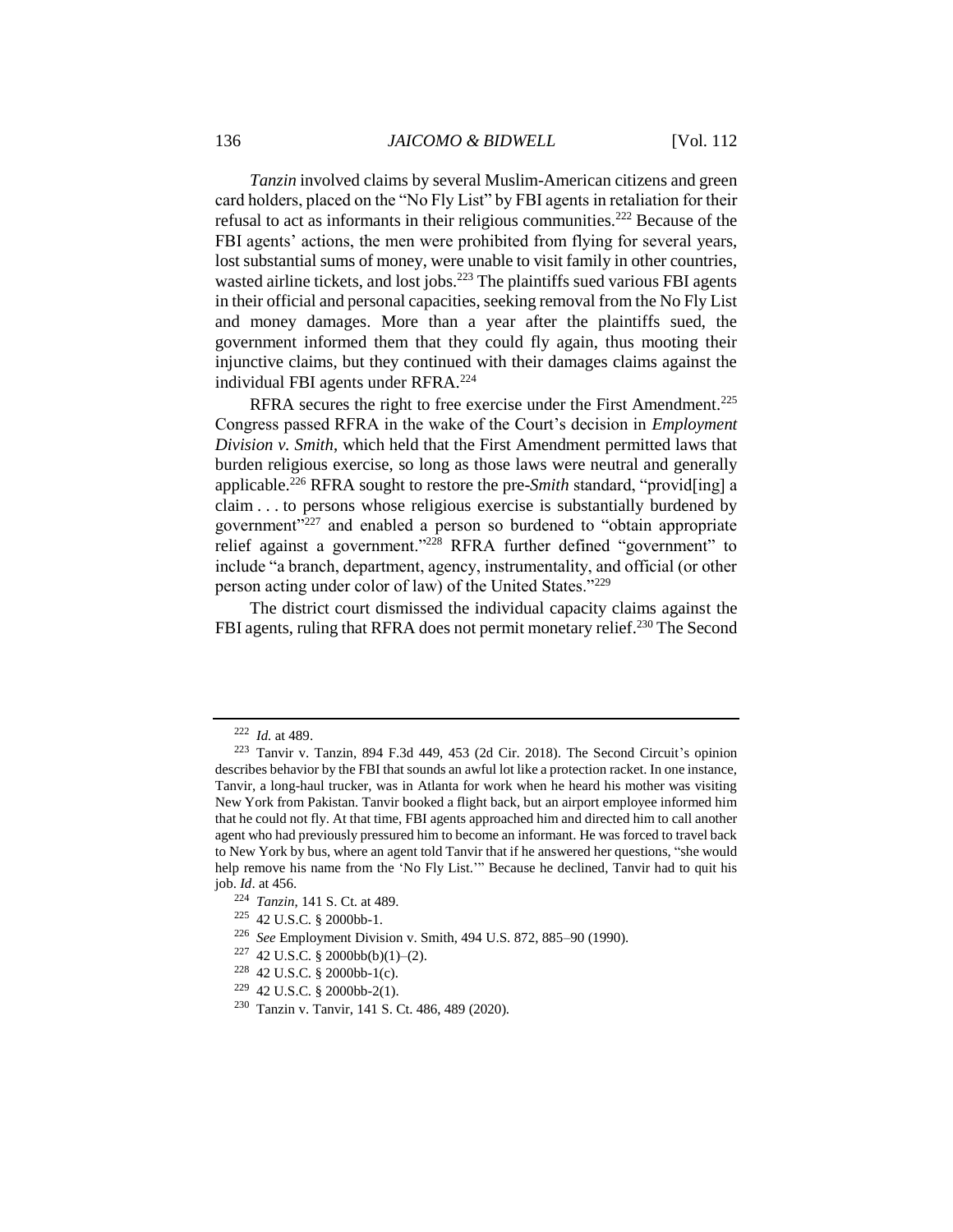Circuit reversed, finding that "government" includes individual officials $^{231}$ and "appropriate relief" includes money damages.<sup>232</sup>

The Supreme Court unanimously affirmed, analogizing RFRA claims to constitutional claims, highlighting the long history of damages claims against government officials in the United States, and explicitly rejecting the government's request that the Court shield government officials from litigation for the very same policy reasons set out in *Harlow*. <sup>233</sup> Writing for the Court, Justice Thomas explained that the "legal 'backdrop against which Congress enacted' RFRA confirms the propriety of individual capacity suits."<sup>234</sup> "The phrase 'persons acting under color of law' draws on one of the most well-known civil rights statutes: 42 U.S.C. § 1983. That statute applies to 'person[s] . . . under color of any statute,' and this Court has long interpreted it to permit suits against officials in their official capacities."<sup>235</sup> Turning to the meaning of "appropriate relief," the Court again drew parallels to constitutional claims, holding that "RFRA made clear that it was reinstating both the pre-Smith substantive protections of the First Amendment and the right to vindicate those protections by a claim."<sup>236</sup>

The Court also explored the historical role damages played against individual government officials. "In the context of suits against Government officials, the Court said, "damages have long been awarded as appropriate relief."<sup>237</sup> *Tanzin* further explained that common-law causes of action against government officials "remained available throughout the 19th century and into the 20th."<sup>238</sup> Noting that damages are still available today against

<sup>231</sup> Tanvir v. Tanzin, 894 F.3d 449, 462 (2d Cir. 2018) ("[G]iven both RFRA's and Section 1983's applicability to 'person[s]' acting 'under color of law,' we hold that RFRA, like Section 1983, authorizes a plaintiff to bring individual capacity claims against federal officials or other 'person[s] acting under color of [federal] law.'").

<sup>232</sup> *Id.* at 463 (quoting Franklin v. Gwinnett Cty. Pub. Schs., 503 U.S. 60, 65–66 (1992)) ("[W]hen faced with the question of what remedies are available under a statute that provides a private right of action, [the Court] presume[s] the availability of all appropriate remedies unless Congress has expressly indicated otherwise.") (internal quotation marks omitted).

<sup>233</sup> *Tanzin*, 141 S. Ct. at 490–93.

<sup>234</sup> *Tanzin*, 141 S. Ct. at 490 (citing Stewart v. Dutra Constr. Co., 543 U.S. 481, 487  $(2005)$ ).

<sup>235</sup> *Id.* (citing Memphis Cmty. Sch. Dist. v. Stachura, 477 U.S. 299, 305–06 & n.8 (1986)). <sup>236</sup> *Id.* at 492.

<sup>237</sup> *Id.* at 491 (citing Pfander & Hunt, *supra* note [28,](#page-6-0) at 1871–75, 1875 n.52).

<sup>238</sup> *Id.* (citing Little v. Barreme, 6 U.S. (2 Cranch) 170 (1804); Elliot v. Swartwout, 35 U.S. (10 Pet.) 137 (1836); Mitchell v. Harmony, 54 U.S. (13 How.) 115 (1852); Buck v. Colbath, 70 U.S. (3 Wall.) 334 (1866); Belknap v. Schlid, 161 U.S. 10 (1896); Philadelphia Co. v. Stimson, 223 U.S. 605 (1912)).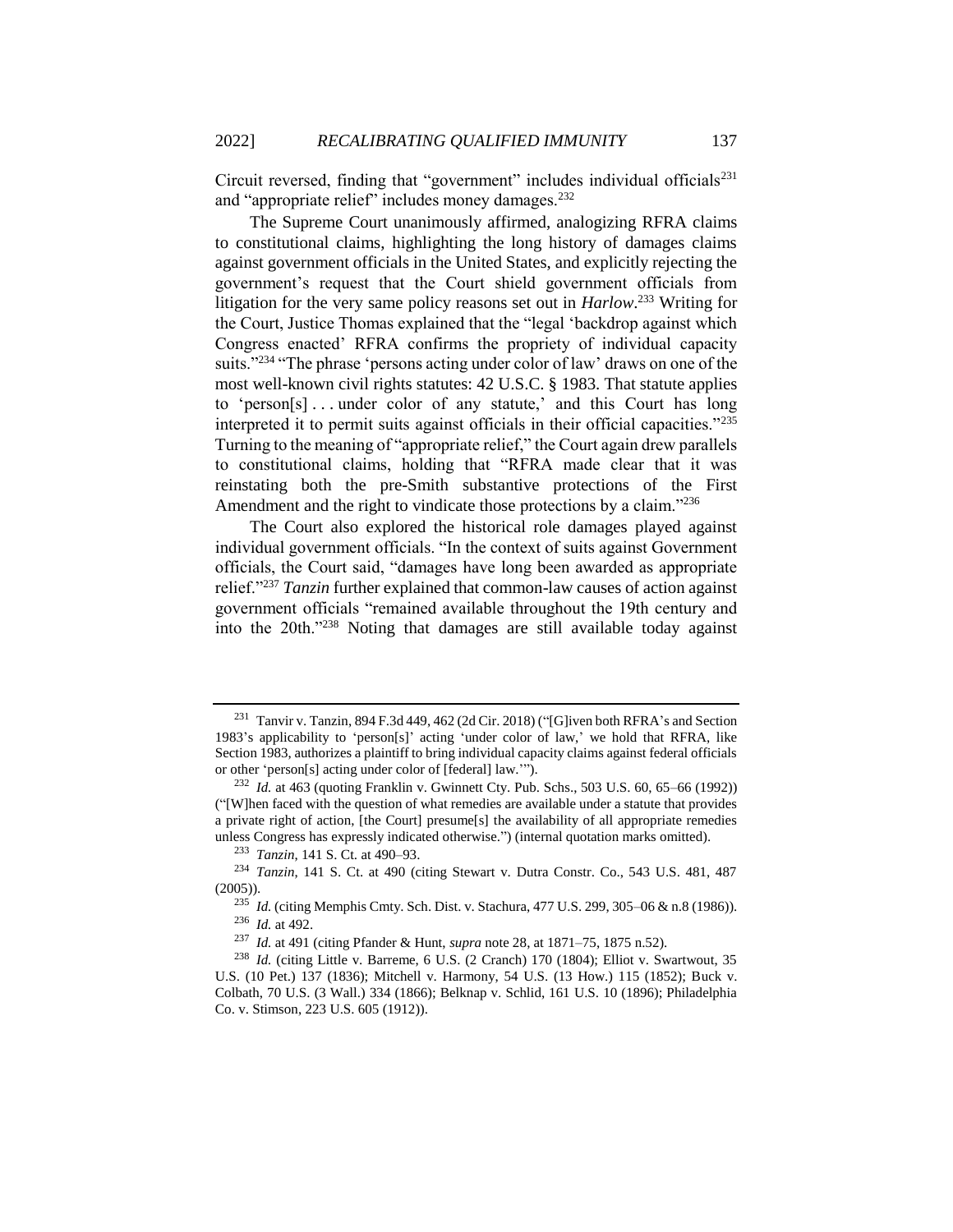federal,<sup>239</sup> state, and local officials, the Court drew on its experience with Section 1983, explaining that the "availability of damages" under that statute was "particularly salient" to its analysis.<sup>240</sup>

Finally, the Court rejected the government's reliance on policy to create a new immunity. The government argued that the policy decisions underlying the Court's creation of qualified immunity demanded the Court's creation of a similar exemption for damages under RFRA, even citing *Harlow* and other qualified immunity cases for the proposition that damages claims would prevent government officials from properly discharging their duties.<sup>241</sup> Writing for the unanimous court, Justice Thomas responded not only by explaining that the damages remedy "has coexisted with our constitutional system since the dawn of the Republic," but also by emphasizing that although there "may be policy reasons why Congress may wish to shield Government employees from personal liability, and Congress is free to do so . . . there are no constitutional reasons why we must do so in its stead." <sup>242</sup>

<sup>240</sup> *Tanzin*, 141 S. Ct. at 492.

<sup>242</sup> *Tanzin*, 141 S. Ct. at 493.

<sup>239</sup> Besides providing a promising nod toward reforming qualified immunity, *Tanzin* also provides the Court's most direct acknowledgement that the Westfall Act, 28 U.S.C. § 2679, provides the statutory basis for some category of *Bivens* claims. *Tanzin*, 141 S. Ct. at 491 ("In 1988 the Westfall Act foreclosed common-law claims for damages against federal officials, but it left open claims for constitutional violations . . . ."); *see also* Hernandez v. Mesa, 140 S. Ct. 735, 748 n.9 (2020) ("The [Westfall] Act . . . permits claims 'brought for a violation of the Constitution.' By enacting this provision, Congress made clear that it was not attempting to abrogate *Bivens* . . . . [T]he provision . . . left *Bivens* where it found it [in 1988].") (citations omitted and responding to Brief for the Institute for Justice as Amicus Curiae Supporting Petitioners 21, Hernandez v. Mesa, 149 S. Ct. 735 (2020) (No. 17-1678); Ziglar v. Abbasi, 137 S. Ct. 1843, 1856 (2017). That codification is crucial because the antipathy from the Court toward an implied cause of action against federal officials under the Constitution has been founded on a concern that Congress has not provided an explicit constitutional cause of action against federal officials. *See, e.g.*, *Ziglar*, 137 S. Ct. at 1857; *Hernandez*, 140 S. Ct. at 752 (Thomas, J., concurring). The Court did not note that concern in *Harlow*, which involved claims against federal officials. Rather, it presumed the availability of *Bivens* claims against the federal defendants and created qualified immunity to address perceived policy concerns with individual liability. *See supra* Section II.B.1. Indeed, one third of the Court's qualified immunity cases have involved claims against federal officials. *See* Appendix. So, it is curious that as the availability of *Bivens* claims has weakened, *see, e.g., Ziglar* and *Hernandez, supra*, the availability of qualified immunity has only grown stronger, *see supra* Section II.B.2.

<sup>241</sup> Petition for Writ of Certiorari, at 13–14, Tanzin v. Tanvir, 141 S. Ct. 486 (2020) (No. 19-71) (citing *Ziglar*, 137 S. Ct. at 1858, 1860–61; Harlow v. Fitzgerald, 457 U.S. 800, 814 (1982); Anderson v. Creighton, 483 U.S. 635, 638 (1987)); *see also* Brief for Petitioners at 29–30, Tanzin v. Tanvir, 141 S. Ct. 486 (2020) (No. 19-71) (citations omitted) (arguing that "[d]amages remedies against federal employees in their personal capacities could . . . impose 'costs and consequences to the government itself,' potentially including costs of 'defense and indemnification.'").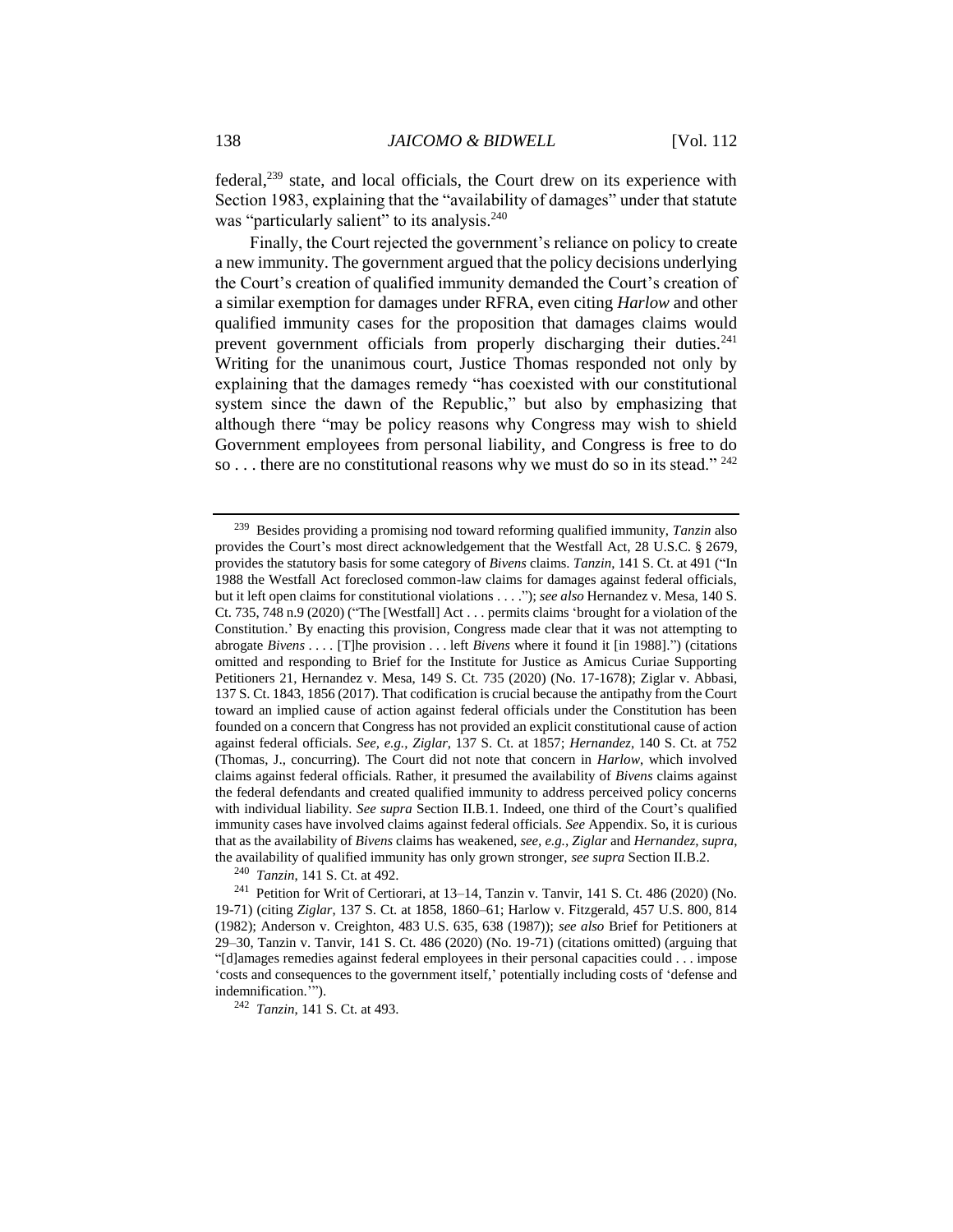The cases cited by Justice Thomas not only establish the historical availability of damages, but the historical *un*availability of court-created immunities.<sup>243</sup> Illustrating the overlap between *Tanzin*'s analysis and qualified immunity, Justice Thomas cited the same cases, or authorities relying on those cases, in his dissent in *Baxter*, calling for the Court to reconsider qualified immunity.<sup>244</sup>

Driving that point home, Justice Thomas ended *Tanzin* with a statement that sounds much more like Justice Story's in *The Apollon* than Justice Powell's in *Harlow*: "To the extent the Government asks us to create a new policy-based presumption against damages against individual officials, we are not at liberty to do so. Congress is best suited to create such a policy. Our task is simply to interpret the law as an ordinary person would."<sup>245</sup>

Although presented outside the four walls of qualified immunity, *Tanzin* makes clear that policy cannot permit the Court to create special protections for government officials—no matter how good the policy reasons.<sup>246</sup> Further,

<sup>244</sup> Baxter v. Bracey, 140 S. Ct. 1862, 1864 (2020) (citing, for example, Baude, *supra* note [106,](#page-17-0) at 57; Engdahl, *supra* not[e 34,](#page-7-0) at 14–21, 48–55; *Little*, 6 U.S. at 179; Woolhandler, *supra*  note [55,](#page-9-1) at 414–22).

<sup>245</sup> *Id.*

<sup>243</sup> *See Little*, 6 U.S. at 179 (refusing to excuse legal violations committed by a navy captain at the order of the president); *Swartwout*, 35 U.S. at 158 ("[T]he collector is personally liable to an action to recover back an excess of duties paid to him as collector, under the circumstances stated in the point; although he may have paid over the money into the treasury."); *Mitchell*, 54 U.S. at 137 ("Consequently the order given was an order to do an illegal act; to commit a trespass upon the property of another; and can afford no justification to the person by whom it was executed."); *Buck*, 70 U.S. at 344 (noting that a marshal's error in judgment subjects him to liability and "the court can afford him no protection against the parties so injured"); *Belknap*, 161 U.S. at 18 (reasoning federal officers can be "personally liable to an action of tort by a private person whose rights of property they have wrongfully invaded or injured, even by authority of the United States"); *Philadelphia Co.*, 223 U.S. at 619–20 ("The exemption of the United States from suit does not protect its officers from personal liability to persons whose rights of property they have wrongfully invaded.").

<sup>&</sup>lt;sup>246</sup> The Court's aversion to policy makes particularly good sense when applied to qualified immunity because empirical research has disproven all of the policy assumptions relied on by the Court in justifying the creation of qualified immunity. *See generally* Joanna C. Schwartz, *Qualified Immunity's Boldest Lie*, 88 U. CHI. L. REV. 605 (2021); Joanna C. Schwartz, *The Case Against Qualified Immunity*, 93 NOTRE DAME L. REV. 1797 (2018);Joanna C. Schwartz, *How Qualified Immunity Fails*, 127 YALE L.J. 2 (2017). In fact, scholars warned the Court of this knowledge gap *before Harlow*. The Court was aware of those warnings. *Compare* Peter H. Schuck, *Suing Our Servants: The Court, Congress, and the Liability of Public Officials for Damages*, 1980 S. CT. REV. 281, 282 (1980) ("Some of these problems [created by allowing suits against government officials] cannot readily be resolved. The answers turn in part upon empirical data that are unavailable.") *with Harlow*, 457 U.S. at 814 nn.22 & 35 (citing Schuck*, supra*, at 324–27). Moreover, in his paper twice-cited by *Harlow*, Professor Schuck warned that wide-ranging changes to governmental immunity standards should come from Congress, not the Supreme Court. Schuck, *supra*, at 346. The Court did not heed that warning.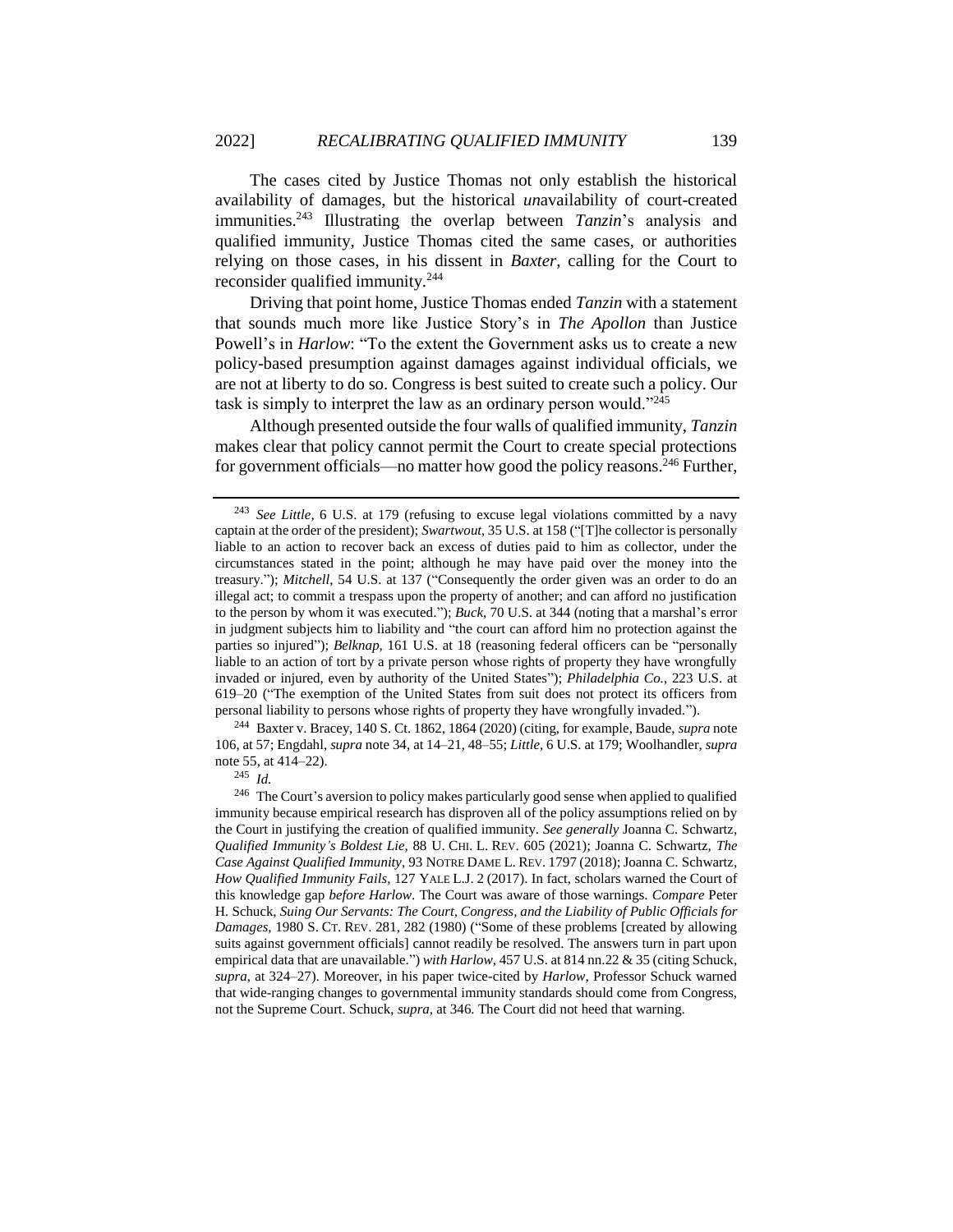*Tanzin* is explicitly connected by analogy to constitutional claims and the historical backdrop of Section 1983. As noted above, *Harlow* "completely reformulated qualified immunity along principles not at all embodied in the common law."<sup>247</sup> If consistently applied, the principles set forth in *Tanzin* should cause another reformulation of qualified immunity, if not its wholesale abandonment.

Combined with the Court's decisions in *Taylor* and *McCoy*, *Tanzin* signals that the Court's 2020 term could be the beginning of the end for qualified immunity. Although there is no way to tell when the Court might take more concrete steps toward recalibrating qualified immunity—and it is doubtful that the Court will simply overrule *Harlow* anytime soon—its recent decisions cast doubt on both the application and theory underlying the clearly established test.

#### **CONCLUSION**

The Supreme Court created qualified immunity through an act of judicial policymaking. Its creation bucked centuries of American constitutional norms and judicial history. Although the past four decades since *Harlow* have seen the Court make it increasingly difficult for civil rights plaintiffs to overcome the burden of qualified immunity, the Court's decisions this term in *Taylor*, *McCoy*, and *Tanzin* herald a change in the Court's approach. Whether that means that the Court will simply nudge qualified immunity in the opposite direction or revisit the doctrine wholesale remains to be seen. Either way, the stage is set for the Court to apply the historical analysis of *Tanzin* to qualified immunity and confront the reality that qualified immunity has no basis in any American law, congressionally enacted statute, or the Constitution.

<sup>247</sup> Anderson v. Creighton, 483 U.S. 635, 645 (1987).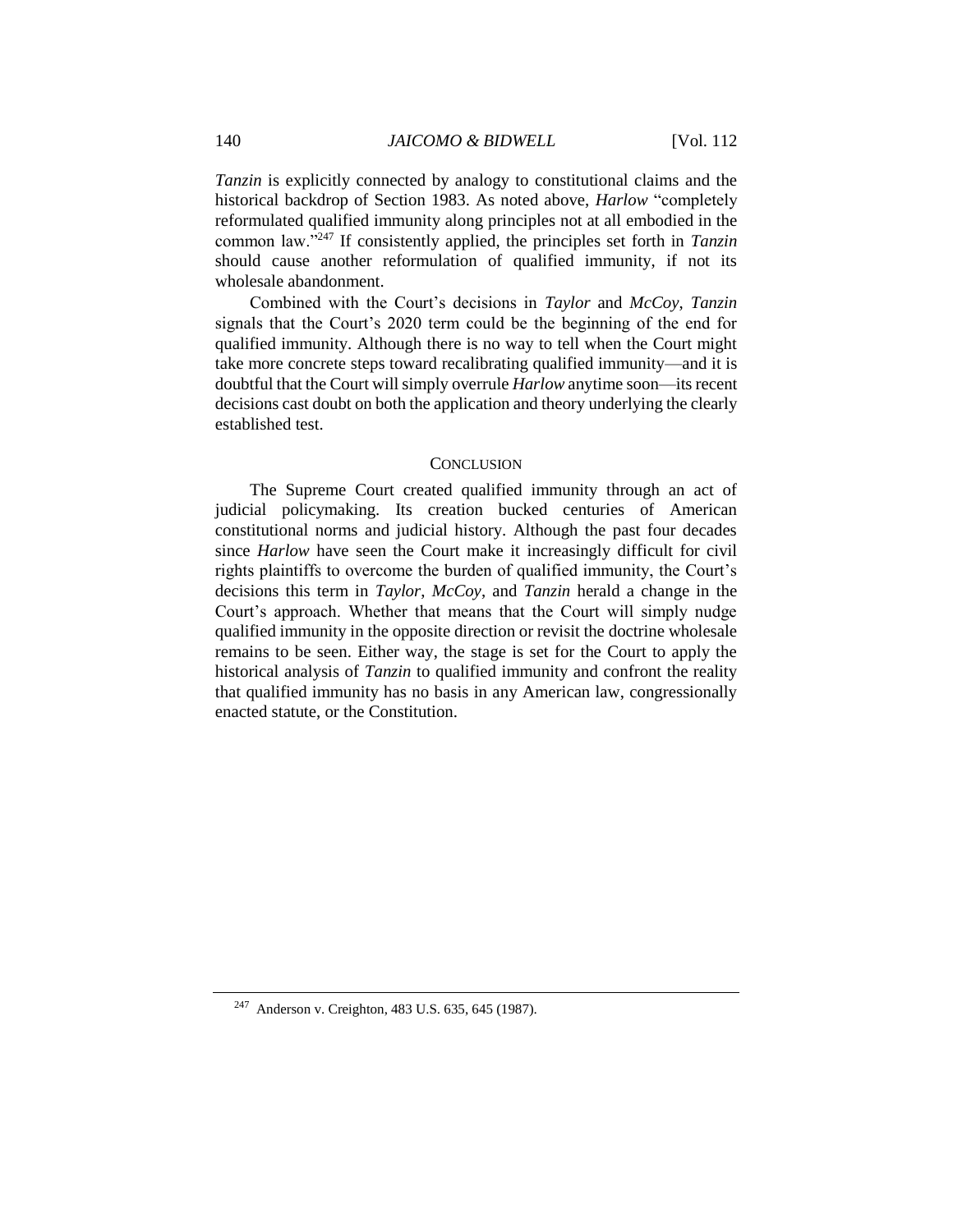#### **APPENDIX**

Supreme Court Applications of the Qualified Immunity Standard from 1982 through  $2021^{248}$ 

| Case                                                                   | <b>Official</b>                                      | <b>Claim</b>                                   | <b>Merits</b><br><b>Reached</b> | Lower<br>Court           |
|------------------------------------------------------------------------|------------------------------------------------------|------------------------------------------------|---------------------------------|--------------------------|
| Rivas-Villegas v.<br>Cortesluna, <sup>†</sup> 595<br>$U.S.$ (2021)     | Local Law<br>Enforcement                             | 4 <sup>th</sup> Amendment<br>(Excessive Force) | No                              | 9th<br>Cir.              |
| City of Tahlequah<br>v. Bond, <sup>†</sup> 595 U.S.<br>(2021)          | Local Law<br>Enforcement                             | 4th Amendment<br>(Excessive Force)             | No                              | 10 <sub>th</sub><br>Cir. |
| Taylor v. Riojas, <sup>†</sup><br>141 S. Ct. 52<br>(2020)              | <b>State Prison</b><br>Officials                     | 8th Amendment                                  | Yes                             | 5th<br>Cir.              |
| City of Escondido<br>v. Emmons,* <sup>†</sup> 139<br>S. Ct. 500 (2019) | Local Law<br>Enforcement                             | 4th Amendment<br>(Excessive Force)             | N <sub>o</sub>                  | 9th<br>Cir.              |
| Kisela v. Hughes, <sup>†</sup><br>138 S. Ct. 1148<br>(2018)            | Local Law<br>Enforcement                             | 4th Amendment<br>(Excessive Force)             | No                              | 9th Cir.                 |
| District of<br>Columbia v.<br>Wesby, 138 S. Ct.<br>577 (2018)          | Local Law<br>Enforcement                             | 4th Amendment<br>(Arrest)                      | Yes                             | D.C.<br>Cir.             |
| Hernandez v.<br>Mesa,* 137 S. Ct.<br>2003 (2017)                       | <b>Federal Law</b><br>Enforcement<br>(Border Patrol) | 5th Amendment<br>(Due Process)                 | No                              | 5th Cir.                 |
| Ziglar v. Abbasi,<br>137 S. Ct. 1843<br>(2017)                         | DOJ & Federal<br>Prison<br>Officials                 | 5th Amendment<br>(Equal Protection)            | N <sub>o</sub>                  | 2d Cir.                  |
| White v. Pauly, **<br>137 S. Ct. 548<br>(2017)                         | <b>State Law</b><br>Enforcement                      | 4th Amendment<br>(Excessive Force)             | No                              | 10 <sub>th</sub><br>Cir. |

<sup>248</sup> This appendix builds on the appendix assembled by Professor Baude in his 2018 Article *Is Qualified Immunity Unlawful?*, *supra* not[e 106,](#page-17-0) at 88. Cases where the Court found no immunity are indicated in bold, cases remanded for further determination of immunity by an asterisk, and summary reversals by a dagger. Thank you to our colleague Daniel Rankin for his help on the appendix.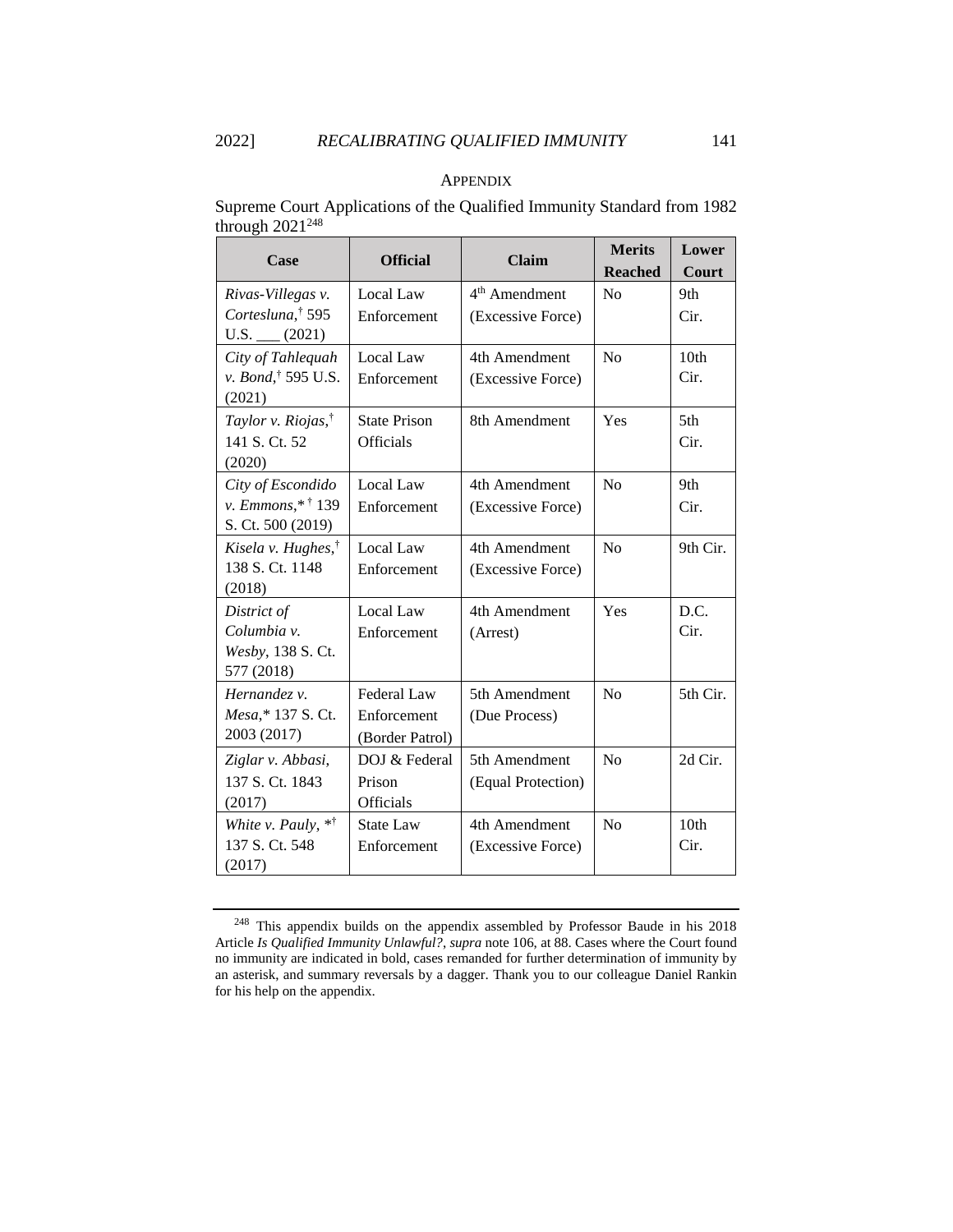### 142 *JAICOMO & BIDWELL* [Vol. 112

| Case                                                     | <b>Official</b>                                   | <b>Claim</b>                       | <b>Merits</b><br><b>Reached</b> | Lower<br>Court           |
|----------------------------------------------------------|---------------------------------------------------|------------------------------------|---------------------------------|--------------------------|
| Mullenix v. Luna, <sup>†</sup><br>577 U.S. 7 (2015)      | <b>State Law</b><br>Enforcement                   | 4th Amendment<br>(Excessive Force) | N <sub>o</sub>                  | 5th Cir.                 |
| Taylor v. Barkes, <sup>†</sup><br>575 U.S. 822<br>(2015) | <b>State Prison</b><br>Officials                  | 8th Amendment                      | N <sub>o</sub>                  | 3d Cir.                  |
| San Francisco v.<br>Sheehan, 575 U.S.<br>600 (2015)      | Local Law<br>Enforcement                          | 4th Amendment<br>(Excessive Force) | No.                             | 9th Cir.                 |
| Carroll v.<br>Carman, $\dagger$ 574<br>U.S. 13 (2014)    | <b>State Law</b><br>Enforcement                   | 4th Amendment<br>(Search)          | N <sub>o</sub>                  | 3d Cir.                  |
| Lane v. Franks,<br>573 U.S. 228<br>(2014)                | College<br>President                              | 1st Amendment<br>(Employment)      | Yes                             | 11th<br>Cir.             |
| Plumhoff v.<br>Rickard, 572 U.S.<br>765 (2014)           | Local Law<br>Enforcement                          | 4th Amendment<br>(Excessive Force) | Yes                             | 6th Cir.                 |
| Wood v. Moss,<br>572 U.S. 744<br>(2014)                  | Federal Law<br>Enforcement<br>(Secret<br>Service) | 1st Amendment<br>(Assembly)        | N <sub>o</sub>                  | 9th Cir.                 |
| Stanton v. Sims, <sup>†</sup><br>571 U.S. 3 (2013)       | Local Law<br>Enforcement                          | 4th Amendment<br>(Illegal Entry)   | N <sub>o</sub>                  | 9th Cir.                 |
| Reichle v.<br>Howards, 566<br>U.S. 658 (2012)            | Federal Law<br>Enforcement<br>(Secret<br>Service) | 1st Amendment<br>(Retaliation)     | N <sub>0</sub>                  | 10 <sub>th</sub><br>Cir. |
| Filarsky v. Delia,<br>566 U.S. 377<br>(2012)             | <b>City Outside</b><br>Counsel                    | 4th Amendment<br>(Search)          | N <sub>0</sub>                  | 9th<br>Cir.              |
| Messerschmidt v.<br>Millender, 565<br>U.S. 535 (2012)    | Local Law<br>Enforcement                          | 4th Amendment<br>(Search/Seizure)  | No                              | 9th<br>Cir.              |
| Ryburn v. $Huff,^{\dagger}$<br>565 U.S. 469<br>(2012)    | Local Law<br>Enforcement                          | 4th Amendment<br>(Search)          | Yes                             | 9th<br>Cir.              |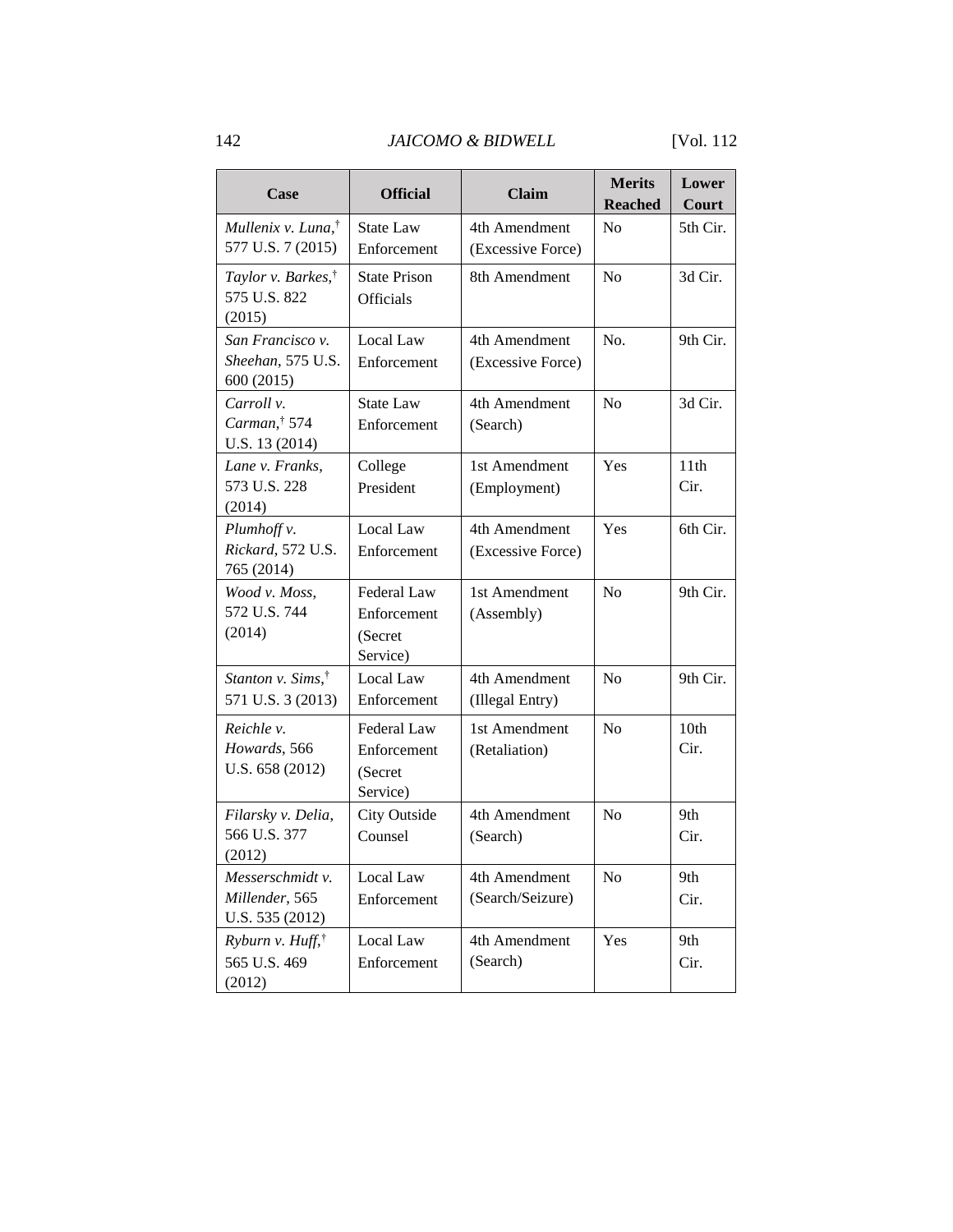## 2022] *RECALIBRATING QUALIFIED IMMUNITY* 143

| Case                                                                      | <b>Official</b>                                               | <b>Claim</b>                       | <b>Merits</b><br><b>Reached</b> | Lower<br>Court           |
|---------------------------------------------------------------------------|---------------------------------------------------------------|------------------------------------|---------------------------------|--------------------------|
| Ashcroft v. al-<br>Kidd, 563 U.S.<br>731 (2011)                           | U.S. Attorney<br>General                                      | 4th Amendment<br>(Arrest)          | Yes                             | 9th<br>Cir.              |
| Safford Unified<br>Sch. Dist. No. 1 v.<br>Redding, 557 U.S.<br>364 (2009) | School<br><b>Officials</b>                                    | 4th Amendment<br>(Search/Seizure)  | Yes                             | 9th<br>Cir.              |
| Pearson v.<br>Callahan, 555<br>U.S. 223 (2009)                            | <b>State Law</b><br>Enforcement                               | 4th Amendment<br>(Illegal Entry)   | No                              | 10 <sub>th</sub><br>Cir. |
| Brosseau v.<br>Haugen, $\dagger$ 543<br>U.S. 194 (2004)                   | Local Law<br>Enforcement                                      | 4th Amendment<br>(Excessive Force) | No                              | 9th<br>Cir.              |
| Groh v. Ramirez,<br>540 U.S. 551<br>(2004)                                | Federal Law<br>Enforcement<br>(ATF)                           | 4th Amendment<br>(Search/Seizure)  | Yes                             | 9th<br>Cir.              |
| Hope v. Pelzer,<br>536 U.S. 730<br>(2002)                                 | <b>State Prison</b><br><b>Officials</b>                       | 8th Amendment                      | Yes                             | 11th<br>Cir.             |
| Saucier v. Katz,<br>533 U.S. 194<br>(2001)                                | Federal Law<br>Enforcement<br>(Military<br>Police)            | 4th Amendment<br>(Excessive Force) | N <sub>0</sub>                  | 9th<br>Cir.              |
| Hanlon v. Berger,<br>526 U.S. 808<br>(1999)                               | Federal Law<br>Enforcement<br>(Fish and<br>Wildlife)          | 4th Amendment<br>(Search)          | Yes                             | 9th.<br>Cir.             |
| Wilson v. Layne,<br>526 U.S. 603<br>(1999)                                | State $&$<br>Federal Law<br>Enforcement<br>(U.S.<br>Marshals) | 4th Amendment<br>(Search)          | <b>Yes</b>                      | 4th<br>Cir.              |
| Hunter v. Bryant, <sup>†</sup><br>502 U.S. 224<br>(1991)                  | Federal Law<br>Enforcement<br>(Secret<br>Service)             | 4th Amendment<br>(Arrest)          | N <sub>0</sub>                  | 9th<br>Cir.              |